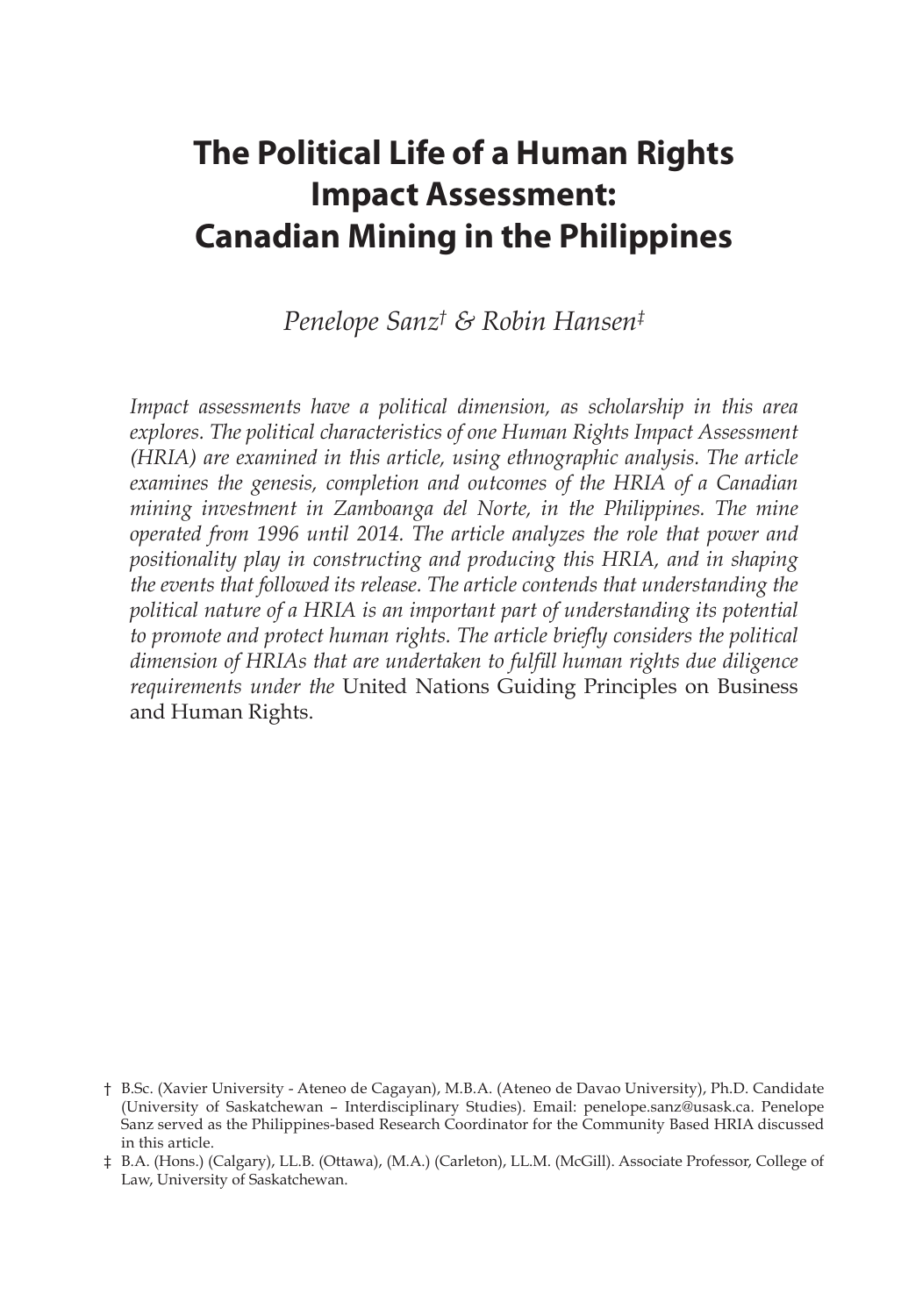Les études d'impact comportent une dimension politique, comme en fait foi la *recherche dans ce domaine. Le présent article examine, au moyen de l'analyse ethnographique, les caractéristiques politiques d'une étude d'impact sur les droits de la personne (EIDP). Il examine la genèse, l'achèvement et les résultats de l'EIDP relative à un investissement minier canadien à Zamboanga del Norte, aux Philippines. Cette mine a été exploitée de 1996 à 2014. L'article analyse le rôle que jouent le pouvoir et le positionnement dans l'élaboration et la production de cette EIDP et dans la façon dont se sont déroulés les événements qui ont suivi sa publication. Les auteures soutiennent que la compréhension de la nature politique d'une EIDP est un facteur important pour appréhender son potentiel de promotion et de protection des droits de la personne. L'article examine brièvement la dimension politique des EIDP qui sont entreprises pour satisfaire aux exigences de diligence raisonnable en matière de droits de la personne conformément aux* Principes directeurs de l'Organisation des Nations Unies relatifs aux entreprises et aux droits de l'homme.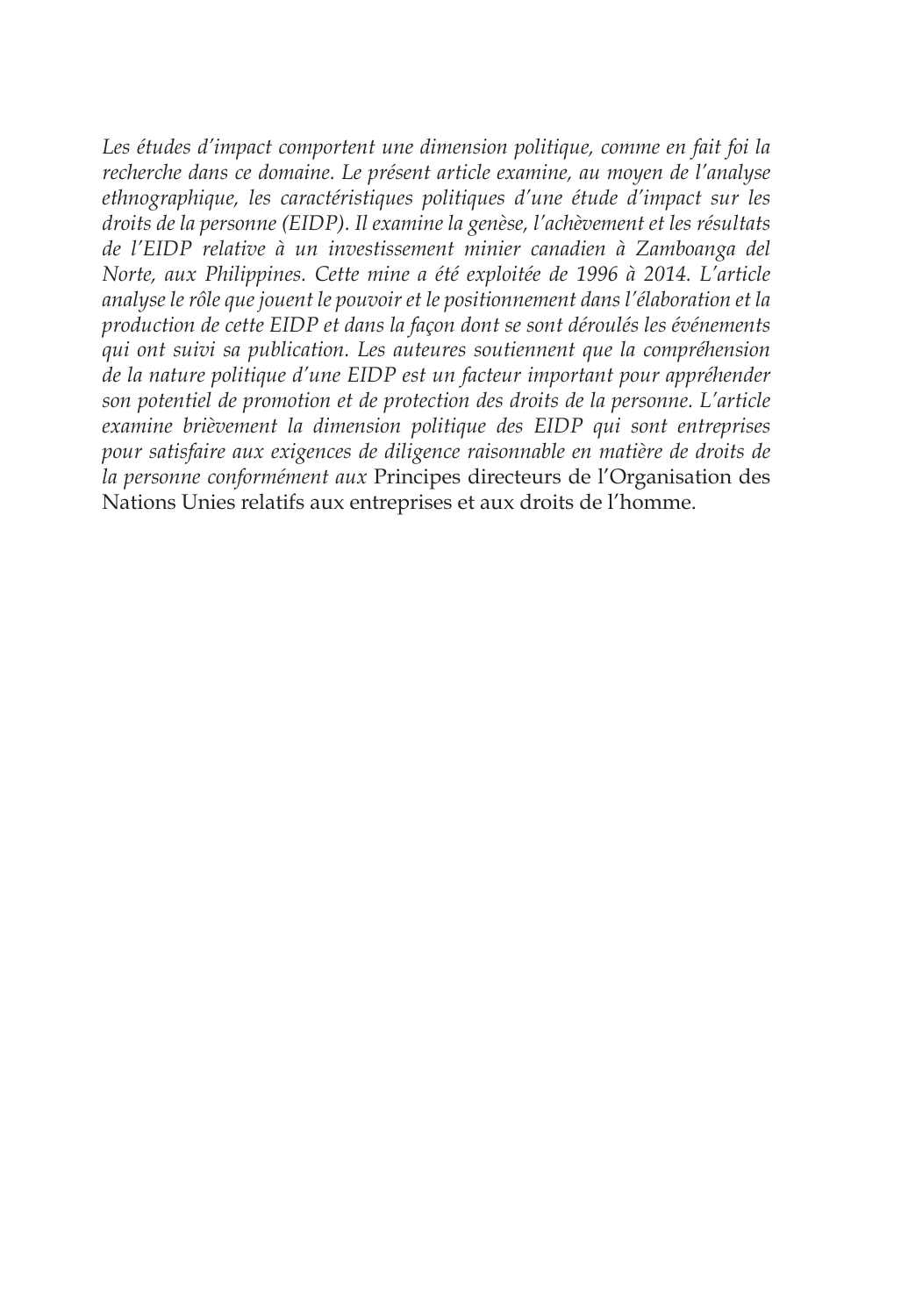## **I. Introduction**

An impact assessment is an evaluation tool and a methodology that<br>offers opportunities for public participation and consultation.<sup>1</sup> As<br>for Impact Assessment (IAIA) impact assessment is defined as 'the process offers opportunities for public participation and consultation.<sup>1</sup> As Matthias Sant'Ana notes, "[a]ccording to the International Association for Impact Assessment (IAIA), impact assessment is defined as 'the process of identifying the future consequences of a current or proposed action.'"2 One key dimension of an impact assessment, more generally, is its political nature.3 Impact assessments often happen in a context where parties are seeking to exert their power to influence policy.<sup>4</sup> Cashmore et al indicate that:

[A]ctivities concerned with *the acquisition or exercise of power* can be considered political, including the processes through which collective societal decisions … are taken and implemented. … [P]olitics is not limited to the acts of sovereign governments and their administrations, but is also conducted in a multiplicity of arenas and international and local levels.<sup>5</sup>

Cashmore et al identify three ways in which an impact assessment is political.6 First, an impact assessment instrument is a political statement, drawing attention to the importance of policy issues.<sup>7</sup> Second, impact assessment instruments solidify particular governance norms by setting parameters regarding "how knowledge is generated, codified and interpreted".8 In other words, impact assessments define criteria to determine what comprises knowledge *vis-*à*-vis* policy.9 Third, impact assessments focus on issues related to distributional justice and freedom.<sup>10</sup>

<sup>&</sup>lt;sup>1</sup> See e.g. Paul Hunt & Gillian MacNaughton, "Impact Assessments, Poverty and Human Rights: A Case Study Using the Right to the Highest Attainable Standard of Health" (2006) WHO & UNESCO Health and Human Rights Working Paper No 6 at 33, online: <www.who.int/hhr/Series\_6\_Impact%20Assessments\_ Hunt\_MacNaughton1.pdf>; Gauthier de Beco, "Human Rights Impact Assessments" (2009) 27:2 Nethl QHR 139 at 148. This article specifically talks about right-based assessments.

<sup>2</sup> Matthias Sant'Ana, "Foreign Direct Investment and Human Development: Two Approaches to Assessing Impacts on Human Rights" (2009) 3:2 Human Rights & Intl Leg Discourse 229 at 249.

<sup>3</sup> See e.g. Ciaran O'Faircheallaigh, "Effectiveness in Social Impact Assessment: Aboriginal Peoples and Resource Development in Australia" (2009) 27:2 Impact Assessment & Project Appraisal 95 at 96: "[t]here is little consensus in the literature about how 'effectiveness' in [Social Impact Assessment] might be defined, or about how best to pursue it. This reflects the essentially contested and political character of SIA and of impact assessment (IA) generally." See also Bo Elling, "Rationality and Effectiveness: Do EIA/SEA Treat Them as Synonyms?" (2009) 27:2 Impact Assessment & Project Appraisal 121.

<sup>4</sup> Matthew Cashmore, Tim Richardson, Tuija Hilding-Rydevik & Lars Emmelin, "Evaluating the Effectiveness of Impact Assessment Instruments: Theorising the Nature and Implications of Their Political Constitution" (2010) 30:6 Environmental Impact Assessment Rev 371 at 373.

<sup>5</sup>*Ibid* [emphasis added]. This definition builds on Harold Lasswell's work. See *Politics: Who Gets What, When, How* (New York: McGraw-Hill, 1936).

<sup>6</sup> Cashmore et al, *supra* note 4 at 373. 7 *Ibid.*

<sup>8</sup> *Ibid.*

<sup>9</sup>*Ibid.*

<sup>10</sup> *Ibid*.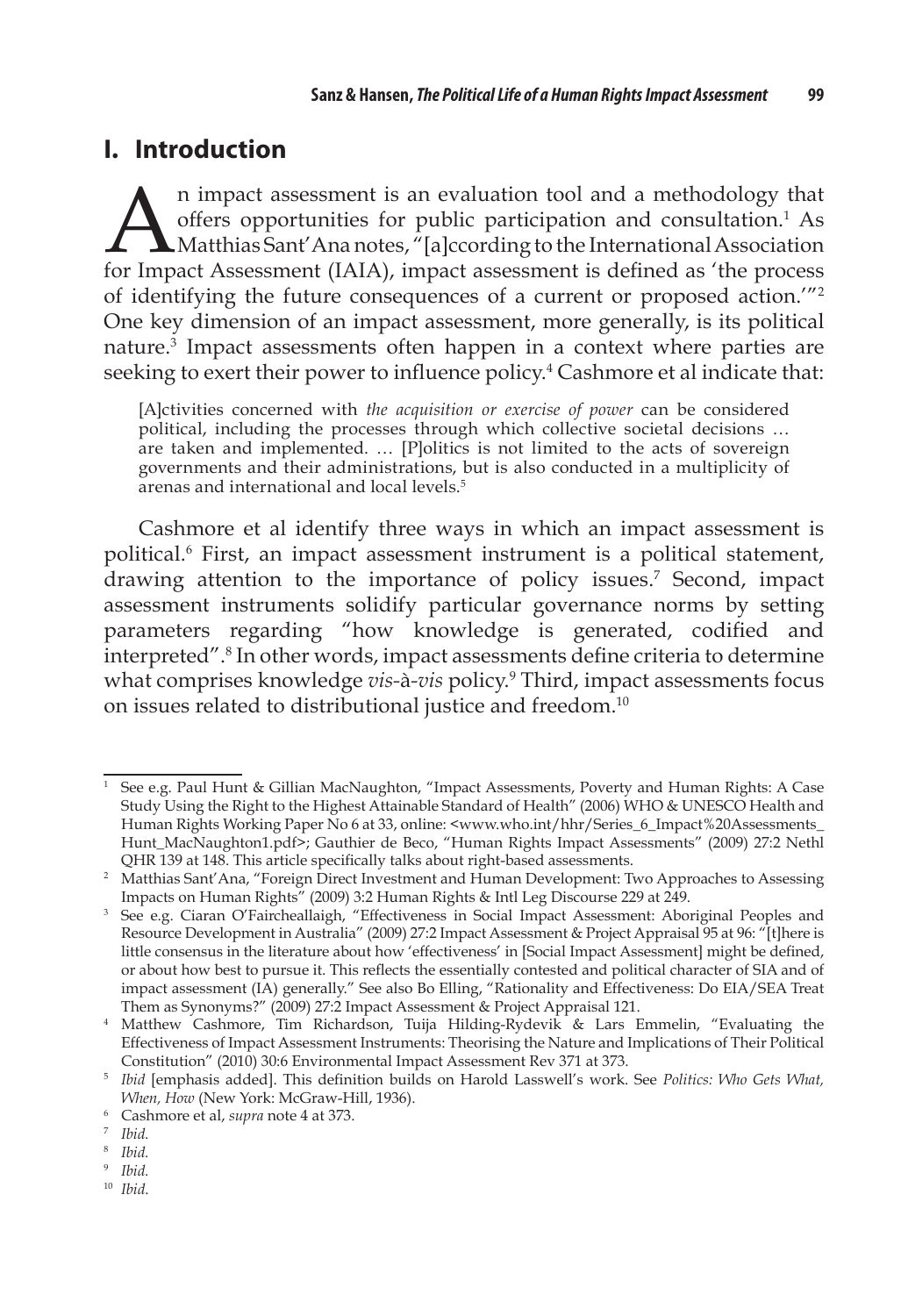This article examines the political dimensions of a Human Rights Impact Assessment (HRIA) completed for a Canadian mining investment in the Philippines. It is foreseeable that all three political characteristics identified by Cashmore et al will be evident in the development of the HRIA for this mining investment.<sup>11</sup> Speaking to the first and third political characteristics for ease of explanation, a HRIA sends a message that human rights are worthy policy considerations, and it is concerned with the allocation of wealth and resources. HRIAs are perhaps even more concerned with distributional justice than other types of impact assessments, because they draw attention to the importance of human rights in policy-making.12 Human rights are often used as political instruments to protect human agency.13 A HRIA becomes increasingly political when it is conducted in a highly charged context.14 This increase stems from general disparity within a specific context, and a combination of various factors, including the nature of the industry (e.g. mining, oil), the type of foreign investment and investor, location and timing (e.g. conflict area during armed confrontations) and the host country's characteristics (e.g. weak state).15

Cashmore et al's second political characteristic relates to how a HRIA sets boundaries around what constitutes knowledge *vis-à-vis* policy.16 This might be evident in how the power exerted by involved parties affects why and how the impact assessment is conducted.17 Empirical research methodologies, like ethnography, can help researchers consider how parties' agendas and positionality influence not solely the broad logistical realization of the impact assessment, but the actual methodological choices made by the assessor and other parties.18 Power and positionality likely also shape parties' responses to the HRIA and the framing of its content.

<sup>11</sup>*Ibid.*

<sup>&</sup>lt;sup>12</sup> de Beco, *supra* note 1 at 146: "HRIAs can facilitate the mainstreaming of human rights".

<sup>&</sup>lt;sup>13</sup> Michael Ignatieff, "Human Rights as Politics and Idolatry" in Michael Ignatieff & Amy Gutmann, eds, *Human Rights as Politics and Idolatry* (Princeton, NJ: Princeton University Press, 2001) at 4.

<sup>&</sup>lt;sup>14</sup> There is now a vast amount of literature on the politics of foreign investment and the extractive sector in militarized and/or weak governance zones. See e.g. Ugo Mattei & Laura Nader, *Plunder: When the Rule of Law is Illegal* (Malden, Mass: Blackwell Publishing, 2008); Penelope Simons & Audrey Machlin, *The*  Governance Gap: Extractive Industries, Human Rights, and the Home State Advantage (New York: Routledge, 2014); Alain Deneault & William Sacher, *Imperial Canada Inc.: Legal Haven of Choice for the World's Mining Industries* (Vancouver: Talonbooks, 2012); Patricia I Vasquez, *Oil Sparks in the Amazon: Local Conflicts, Indigenous Populations, and Natural Resources* (Athens, Ga: University of Georgia Press, 2014); Evaristus Oshionebo, *Regulating Transnational Corporations in Domestic and International Regimes: An African Case Study* (Toronto: University of Toronto Press, 2009).

<sup>15</sup> Sant'Ana, *supra* note 2 at 231, 248. See also *ibid.* 

<sup>16</sup> Cashmore, *supra* note 4 at 373.

<sup>&</sup>lt;sup>17</sup> See e.g. Claire A Dunlop et al, "The Many Uses of Regulatory Impact Assessment: A Meta-Analysis of EU and UK Cases" (2012) 6:1 Regulation & Governance 23 at 24: "[e]xisting empirical research demonstrates the malleability of [Regulatory Impact Assessments]: the appraisal process is molded and shaped by policy actors to serve a variety of different purposes."

<sup>18</sup> *Ibid.*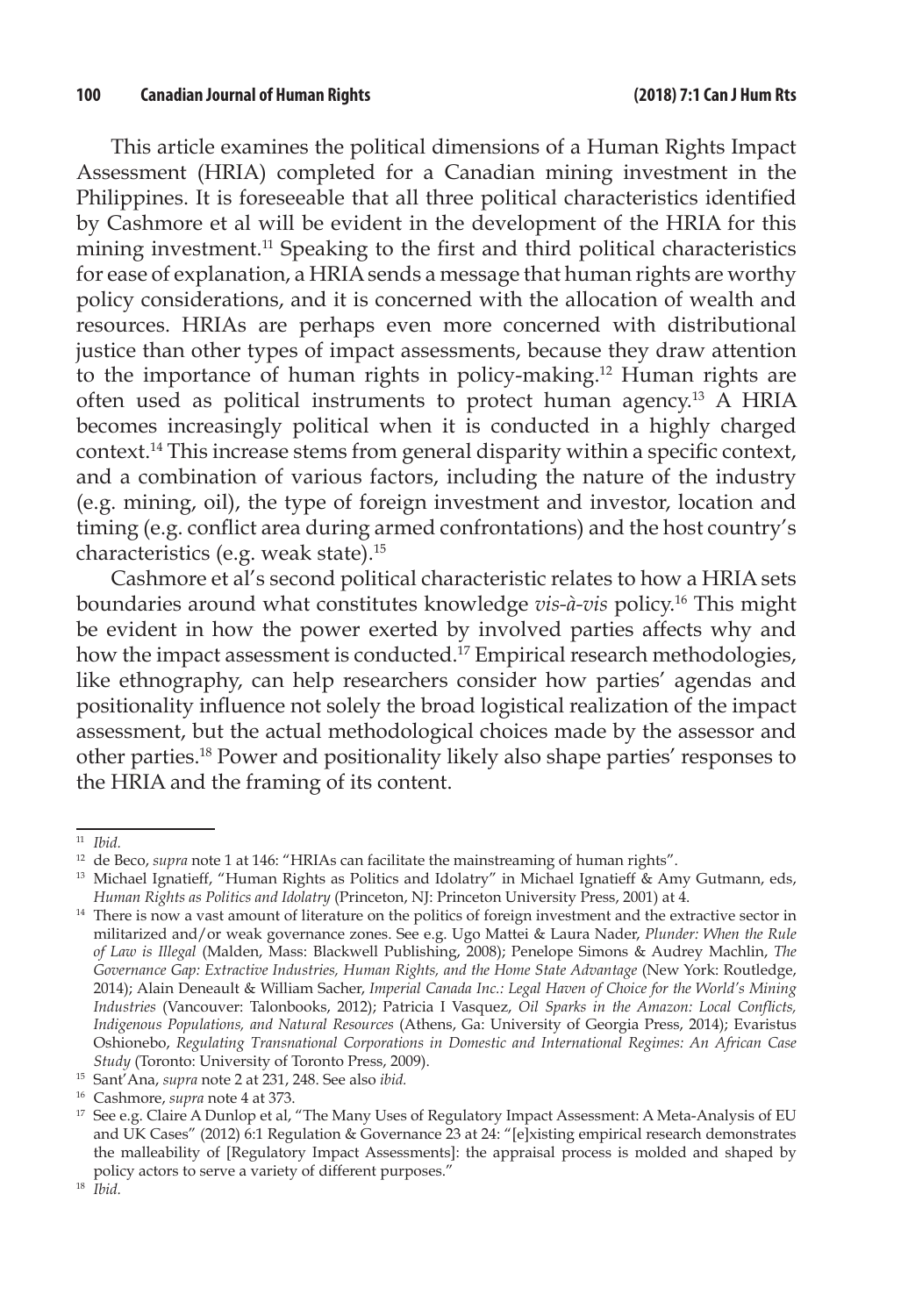Examination of a HRIA's political facets is both useful and timely. In the wake of the United Nations Human Rights Council's 2011 adoption of the United Nations Guiding Principles on Business and Human Rights (UNGPs)19, HRIAs are increasingly identified as a means by which businesses may meet their social obligation to perform their human rights due diligence.<sup>20</sup> Some note the risk, however, that not all of the HRIAs completed in this context will be necessarily "meaningful" in enhancing human rights performance.<sup>21</sup> Scholars note that for HRIAs to be meaningful in addressing human rights impacts, the qualitative nature of a given HRIA must meet key requirements.<sup>22</sup> For example, Harrison identifies "transparency; external participation and verification; and independent monitoring and review" as important requirements,<sup>23</sup> while Götzmann underscores several criteria including adherence to a human rights-based process that emphasizes participation and inclusion.24 These authors explore how, if a HRIA does not meet certain requirements, it may be a meaningless exercise.25 As a result, key stakeholders may be disillusioned with the process and the outcome of the assessment, and the HRIA may not actually enhance corporate human rights performance.<sup>26</sup>

The political side of a HRIA is thus highly relevant to its potential contribution to human rights promotion and protection. This article builds on Harrison's observation that "far more important than the formalities of the adoption of the procedural elements prescribed is the manner in which each element of the process is actually conducted in each individual HRIA."<sup>27</sup> The authors seeks to address a gap in HRIA scholarship, noted by Götzmann,

<sup>&</sup>lt;sup>19</sup> Report of the Special Representative of the Secretary-General on the Issue of Human Rights and Transnational *Corporations and Other Business Enterprises, John Ruggie*: *Guiding Principles on Business and Human Rights: Implementing the United Nations 'Protect, Respect and Remedy' Framework*, Human Rights Council, 17th Sess, UN Doc A/HRC/17/31 (2011) at 15–16. Principle 15(b) states that business enterprises' (social) responsibility to respect human rights requires that enterprises put in place "[a] human rights due diligence process to identify, prevent, mitigate and account for how they address their impacts on human rights"; Principle 17 also sets out that "business enterprises should carry out human rights due diligence. The process should include assessing actual and potential human rights impacts, integration and acting upon the findings, tracking responses, and communicating how impacts are addressed."

<sup>&</sup>lt;sup>20</sup> James Harrison, "Establishing a Meaningful Human Rights Due Diligence Process for Corporations: Learning From Experience of Human Rights Impact Assessment" (2013) 31:2 Impact Assessment & Project

Appraisal 107 at 111. 21 *Ibid* at 111. Nora Götzmann, "Human Rights Impact Assessment of Business Activities: Key Criteria for Establishing a Meaningful Practice" (2017) 2:1 Business & Human Rights J 87 at 107 [Götzmann, "HRIA"]. 22 See e.g. Harrison, *supra* note 20; Götzmann, "HRIA", *supra* note 21.

<sup>23</sup> Harrison, *supra* note 20 at 108.

<sup>24</sup> Götzmann, "HRIA", *supra* note 21 at 99.

<sup>&</sup>lt;sup>25</sup> Ibid; Harrison, *supra* note 20 at 108.<br><sup>26</sup> Harrison, *supra* note 20 at 111. See also Peter Muchlinski, "Implementing the New UN Corporate Human Rights Framework: Implications for Corporate Law, Governance, and Regulation" (2012) 22 Business Ethics 145 at 156: "unless a corporate culture of concern for human rights is instilled into the officers, agents and employees of the company, due diligence could end up missing the very issues it is set up to discover. At worst it could degenerate into a 'tick-box' exercise designed for public relations purposes rather than a serious integral part of corporate decision-making."

<sup>27</sup> Harrison, *supra* note 20 at 109.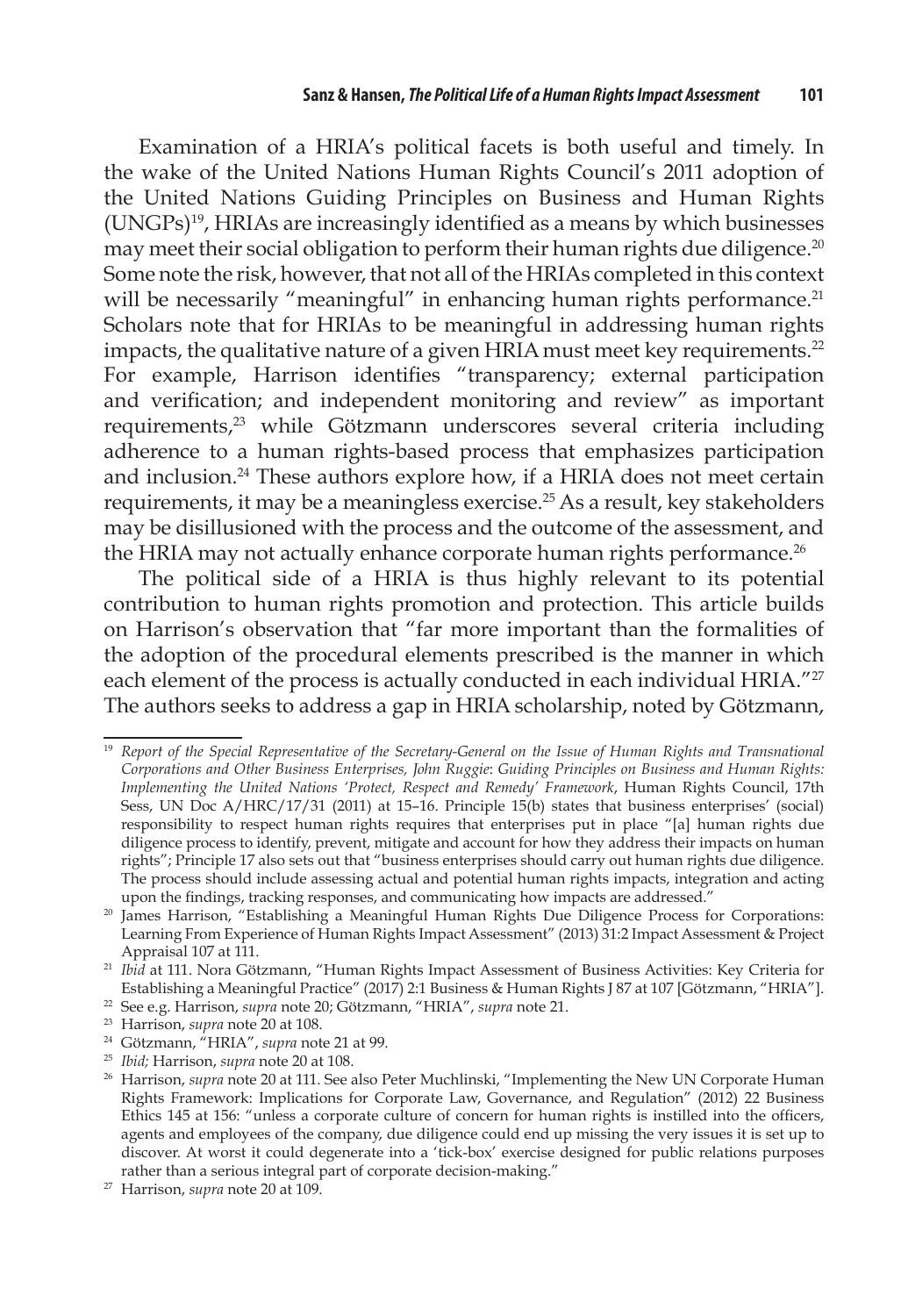concerning "the careful consideration of the power-dynamics at play within communities, between rights-holders, companies and state actors, as well as with regard to the people who comprise the assessment team."<sup>28</sup> This article aims to present a detailed qualitative analysis of the HRIA of a mining project, to expressly identify how power and party positionality shapes HRIAs in their processes, findings and outcomes. To do so, the analysis is framed within literature on power and positionality, particularly in the context of interorganizational collaboration.

Collaboration is broadly defined by Phillips, Lawrence & Hardy as "a cooperative relationship among organizations that relies on neither market nor hierarchical mechanisms of control."<sup>29</sup> Organizations including governments, corporations and non-governmental organizations (NGOs) collaborate "as a means of reducing uncertainty, acquiring resources, and solving problems".30 As Hardy and Phillips note, "it is often assumed that stakeholders collaborate voluntarily, sharing common goals and equal power."31 In inter-organizational relationships, organizations perceive themselves to be connected to common issues.32 These relationships are not, however, set by objective, predetermined structures, but "by processes of negotiations, social construction and meaning creation".33 It is expected that those participants with more power and ability will be able to shape relationships to their advantage.<sup>34</sup> If they share a common goal, they may share power; but when goals are in conflict, power sharing is unlikely.35

Power is conceptualized in various frameworks.<sup>36</sup> In the context of interorganizational collaboration and conflict, this article uses Hardy and Phillips' simplified framework on power.<sup>37</sup> This framework has three aspects, namely, "formal authority, the control of critical resources, and discursive legitimacy".38 Formal authority in inter-organizational collaboration manifests into one

<sup>28</sup> Götzmann "HRIA", *supra* note 21 at 99.

<sup>29</sup> Nelson Phillips, Thomas B Lawrence & Cynthia Hardy, "Inter-Organizational Collaboration and the Dynamics of Institutional Fields" (2000) 37:1 J Management Studies 23 at 24. 30 Cynthia Hardy & Nelson Phillips, "Strategies of Engagement: Lessons From the Critical Examination of

Collaboration and Conflict in an Interorganizational Domain" (1998) 9:2 Organization Science 217 at 217. <sup>31</sup>*Ibid* at 217.

<sup>32</sup>*Ibid* at 218.

<sup>&</sup>lt;sup>33</sup> *Ibid*. See Maria L Nathan & Ian I Mitroff, "The Use of Negotiated Order Theory as a Tool for the Analysis and Development of an Interorganizational Field" (1991) 27:2 J Applied Behavioral Science 163 at 165 (discusses the process of negotiation). See Jean B McGuire, "A Dialectical Analysis of Interorganizational Networks" (1988) 14:1 J Management 113 at 122 (discusses the process of social construction). See David L Altheide, "Mediating Cutbacks in Human Services: A Case Study in the Negotiated Order" (1988) 29 Sociological Q 339 at 340–41 (discusses the process of meaning creation).

<sup>34</sup> Hardy & Phillips, *supra* note 30 at 219.

<sup>35</sup>*Ibid.*

<sup>36</sup> See e.g. Michel Foucault, *Power/Knowledge: Selected Interviews and Other Writings, 1972-1977* (New York: Pantheon Books, 1980) at 109–45; Pierre Bourdieu, *Sociology in Question* (London: Sage Publication, 1993); Stewart R Clegg, *Frameworks of Power* (London: Sage Publications, 1989) at 189–239.

<sup>37</sup> Hardy & Phillips, *supra* note 30.

<sup>38</sup> *Ibid* at 219.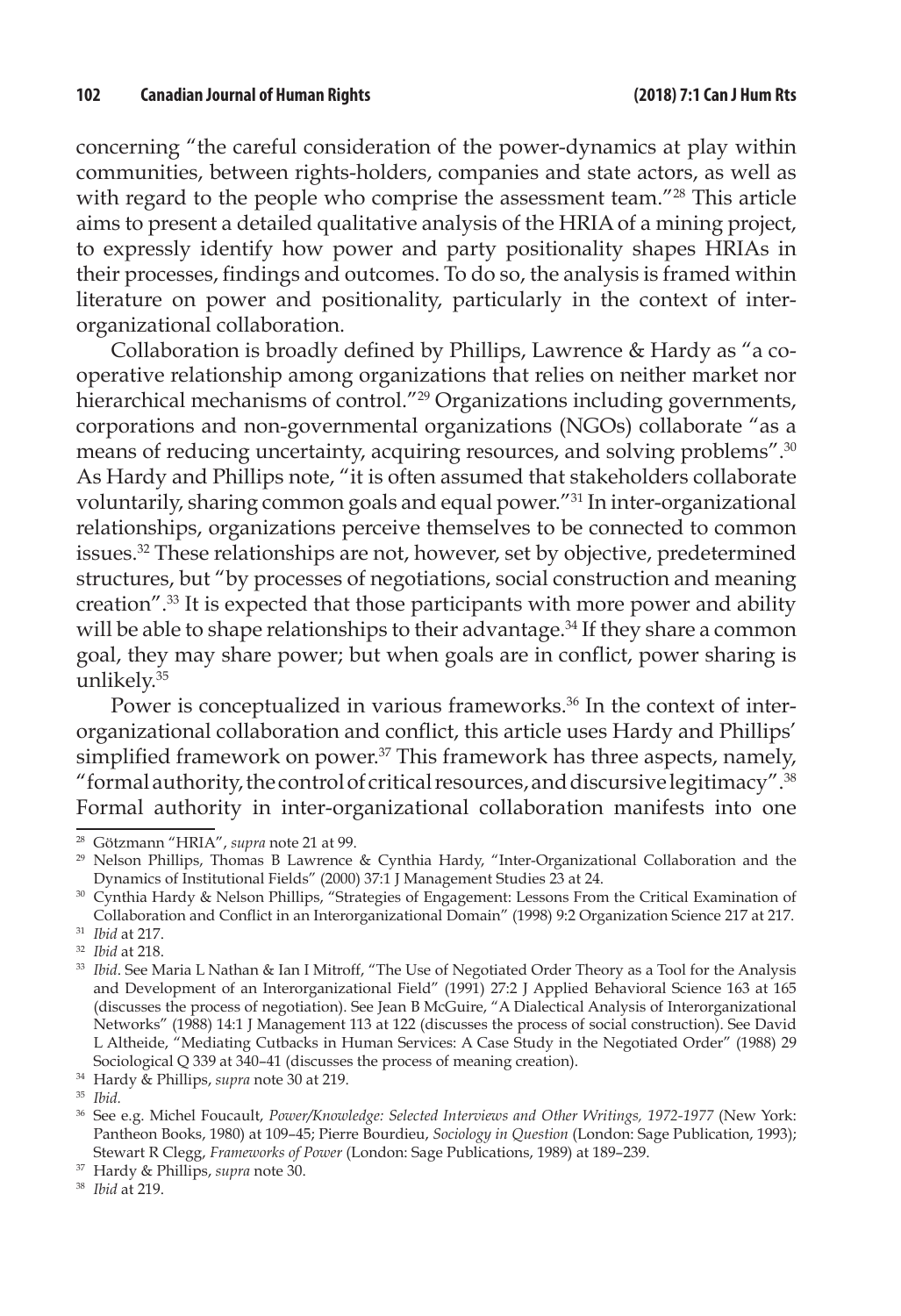particular organization that has a "recognized, legitimate right to make a decision" (e.g. a government or donor agency).39 Scarce or critical resources like "expertise, money, equipment, information, etc." tilts power relations in favor of participants who are able to provide or supplement such resources.<sup>40</sup> Lastly, some organizations obtain influential power through discursive legitimacy.41 Discursive legitimacy refers to when participants appear to speak legitimately and genuinely for issues and organizations, rather than for their own underlying self-interests.42 As argued by Hardy and Phillips, those actors who have better access to authority, resources and discursive legitimacy will likely exert greater influence in inter-organizational relationships.<sup>43</sup> Thus, positionality is an important aspect of collaboration as it adds a particular complexity to the power relations among actors.

Positionality is both social and organizational.<sup>44</sup> Social positionality is defined as "the different levels of social standing afforded [to] individuals by broader societal inequities and asymmetrical relations of power"45, and is associated with a reflective ethnographic approach.<sup>46</sup> Organizational positionality, however, is the "differing relations of authority embedded in organizational structures."47 This article focuses on organizational positionality, in the context of inter-organizational collaboration and conflict. In sum, we understand organizational positionality as an organization's unique position, which reflects its institutional resources (e.g. expertise, money and equipment), political and ideological views, history and previous experiences in collaborative relationships, addressing issues that shape power dynamics and relationships. The social and organizational positionality of individuals who interact with other organizations due to vested authority is also at work during collaboration.<sup>48</sup> This adds to the power imbalance and complexity present within inter-organizational collaboration.49

Building on previous understandings of collaboration, power and positionality, this article reviews the HRIA of a mining investment to identify

<sup>39</sup>*Ibid.*

<sup>40</sup> *Ibid.*

<sup>41</sup>*Ibid.*

<sup>42</sup>*Ibid.*

<sup>43</sup>*Ibid.*

<sup>44</sup> Nathan D Brubaker, "Negotiating Authority Through Cultivating a Classroom Community of Inquiry" (2012) 28:2 Teaching & Teacher Education 240 at 242. See also Joan Acker, "Hierarchies, Jobs, Bodies: A Theory of Gendered Organizations" (1990) 4:2 Gender & Society 139 at 146–47 (examines gender as a form of positionality in organizations).

<sup>45</sup> Brubaker, *supra* note 44 at 242.

<sup>&</sup>lt;sup>46</sup> See e.g. Elizabeth Chiseri-Strater, "Turning in Upon Ourselves: Positionality, Subjectivity and Reflexivity in Case Study and Ethnographic Research" in Peter Mortensen & Gesa Kirsch, eds, *Ethics and Representation in Qualitative Studies of Literacy* (Urbana: National Council of Teachers of English, 1996) 115 at 115.

<sup>47</sup>*Ibid*. 48 *Ibid* at 241–42.

<sup>49</sup> *Ibid*.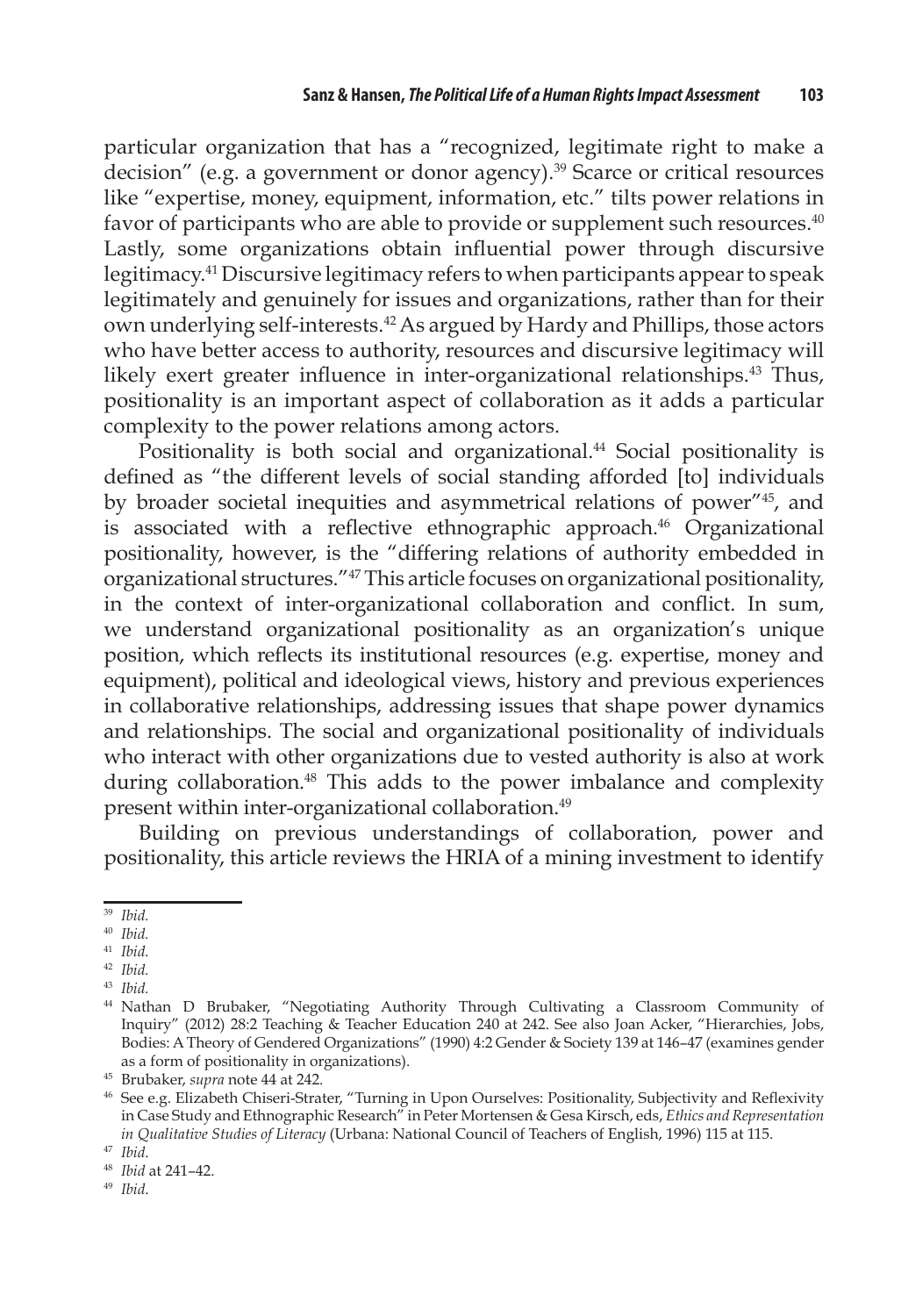how the involved parties shaped that particular HRIA and its outcomes. This article relates to literature that argues impact assessments have a political dimension, including their relationships to involved parties and their exercise of power.50 It also relates to emerging literature on HRIAs, which notes that a HRIA will not necessarily be "meaningful" in enhancing human rights performance unless it adheres to certain principles, such as transparency.51 This article thus seeks to connect several areas of scholarship. Specifically, the article contends that because a HRIA is political, similar to other forms of impact assessments, it must be subject to certain principles in order to be meaningful. For a HRIA to be more than a manifestation and re-enforcement of existing power relations, the power of involved parties must be effectively tempered by their adherence to common principles, namely a realized commitment to a transparent, comprehensive and accurate portrayal of human rights conditions.<sup>52</sup> There does not appear to be scholarship to date that examines the political nature of a HRIA using a combined case study and ethnographic method; this is the contribution this article seeks to make.

This article is organized into five sections. Following the introduction, Part 2 introduces the HRIA case study, including the methodology and background of the HRIA. Part 3 qualitatively analyzes the political nature of the HRIA. Part 4 discusses the findings, and finally, Part 5 provides a brief conclusion.

# **II. HRIA Case Study**

## **A. Methodology**

Using ethnographic analysis, this article analyzes the lead-up, execution and outcomes of a HRIA completed for the Toronto Ventures Pacific Incorporated (TVI) mining project at Mount Sitio Canatuan in the Phillipines. It makes use of field research methods, including participant observation, story-telling, key informant interviews, focus group interviews and the textual analysis of various materials. The textual materials that constitute data are: fact-finding reports, in-depth journalistic investigations, government reports, feasibility studies, audited financial statements, management discussion and analysis reports, company annual reports and reviews.

<sup>50</sup> Cashmore et al, *supra* note 4. See e.g. Leon Hempel & Hans Lammerant, "Impact Assessments as Negotiated Knowledge" in Serge Gutwirth, Ronald Leenes & Paul de Hert, eds, *Reforming European Data Protection Law*  (Heidelberg: Springer Dordrecht, 2015) 125 at 133: "[i]n the context of impact assessment knowledge and power are inextricably linked. Impact assessments produce knowledge, but are also the object or site of a struggle between interests. … Defining what knowledge is, is in itself an element of power."

<sup>51</sup> See e.g. Harrison, *supra* note 20 at 108.

<sup>52</sup> See *ibid* at 108; Götzmann, "HRIA", *supra* note 21 at 99.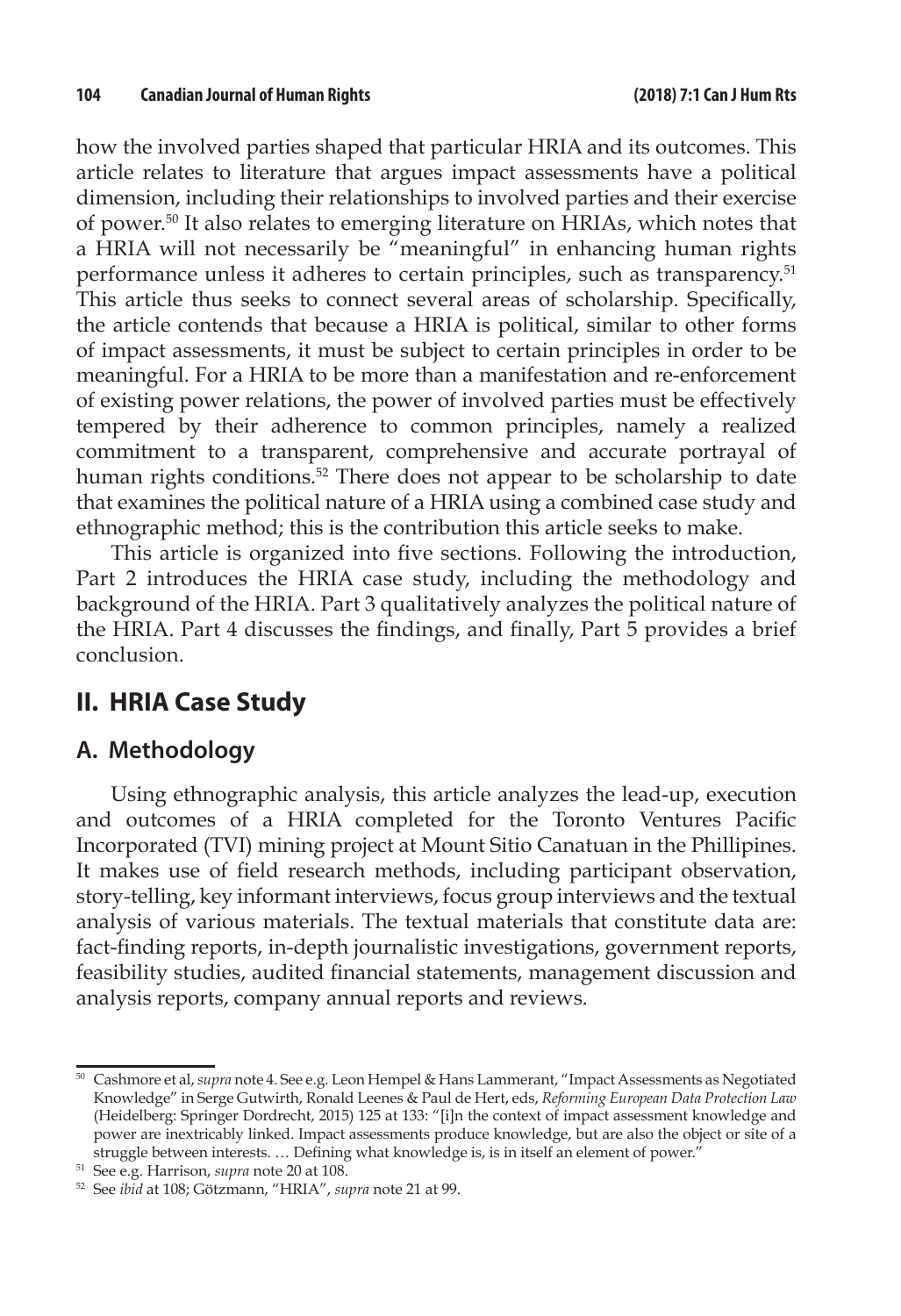Ethnography is a qualitative research method, one which Clifford Geertz notably termed a form of "thick description" in 1973.53 Joseph G Ponterotto explains this form of research further:

Thick description refers to the researcher's task of both describing *and interpreting* observed social action (or behavior) within *its particular context*. … Thick description accurately describes observed social actions and assigns purpose and intentionality to these actions, by way of the researcher's understanding and clear description of the context under which the social actions took place. Thick description captures … the often complex web of relationships among [participants].<sup>54</sup>

Field research was completed in Sitio Canatuan area, Siocon Poblacion and the immediate surrounding region over several periods while the HRIA was being conducted (spanning 7.5 months in 2006). The total time of fieldwork in the municipality spanned 41 months, commencing in December 2003 and concluding in September 2009. The analysis of textual sources related to the HRIA and the mine continued up to, and including, 2016.

## **B. Background to the HRIA Case Study**

In 2005, community representatives from Siocon Municipality in Mindanao, Philippines and MiningWatch Canada's (MWC) Catherine Coumans, gave testimony to the 38th Canadian Parliament's Subcommittee on Human Rights and International Development.<sup>55</sup> Her testimony focused on the activities of TVI, a Canadian-owned junior mining company, and their alleged human rights abuses.<sup>56</sup> Alleged human rights abuses included those pertaining to forced relocation, security force violence and food insecurity.57 Also appearing before the Sub-Committee was Diana Bronson of the Parliament-supported organization, Rights and Democracy  $(R&D)$ .<sup>58</sup> Ms. Bronson testified that over the past 10 years, R&D had received credible complaints regarding Canadian mining practices that had a direct and negative impact on human rights in developing countries.<sup>59</sup>

To address these human rights complaints against Canadian mining companies operating abroad, R&D proposed initiatives that aimed at

<sup>53</sup> Clifford Geertz, "Thick Description: Toward an Interpretive Theory of Culture" in Clifford Geertz, ed, *The Interpretation of Cultures: Selected Essays* (New York: Basic Books, 1973) at 6.

<sup>54</sup> Joseph G Ponterotto, "Brief Note on the Origins, Evolution, and Meaning of the Qualitative Research Concept Thick Description" (2006) 11:3 Qualitative Report 538 at 543 [emphasis added].

<sup>55</sup> House of Commons, Sub-Committee on Human Rights and International Development of the Standing Committee on Foreign Affairs and International Trade, *Evidence*, 38th Leg, 1st Sess, No 12 (23 March 2005) (Chair: David Kilgour) at 3–6 [House of Commons, "Human Rights Sub-Committee"], online: <www. parl.gc.ca/HousePublications/Publication>.

<sup>56</sup> *Ibid.* 

<sup>57</sup>*Ibid.*

<sup>58</sup>*Ibid* at 6–7.

<sup>59</sup>*Ibid*. See generally Sara Seck, "Home State Responsibility and Local Communities: The Case of Global Mining" (2008) 11:1 Yale Human Rts & Dev LJ 177 at 179–80 (describes the proceedings).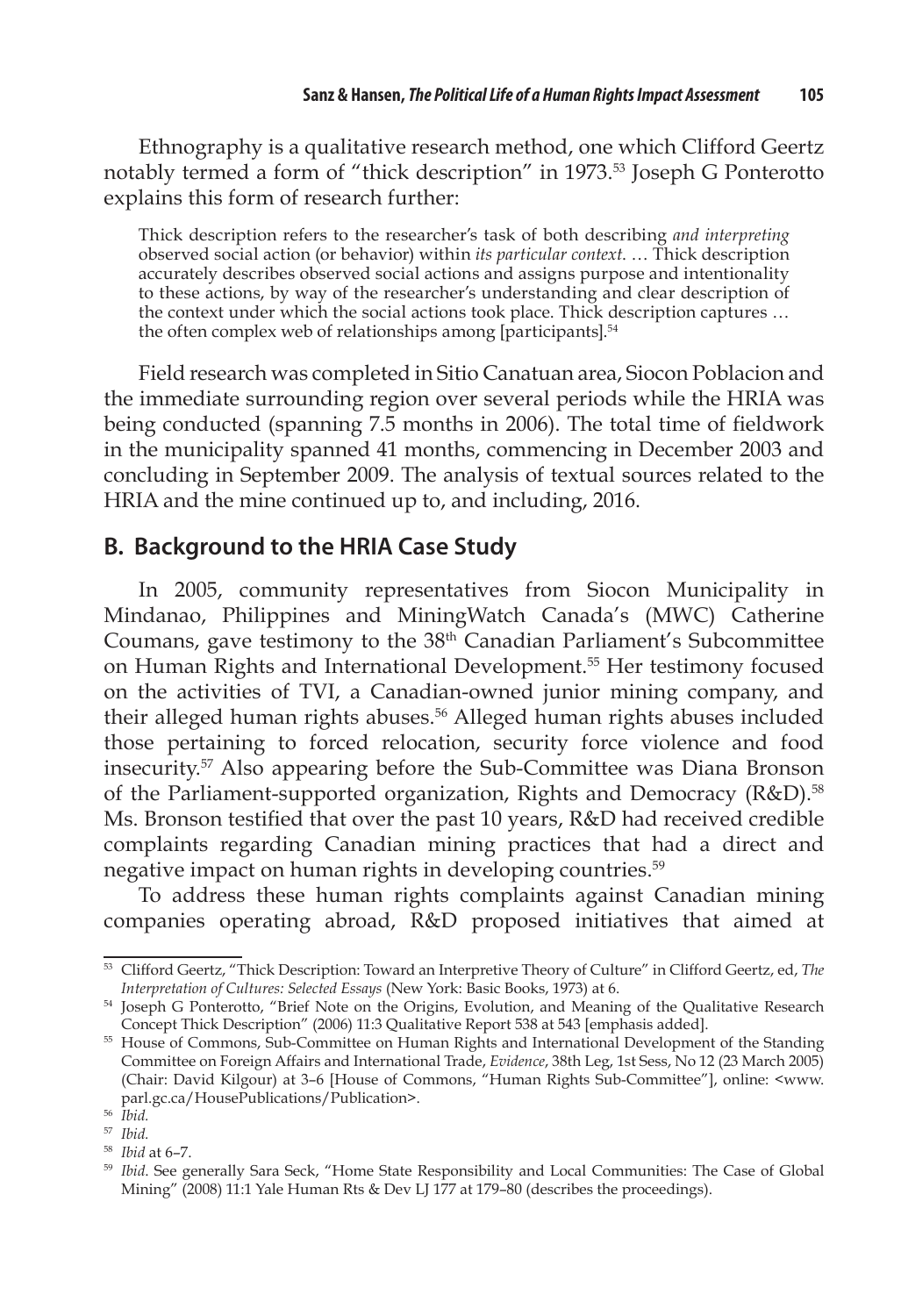improving the integration of human rights into the actions of corporations to prevent similar human rights violations in the future.<sup>60</sup> R&D proposed the development of a HRIA tool to be used by states and intergovernmental bodies.61 It was envisioned that a comprehensive assessment of human rights would be conducted before agencies could provide financial, diplomatic and other means of support to companies.62 The HRIA would preempt abuses since stakeholders would be alerted to the "potential problem areas and benefits of any investment".<sup>63</sup>The Parliamentary Committee on Foreign Affairs and International Trade ultimately adopted the Sub-Committee on Human Rights' 2006 report recommendation, urging the Government of Canada to:

Put in place stronger incentives to encourage Canadian mining companies to conduct their activities outside of Canada in a socially and environmentally responsible manner and in conformity with international human rights standards. Measures in this area must include making Canadian government support … conditional on companies meeting clearly defined corporate social responsibility and human rights standards, particularly through the mechanism of human rights impact assessments.<sup>64</sup>

The 2005 hearing did not lead to any legislative change where HRIAs would be mandatory for mining companies to receive governmental support; R&D was dissolved by Parliament a few years later.<sup>65</sup> However, shortly after the hearing, R&D did use its resources to fund HRIAs in five jurisdictions: Argentina, Congo, Peru, Philippines and Tibet.<sup>66</sup> The pilot project conducted in the Philippines in 2006 is the focus of the current article. This article examines the politics underlying the beginning, execution and outcomes of this pilot project, until the mining operations were declared complete in 2014.<sup>67</sup> In 2007, the results of the five pilot R&D case studies were published.<sup>68</sup> A year later, R&D released its *Getting it Right: A Step by Step Guide to Assess the Impact of* 

<sup>60</sup> House of Commons, "Human Rights Sub-Committee", *supra* note 55 at 7.

<sup>61</sup>*Ibid.*

<sup>62</sup>*Ibid.*

<sup>63</sup>*Ibid.*

<sup>64</sup> House of Commons, Standing Committee on Foreign Affairs and International Trade, *Mining in Developing Countries: Corporate Social Responsibility* (Chair: Bernard Patry) at 2, online: <www.parl.gc.ca/committee/ CommitteePublication>.

<sup>65</sup> Carys Mills, "Seeking 'Clean Slate,' Baird Pulls Plug on Rights & Democracy", *The Globe and Mail* (3 April 2012), online: <www.theglobeandmail.com/news/politics/ottawa-notebook/seeking-clean-slate-bairdpulls-plug-on-rights-democracy/article2390896/>.

<sup>66</sup> Rights and Democracy, *Human Rights Impact Assessment for Foreign Investment Projects: Learning from Community Experiences in the Philippines, Tibet, the Democratic Republic of Congo, Argentina, and Peru* (Montréal: Rights and Democracy, 2007) [R&D, "HRIA"], online: <publications.gc.ca/collections/collection\_2007/ddrd/E84-21-2007E.pdf>.

<sup>67</sup>"TVI Pacific Closes Zamboanga Mine", *ABS-CBN News* (21 January 2014), online: <news.abs-cbn.com/ business/01/21/14/tvi-pacific-closes-zamboanga-mine>.

<sup>68</sup> See R&D, "HRIA", *supra* note 66.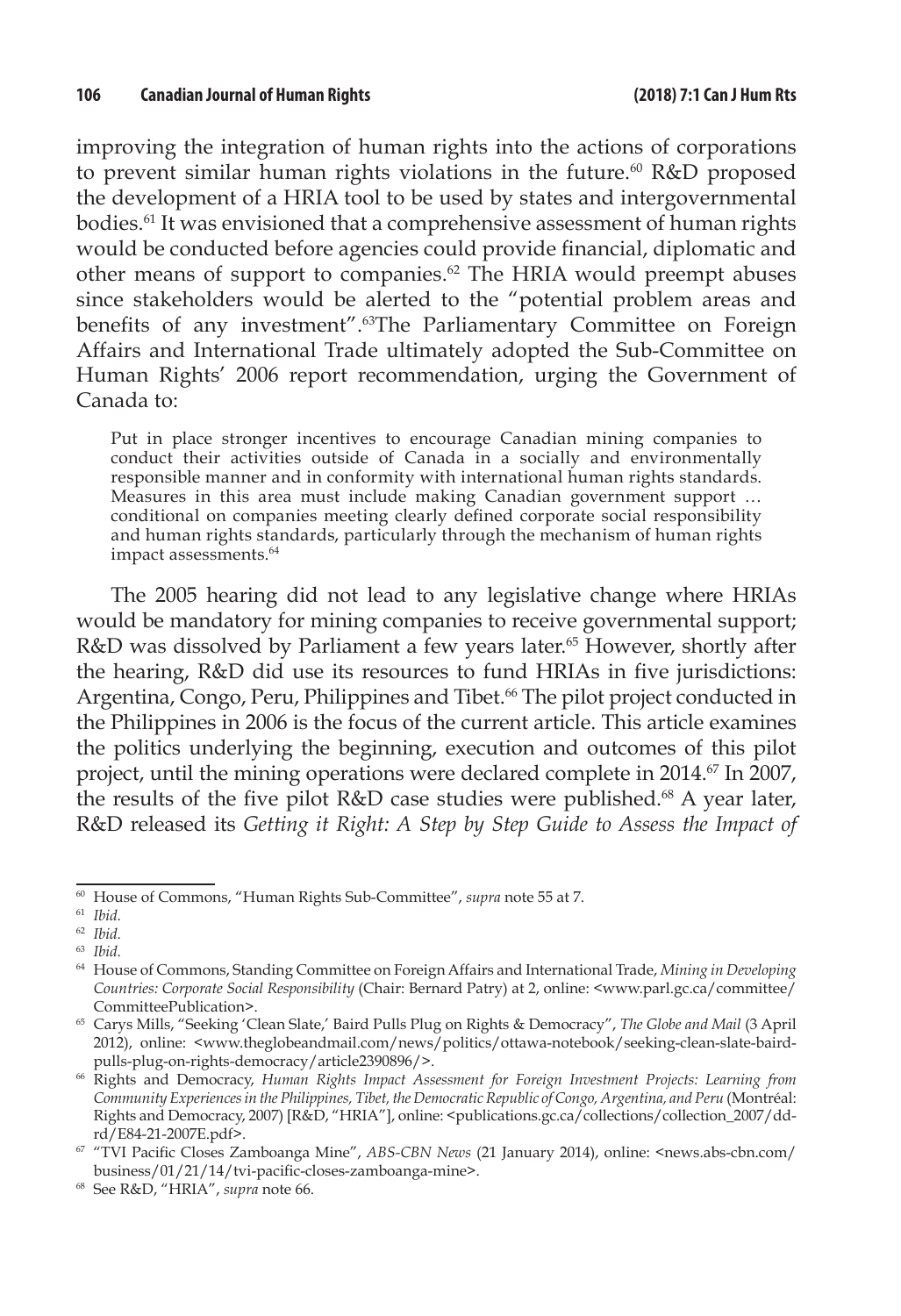*Foreign Investments on Human Rights*. <sup>69</sup> Following this, several more HRIAs were conducted, including Oxfam America's pilot case studies.<sup>70</sup> Oxfam America and R&D (2010) also produced *Community-Based Human Rights Impact Assessment: Practical Lessons*, which captured the experiences of pilot assessments conducted in Latin America, United States and the Philippines.<sup>71</sup> This report included guidelines on preparing for a Community-Based HRIA, understood as a community-centered assessment method and advocacy tool, as well as tips for creating an interdisciplinary team.<sup>72</sup> These tips included how to understand and interact with the communities and stakeholders, how to write the report and finally how to ensure that a HRIA's results were influential.<sup>73</sup>

Several extractive industry companies had already attempted to refine corporate practices *vis-à-vis* their community engagements.74 However, the companies' methodologies were closer to that of an ESIA than a HRIA, because they did not follow "a broad human rights-based approach."75 At that time, there was no HRIA model in existence.76 R&D's HRIA was specific to foreign direct investment projects, and its methodology involved the community assessing the impact of the investment as to ensure participation.<sup>77</sup> After R&D's HRIA methodology was released, and prior to the completion of the HRIA in the Philippines, the mining company in the area used this methodology to perform its own HRIA of the Canatuan mining investment.<sup>78</sup> The results of this assessment were never released.<sup>79</sup>

<sup>69</sup> Rights and Democracy, *Getting it Right: A Step by Step Guide to Assess the Impact of Foreign Investments on Human Rights* (Montréal: Rights and Democracy, 2008) [R&D, "Getting it Right"], online: <www.ideaspaz. org/tools/download/47402>.

<sup>70</sup> See e.g. Gabrielle Watson, Irit Tamir & Brianna Kemp, "Human Rights Impact Assessment in Practice: Oxfam's Application of a Community-Based Approach" (2013) 31:2 Impact Assessment & Project

Appraisal 118 at 119. 71 Oxfam America & Rights and Democracy, *Community-Based Human Rights Impact Assessment: Practical Lessons: Report From an International Meeting, Canada 2010* (Rights and Democracy & Oxfam America, 2010), online: <oxfamamerica.org/static/media/files/community-based-human-rights-impact-assessmentspractical-lessons.pdf>.

<sup>&</sup>lt;sup>72</sup> Ibid at 15: "[t]he methodology was also conceived as a tool for creating opportunities for communities to effectively voice their concerns."

<sup>73</sup> *Ibid.* 

<sup>74</sup> Olga Lenzen & Marina d'Engelbronner, *Guide to Corporate Human Rights Impact Assessment Tools* (Utrecht: Aim for Human Rights, 2009) at 15, online: <https://commdev.org/wp-content/uploads/2015/06/ Human-Rights-in-Business-Guide-to-Corporate-Human-Rights.pdf>. Such attempts included Anglo American's socio-economic toolbox; Rio Tinto's Community Relations Standard, which required community assessments related to risks and opportunities over the medium to long term; Shell's initiative to test Human Rights Compliance Assessment (HRCA) tools in several countries; and BP's Environmental and Socio-Economic Impact Assessment (ESIA) that included human rights issues in Georgia, Azerbaijan and Indonesia (*ibid*). Shell was the first company to test HRCA tools and advise the Danish Institute for Human Rights on their development (*ibid*).

<sup>75</sup> See generally *ibid.*

<sup>76</sup> UNESCOR, 62nd Sess, UN Doc E/CN.4/2006/97 (2006) at para 35.

<sup>77</sup> R&D, "HRIA", *supra* note 66 at 18.

<sup>78</sup>*Ibid* at 44.

<sup>79</sup> *Ibid.*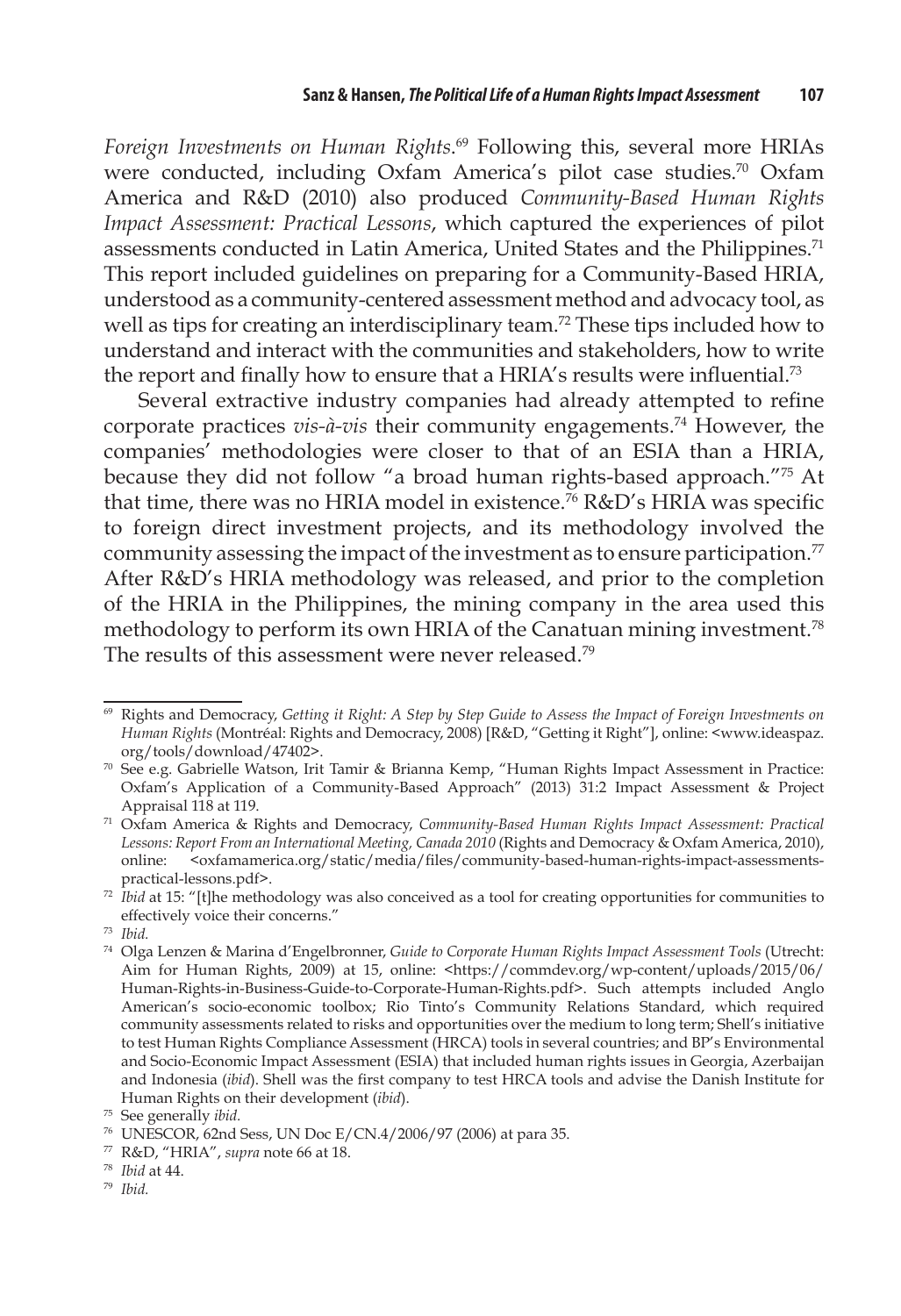## **C. The Mining Investment at Mount Sitio Canatuan**

The HRIA was conducted at Sitio Canatuan in the Siocon Municipality, Zamboanga del Norte in the Southern Philippines. The site was located at the foothill of Mount Canatuan, a sacred mountain near the indigenous Subanons in the area. After artisanal miners found gold in the mid-1980s, Mount Canatuan was transformed into a small-scale mining community. The indigenous Subanons and small-scale miners were initially hostile to one another; however, when a mining company staked claims in Canatuan, both groups formed an alliance and opposed large-scale mining operations.<sup>80</sup>

The mining company that invested in the project was Canadian-owned TVI (TSX-V:TVI), a publicly-listed junior resource company that was incorporated under the Alberta Business Corporation Act in 1987.<sup>81</sup> Its initial mineral exploration activities were in British Columbia and Saskatchewan.<sup>82</sup> Many of these activities were shortly abandoned to explore the company's business activities in the Philippines.<sup>83</sup> By 1997, TVI managed to assemble a property portfolio consisting of 21 projects that covered more than 1 million hectares including Canatuan.<sup>84</sup> In January 1994, TVI signed an exploration agreement with Benguet Corporation.<sup>85</sup> This agreement included an option to purchase a 100% interest in 486 hectares of the Canatuan property.<sup>86</sup> The property was subject to a 4% royalty.<sup>87</sup> TVI purchased a 3% royalty interest at a price of \$1.4 million USD.88 TVI later exercised its option to purchase a 100% interest in the relevant property and in 1996, the Mineral Production Sharing Agreement with the Philippine government for TVI's Canatuan

<sup>80</sup> Penelope Sanz, "The Politics of Consent: The State, Multinational Capital and the Subanon of Canatuan" in Augusto B Gatmaytan, ed, *Negotiating Autonomy: Case Studies on Philippine Indigenous Peoples' Land Rights* (Copenhagen & Quezon: International Work Group for Indigenous Affairs & Legal Rights and Natural Resources Center - Kasama sa Kalikasan/Friends of the Earth-Philippines, 2007) 115 at 115–16 [Sanz, "Politics of Consent"].

<sup>&</sup>lt;sup>81</sup> Electronic filing of most securities-related information with the Canadian securities regulatory authorities started on January 1st, 1997. In that year, TVI Pacific's board of directors consisted of C Brian Cramm (Colorado), Jan R Horejsi (Alberta), Clifford M James (Alberta), Wilfrid A Loucks (Alberta), and Kishore K Sakharani (Hong Kong). Clifford James held the most number of shares of 689,746. See TVI Pacific Inc., "Information Circular for the Annual and Special Meeting of Shareholders to Be Held Wednesday, June 25, 1997" (23 May 1997) at 3–4, online: <sedar.com/DisplayCompanyDocuments. do?lang=EN&issuerNo=00001837>. 82 TVI Pacific Inc., "Management Discussion and Analysis" (20 May 1997) at 1, online: <sedar.com/

DisplayCompanyDocuments.do?lang=EN&issuerNo=00001837>.

<sup>83</sup> *Ibid.* 

<sup>84</sup> TVI Pacific Inc., "Annual Report: Isles of Gold" (20 May 1997) at 1 [TVI, "Isles of Gold"], online: <sedar. com/DisplayCompanyDocuments.do?lang=EN&issuerNo=00001837>.

<sup>85</sup> Founded in 1903, for much of the 20th century Benguet Corporation had the largest gold mining operation in the Philippines. Tina Grant, *International Directory of Company Histories*, vol 58 (Farmington Hills, Mich: St. James Press, 2003) at 21–23.

<sup>86</sup> TVI, "Isles of Gold", *supra* note 84 at 9; TVI Pacific Inc. *Annual Information Form* (2011) at 22, online: <s1. q4cdn.com/531881216/files/doc\_financials/TVIAIFDraft19FINALVERSION.pdf>.

<sup>87</sup> TVI, "Isles of Gold", *supra* note 84 at 23.

<sup>88</sup> *Ibid.*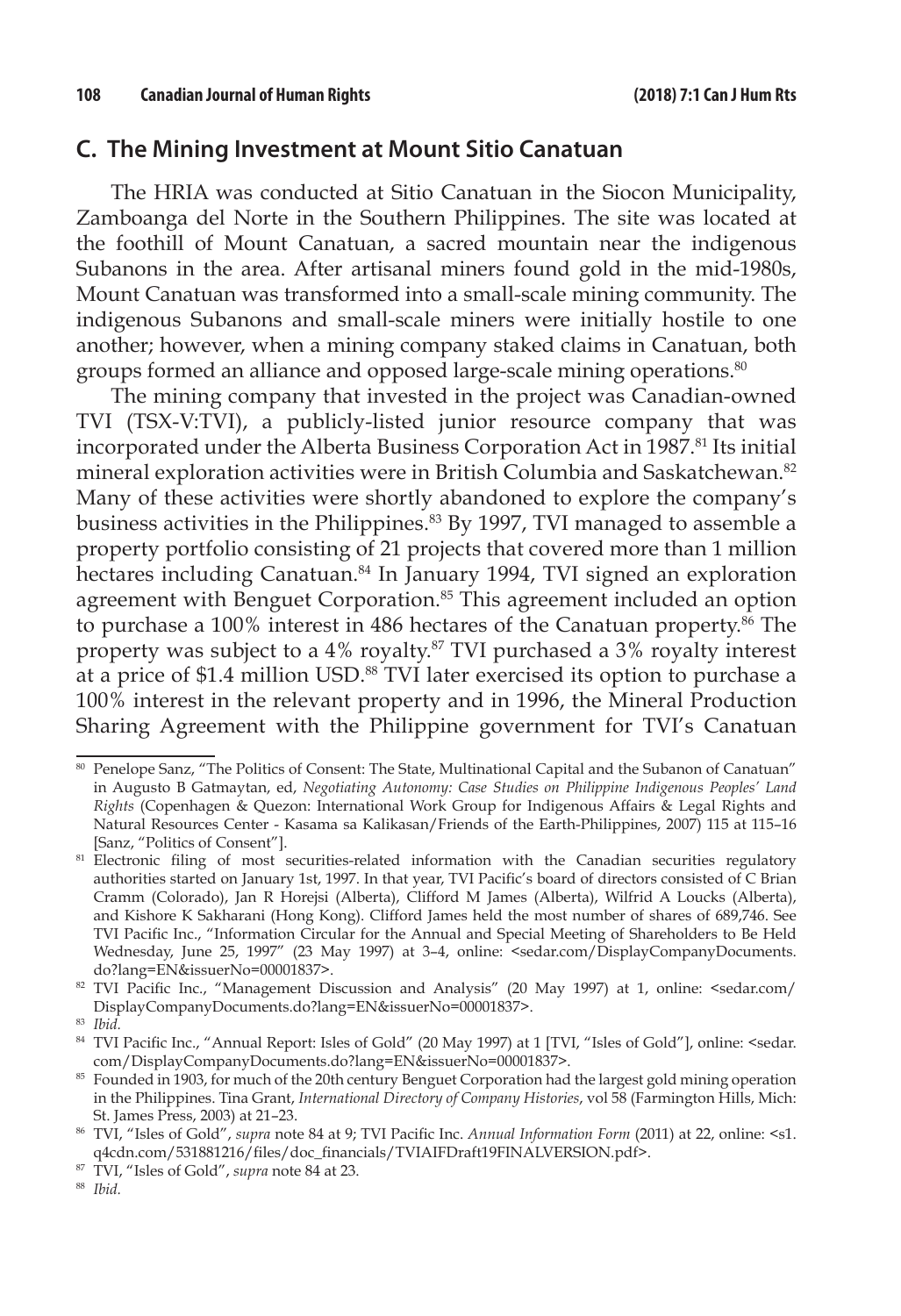project was signed.89 As of 2000, TVI's land holdings and applications in Canatuan totaled about 37,155 hectares.<sup>90</sup> These holdings included the Subanons' ancestral domain comprised of 8,213.5020 hectares.<sup>91</sup> The mine reserves delineated area, covered under a mineral production sharing agreement, was 508 hectares.<sup>92</sup>

In the mid-1990s, TVI was an exploration company that was transitioning into a mining company.93 TVI initially lacked the operations to provide cash flow and investments to produce income.<sup>94</sup> In November 1996, the pilot plant started to operate as a "dry run" training and testing site.<sup>95</sup> TVI, like other junior mining companies, also turned to public equity markets but access to these opportunities were limited.<sup>96</sup> TVI's Canatuan project was the most advanced project to go into production.<sup>97</sup> It was described as a "low capital cost, high financial return" operation from which TVI would obtain a substantial cash flow.98 Canatuan's mineable reserves were projected to sustain a mine life of seven years, at a mining rate of 1,850 tonnes per day in gossan ore and 850 tonnes per day in sulphide project.<sup>99</sup> It was projected to have a return of investment in less than two years for its first phase.<sup>100</sup>

Despite the Canatuan project's robust mineral economics, TVI faced challenges in its operations due to various events, including Marcopper Philippines' tailings spill in Marinduque, a low gold metal price in the world market, the 1998 Asian financial crisis and the Calgary-based Bre-X Minerals Ltd fraud in 1996.<sup>101</sup> More importantly, TVI failed to obtain adequate financing to proceed to commercial production.102 Despite receiving a joint offer of finance from Rothschild Australia Limited and Bayerische Veriensbank AG, neither one of these potential investors followed through with their offers.103

<sup>89</sup>*Ibid* at 6.

<sup>90</sup>TVI Pacific Inc., "1999 Annual Report" (29 May 2000) at 1 [TVI, "1999 Annual Report"], online: <sedar. com/DisplayCompanyDocuments.do?lang=EN&issuerNo=00001837>.

<sup>91</sup> See Land Registration Authority, *Certificate of Ancestral Domain Title No. R09-CADT-SIO-0403-0005*  (Quexon City, Philippines: 2003).

<sup>92</sup> TVI, "1999 Annual Report", *supra* note 90 at 1.

<sup>93</sup> TVI Pacific Inc., "Management Discussion and Analysis" (26 May 2000) at 1 [TVI, "2000 MD & A"], online: <sedar.com/DisplayCompanyDocuments.do?lang=EN&issuerNo=00001837>.

<sup>94</sup>*Ibid.*

<sup>95</sup> The plant's capacity was a 50 tonnes per day carbon-in-leach gold extraction. See TVI, "Isles of Gold" *supra* note 84 at 2. 96 TVI Pacific Inc., "Annual Report" (20 May 1998) at 20 [TVI, "Annual Report"], online: <sedar.com/

DisplayCompanyDocuments.do?lang=EN&issuerNo=00001837>. 97 TVI, "2000 MD & A", *supra* note 93 at 1.

<sup>98</sup>*Ibid* at 5.

<sup>99</sup> *Ibid.*

<sup>100</sup>*Ibid* at 21.

<sup>101</sup>*Ibid* at 1; TVI, "Isles of Gold", *supra* note 84 at 1–4.

<sup>102</sup> TVI, "Annual Report", *supra* note 96 at 21.

<sup>103</sup> *Ibid.*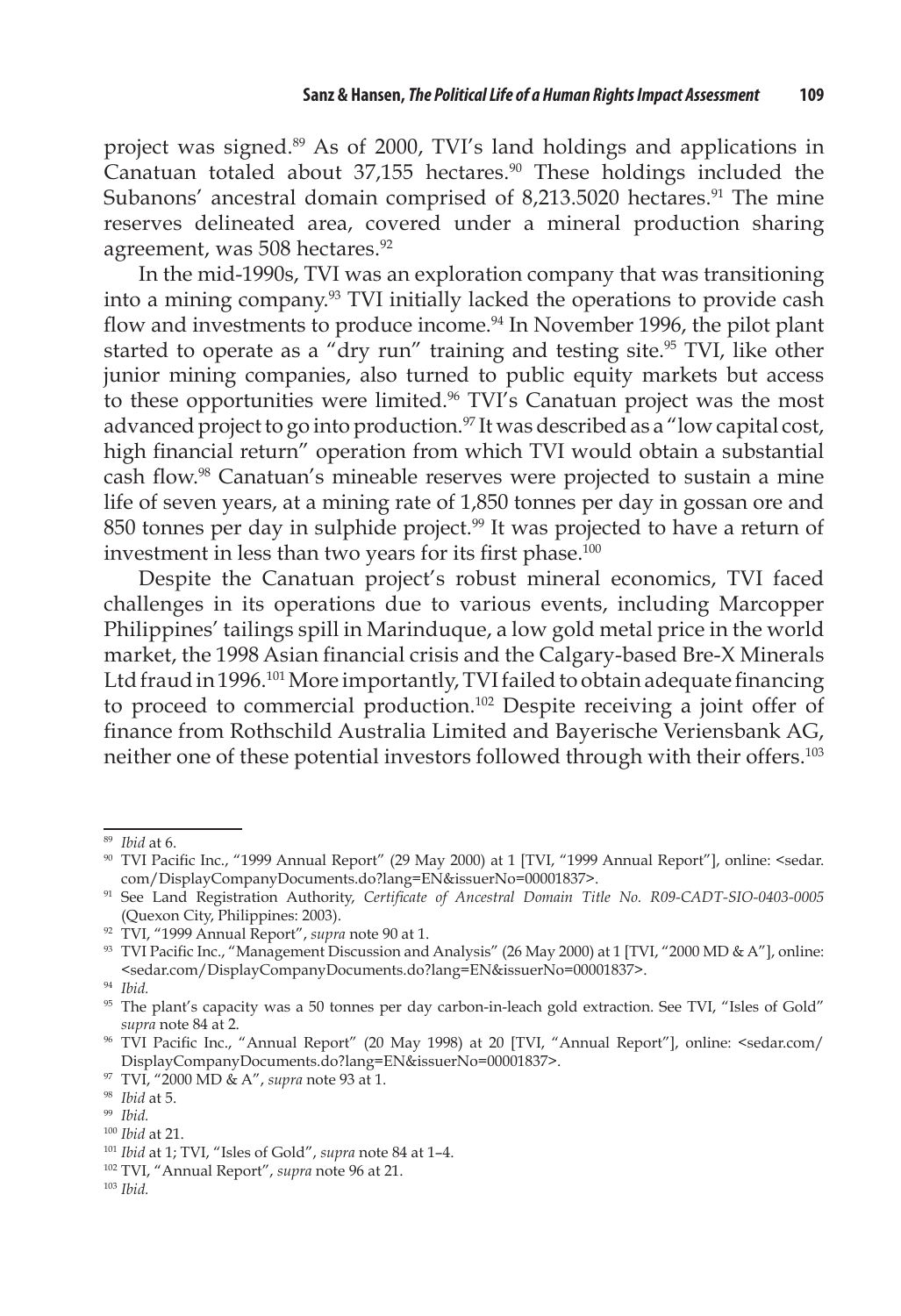TVI explained that Rothschild Australia and Bayerische required more data from the company.104

It is also possible that the Subanons in Canatuan and their supporters had succeeded in widely publicizing the company's lack of social acceptability. In 1999, a Japanese Group looking to finance the Canatuan project observed a deteriorating security situation in the region.<sup>105</sup> There had also been at one point a four-month long barricade and protests against TVI's operations by small-scale miners and the indigenous Subanons.<sup>106</sup> These protests resulted in violent dispersals and the arrest of 50 Subanon protestors.107 The Japanese Group did not finalize the financing agreement and as a result, TVI reported the deteriorating security situation in the Southern Philippines.<sup>108</sup>

Beginning in 1996, TVI was subject to several fact-finding missions by various government agencies, as well as national and international NGOs, in response to alleged human rights violations. A Philippine based NGO, Tri-People Concern for Peace, Progress and Development of Mindanao (TRICOM), conducted the first fact-finding mission.<sup>109</sup> TRICOM reported human rights abuses committed by the company's paramilitary security guards, including forced evictions, harassments and assaults.110 The government's Commission on Human Rights followed up these reports, and a connection was made between human rights abuses in the area and development aggression.<sup>111</sup> The government's Mines and Geosciences Bureau and Department of Environment and Natural Resources (DENR) conducted separate fact-finding missions that determined a lack of prior consent from the Subanons.112 Nevertheless, despite these fact-finding mission reports, the company was never successfully charged with human rights abuses in court in spite of efforts by the indigenous Subanons to file a number of claims.<sup>113</sup>

<sup>104</sup>*Ibid.*

<sup>&</sup>lt;sup>105</sup> TVI, "1999 Annual Report", *supra* note 90.<br><sup>106</sup> Tri-People Concern for Peace, Progress and Development of Mindanao, *Report of the Fact-Finding Mission Conducted on April 2-7, 1997 and the Follow-up Missions Done in the Period of May to October 1997 in Canatuan* (Philippines, 1997) [Tri-People], cited in R&D, "HRIA", *supra* note 66 at 56, n 38.

<sup>107</sup>*Ibid.*

<sup>108</sup> TVI, "1999 Annual Report", *supra* note 90 at 2: "[u]nfortunately, the completion of financing has been delayed due to concern on the part of potential sources of finance over the security situation in the

<sup>&</sup>lt;sup>109</sup> Tri-People, *supra* note 106.<br><sup>110</sup> Ibid. See also Christian Aid & Philippines Indigenous Peoples Link, *Breaking Promises, Making Profit: Mining in the Philippines* (London: Christian Aid and PIPlinks, 2004) at 36–41.

<sup>&</sup>lt;sup>111</sup> Memorandum from the Republic of the Philippines, Commission on Human Rights to the Legal Section (2 May 2002) at 4, cited in R&D, "HRIA", *supra* note 66 at 57, n 90 (the memorandum discusses the Final Investigation Report for Development Aggression Victims). 112 Sanz, "Politics of Consent", *supra* note 80 at 117–18.

<sup>113</sup> Apu Manglang Glupa' Pusaka et al, *Submission to the Committee on the Elimination of All Forms of Racial Discrimination Regarding Discrimination Against the Subanon of Mt Canatuan, Siocon, Zambonga del Norte, Philippines in the Context of Large-Scale Gold Mining on Their Ancestral Domain*, 71st Sess., (2007) at paras 65–68, online: <www.piplinks.org/system/files/Subanon\_CERD.pdf>.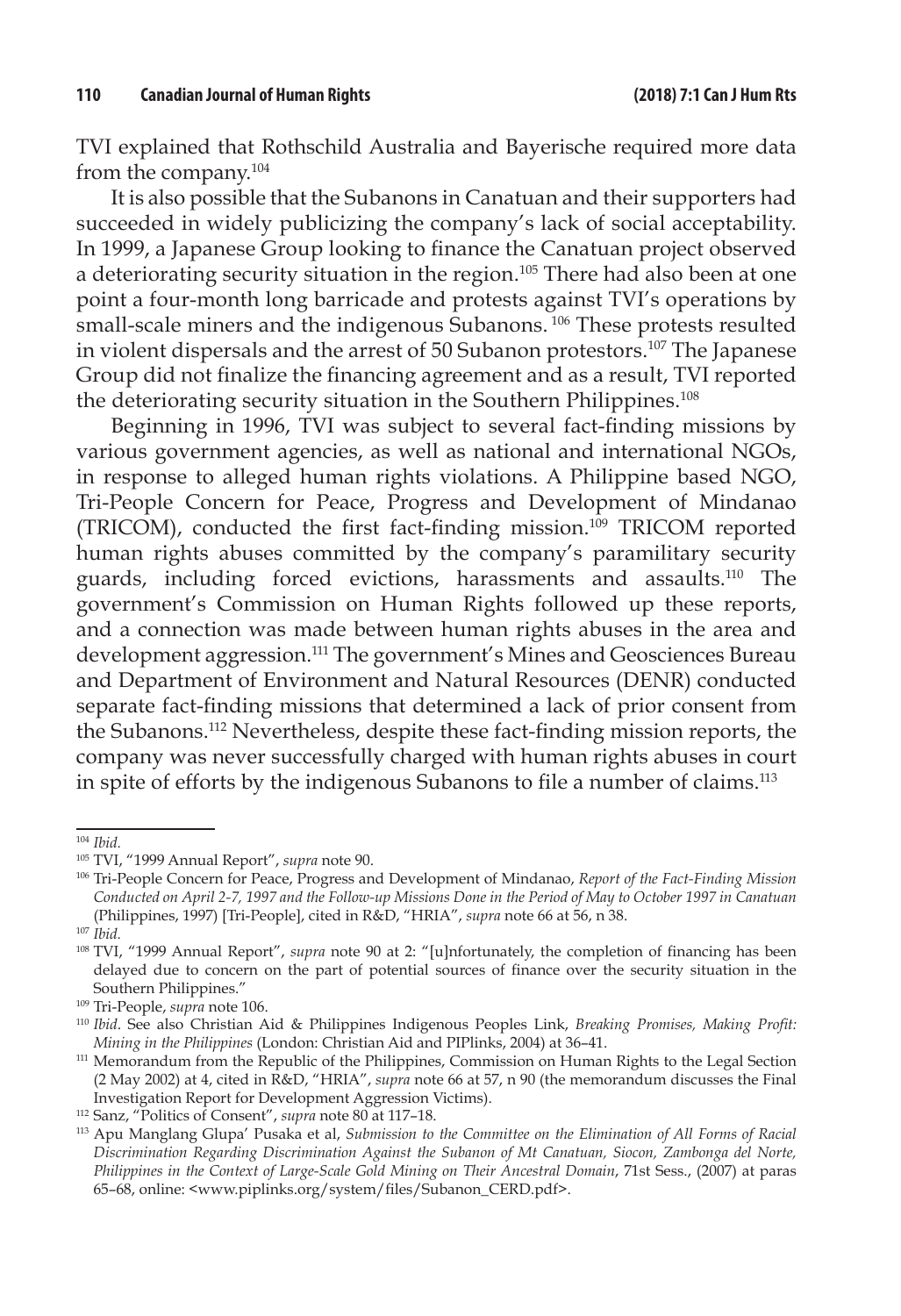The company eventually established financing sufficient to enable it to move to the extraction and commercial production phase of its operations.<sup>114</sup> By the time R&D's HRIA was conducted in 2006, the company was already in the extraction and commercial production stage. At this time, the Philippine and Canadian governments had both hailed TVI as a "responsible miner."115

## **III. Analysis: Political Dimensions of the HRIA**

The following section analyzes the political dimensions of the HRIA in four sub-parts. First, it identifies the key actors. Second, it discusses how the positionality of involved parties shaped the HRIA's execution, broadly speaking. Third, it examines the HRIA's methodology, as initially proposed by R&D, and as eventually implemented. Finally, it discusses the HRIA's legacy, including responses to the assessment.

## **A. Actors Involved**

The Philippine pilot project was proposed to R&D by a network of Philippine-based groups (the "consortium"), as well as international advocates who were engaged in human rights defense, mining monitoring and indigenous rights.116 In total the consortium was composed of two local peoples' organizations, three regional NGOs, one national NGO, and three international NGOs. These actors were situated in various locations, with different mandates, worldviews, expertise and agendas. What bound them together was their critical stance on mining, which impacted their way of life, culture, livelihood, environment, indigenous rights development perspectives and agenda; and that ultimately impelled them to contest the Philippine State's mineral liberalization.

The consortium was originally composed of two community-based organizations, including Apu Manglang Glupa' Pusaka (AMGP) and Save Siocon Paradise Movement (SSPM). AMGP was a Subanon indigenous group that saw its members as the legitimate and rightful traditional leaders of Canatuan, as opposed to the state- and TVI-invented and recognized

<sup>114</sup>TVI Pacific Inc., "Interim Report to Shareholders for the Three Months Ended March 31, 2004" (14 May 2004) at 1–2, online: <sedar.com/DisplayCompanyDocuments.do?lang=EN&issuerNo=00001837>.

<sup>&</sup>lt;sup>115</sup> See TVI Resource Development Philippines Inc., News Release, "TVI A Success Story, Model of Best Practices Say RP Environment Secretary, Canadian Ambassador at Gossan Dam Rites" (16 May 2006), online: <http://tvird.com.ph/tvi-a-success-story-model-of-best-practices-say-rp-environment-secretarycanadian-ambassador-at-gossan-dam-rites/>. The Philippines' environmental secretary, Reyes, noted that TVI met three criteria of a responsible mining operation, including that TVI "contributes to economic growth, creates social equity, and participates in the protection and sustainable development of the country and its resources."

<sup>&</sup>lt;sup>116</sup> See Letter from the Philippines case study proponents to Diana Bronson, Coordinator of Globalization and Human Rights Programme, Rights and Democracy (31 March 2005).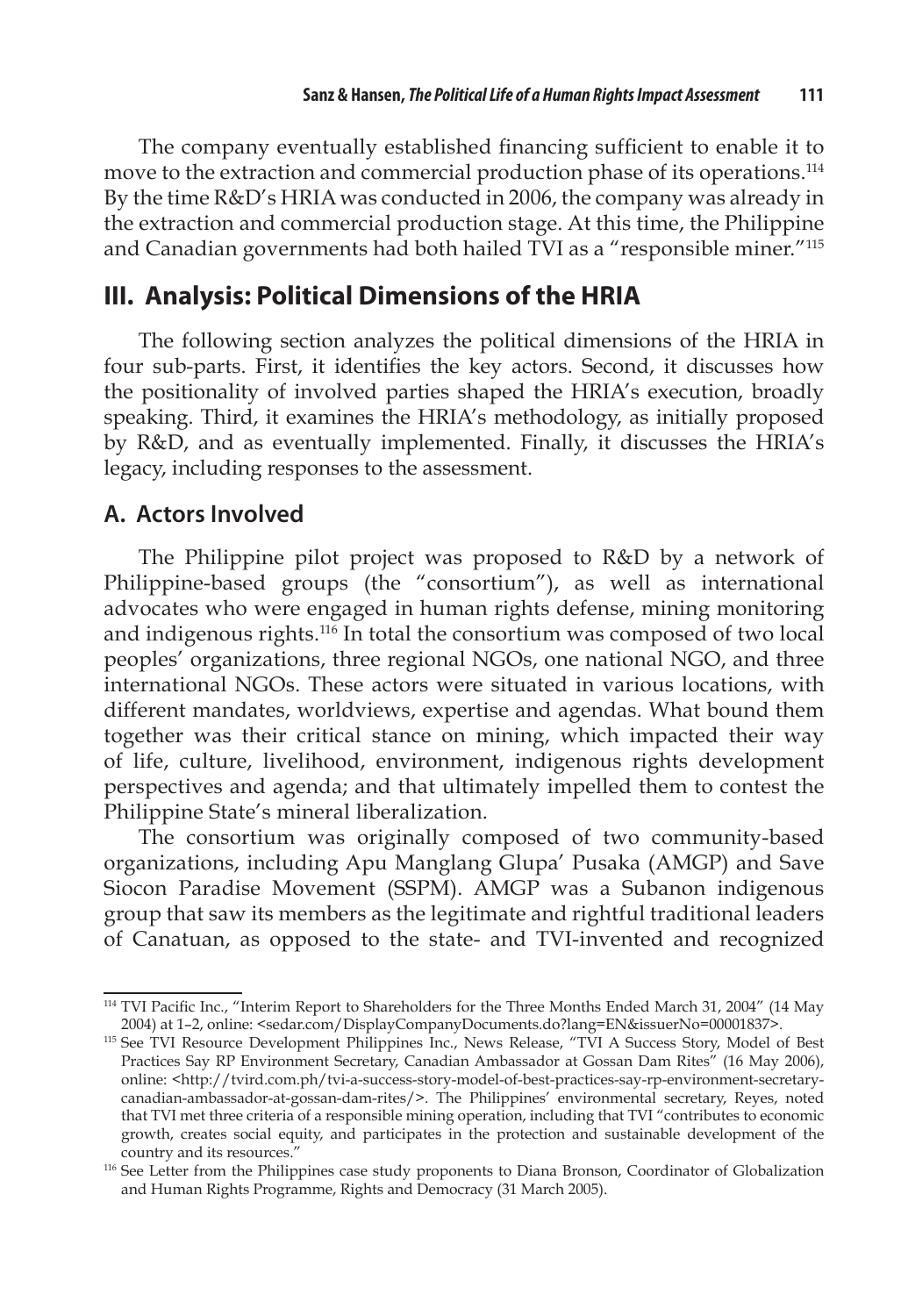leadership group, the Council of Elders.<sup>117</sup> SSPM was an alliance of farmers, fish-farmers and fishing associations; its members were a mix of Christian migrant settlers, Muslims and indigenous peoples. SSPM was organized after leaders of the sectoral organizations and their members in Siocon staged a barricade at the foothills of Canatuan to prevent TVI's mining equipment from reaching the area in March 2004.118

The three regional organizations included Pigsalabukan Bansa Subanon (PBS), Zamboanga del Norte Peoples' Alliance Against Mining (ZAMPAAM) and Diocese of Dapitan, Iligan, Ozamis, Pagadian, Ipil and Marawi's (DIOPIM) Committee on Mining on Mining Issues (DCMI). PBS was an indigenous peoples' organization of Subanon tribes covering the Zamboanga Peninsula. Based in Pagadian City in Mindanao, in the Southern Philippines, PBS's main objective was to revive and restore customary laws and traditional Subanon practices. ZAMPAAM was a newly formed organization that was allegedly aligned with the Reaffirmists' line of national democracy ideology. ZAMPAAM's formation dovetailed with the public hearing held by Congressmen Satur Ocampo and Joel Virador in Siocon in October 2004.119 Finally, DCMI was a Roman Catholic Church led advocacy group, comprised of Social Action Directors, NGOs and Indigenous Peoples' groups that worked with mining affected communities. They helped organize the SSPM and were involved in organizing community events in Siocon Municipality and Sitio Canatuan.

The nationally-based organization was the Legal Rights and Natural Resources Center, Inc. - Kasama sa Kalikasan (LRC-KSK/Friends of the Earth-Philippines). LRC-KSK was a policy and legal research and advocacy institution that worked to empower marginalized indigenous peoples and rural communities who were directly dependent on natural resources. LRC-KSK worked closely with community partners and followed participatory principles in community engagement.

The three international group members of the consortium were the United Kingdom-based Philippine Indigenous Peoples Links (PIPLinks), Tebtebba (Indigenous Peoples' International Centre for Policy Research and Education) and MWC. PIPLinks was a network of individuals and organizations that "exist[ed] to uphold and promote the collective and individual human rights

<sup>117</sup> Sanz, "Politics of Consent", *supra* note 80 at 119–20.

<sup>118</sup> See Penelope Sanz, "Voices From the Pisawak Picket Line", *MindaNews* (30 March 2004) (provides a description of the protests at the foothills of Mt. Canatuan). See also Penelope Sanz, "Collision of Two Worlds", *News Break* (30 August 2004) at 3, online: <archives.newsbreak-knowledge.ph/2004/08/30/ collision-of-two-worlds-2/>.

<sup>&</sup>lt;sup>119</sup> In the 2007 Philippine HRIA Report, only eight of the nine proponents were credited as authors. ZAMPAAM became inactive in research management concerns due to security threats against its leader and representative to the consortium.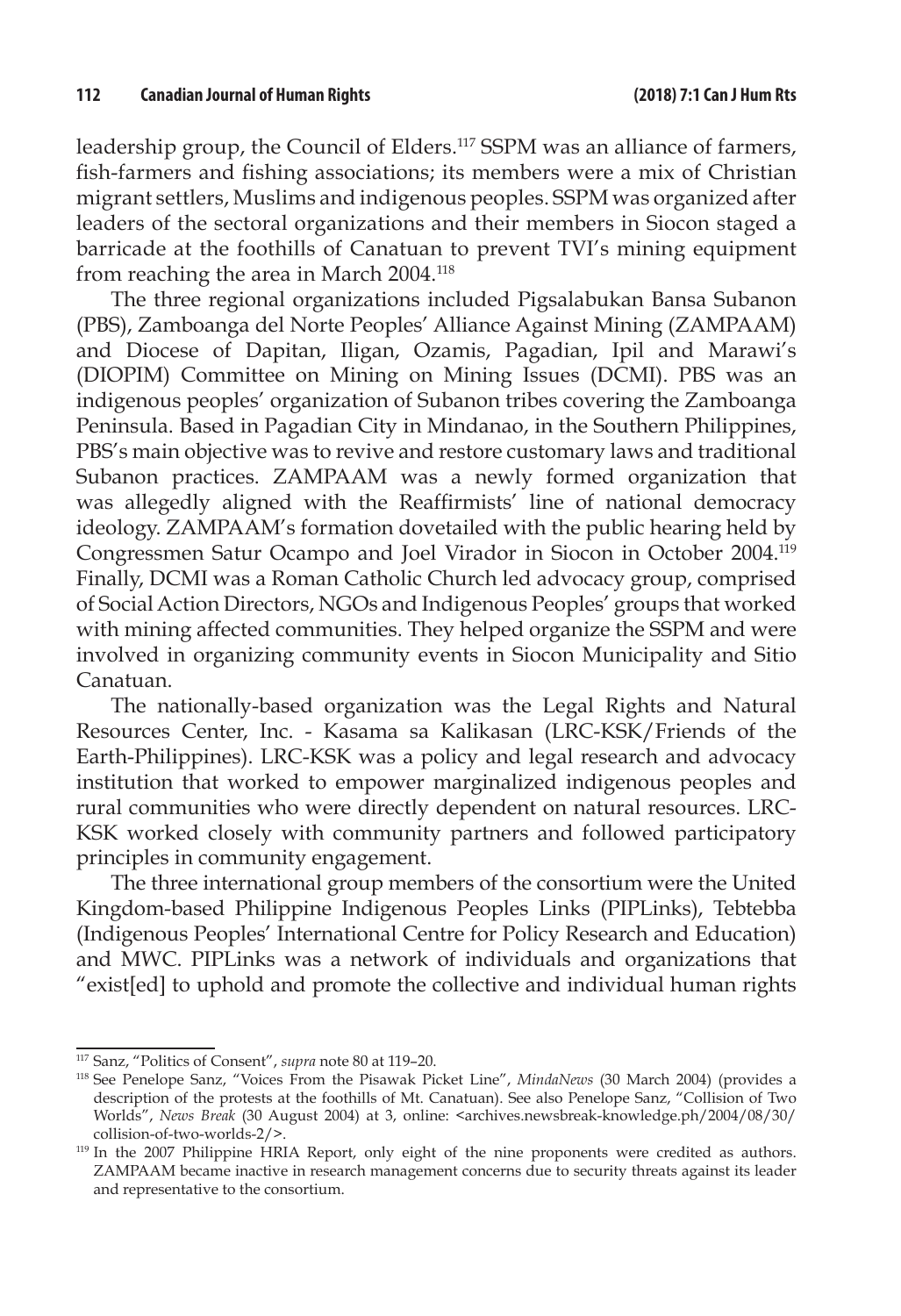of Indigenous Peoples and other land-based communities."120 Tebtebba was an indigenous peoples' organization, based in the Philippines, with the mandate to promote a better understanding of the world's indigenous peoples, their worldviews, as well as their issues and concerns. MWC was a pan-Canadian initiative that provided technical and strategic skills to communities and organizations, advocated for the reduction of risks in mineral development, as well as the use of appropriate terms and conditions in mining.121 These international organizations were instrumental in drawing international attention to the company's human rights and indigenous rights' abuses in Sitio Canatuan. Through their individual and collaborative efforts, the Subanons gained an audience with the United Nations Working Group on Indigenous Populations in 2001,<sup>122</sup> followed by the Canadian Parliament in  $2005$ ,<sup>123</sup> and the United Nations Committee on the Elimination of all Forms of Racial Discrimination (UNCERD) in 2007.<sup>124</sup>

Most members of the consortium were also a part of a bigger network called Task Force Canatuan (TFC). TFC was formed in 2004 to consolidate the various organizational strategies used "to resist TVI and advance a development framework that support[ed] the needs and aspirations of the local community."125 The HRIA process addressed several challenges that TFC identified in a strategizing workshop.<sup>126</sup> These challenges included gathering evidence and collecting existing documents that would eventually lead to a legal claim.127 Using information and education campaigns, TFC aspired to alert the people in Siocon and Canatuan of their human rights, indigenous peoples' rights, environmental rights and other important factors.<sup>128</sup> The consortium attempted to use the HRIA to inform, educate and organize community members and groups in various areas where TVI was expected to operate in the future; the consortium defined the HRIA as a citizen activism tool.<sup>129</sup>

## **B. Party Positionality and the HRIA's Broad Execution**

A closer look at the HRIA's initiative revealed problems with the agenda, positionality and dynamics of the different actors in the pilot study. Review of

<sup>&</sup>lt;sup>120</sup> See online:  $\langle$ www.piplinks.org/>.<br><sup>121</sup> See online:  $\langle$ www.miningwatch.ca/about>.

<sup>&</sup>lt;sup>122</sup> Commission on Human Rights, Prevention of Discrimination and Protection of Indigenous Peoples: Report of *Working Group in Indigenous Populations on its Nineteenth Session*, UNESCOR, 53rd Sess, UN Doc E/CN.4/ Sub.2/2001/17 (2001).

<sup>123</sup> See House of Commons, "Human Rights Sub-Committee", *supra* note 55.

<sup>124</sup> See Apu Manglang, *supra* note 113.

<sup>125</sup> Penelope Sanz, "Summary of the Proceedings of the Canatuan Strategizing Workshop", Field Notes (Dipolog, Zamboanga del Norte, 2004).

<sup>126</sup> *Ibid.* 

<sup>127</sup> *Ibid.* 

<sup>128</sup> *Ibid.* 

<sup>129</sup> The consortium conducted human rights and paralegal training by LRC-KSK.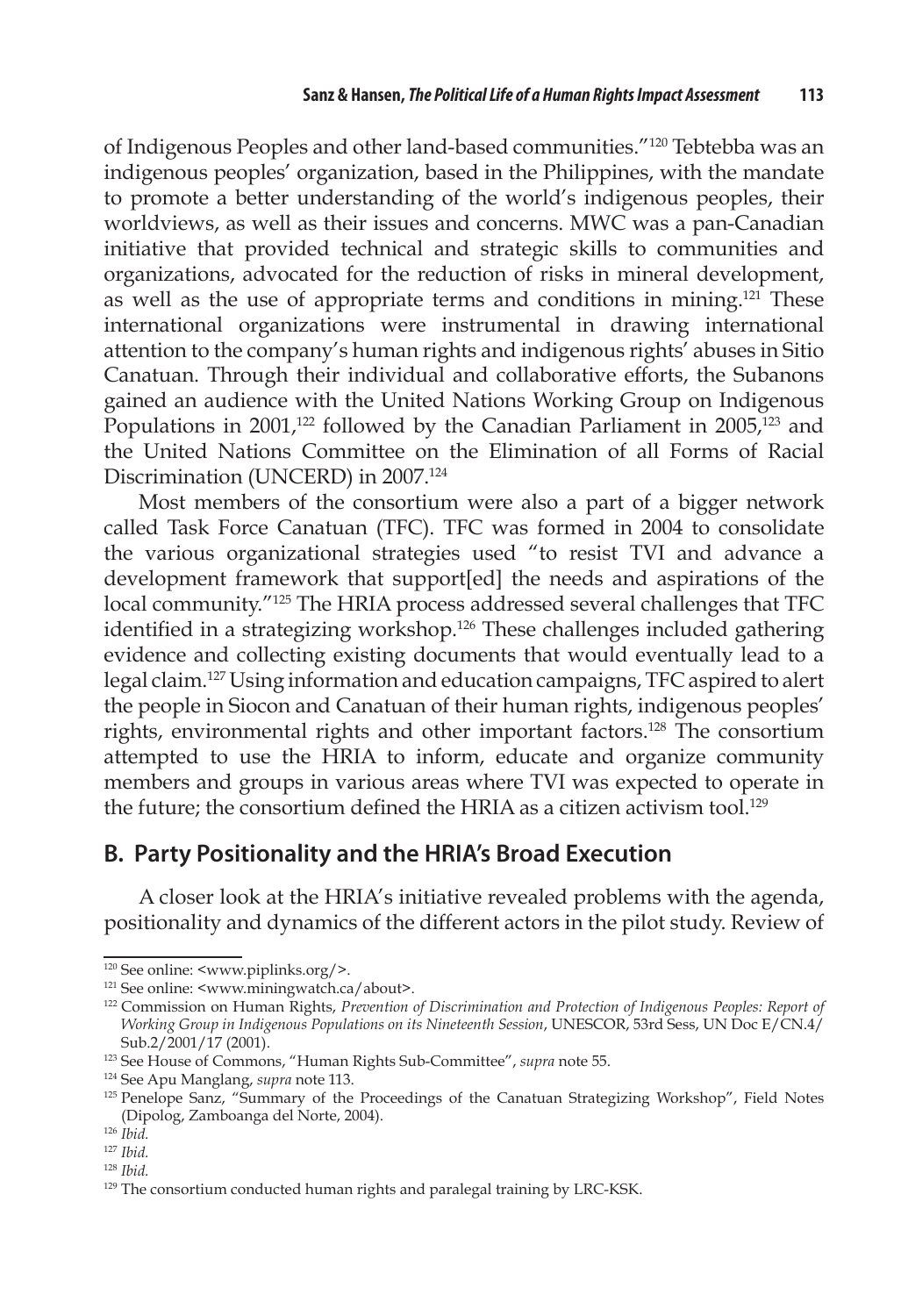the HRIA's initiative showed the HRIA as a tool for assessment, advocacy and inciting activism; and it served various agendas of the consortium members, R&D and researchers. The agenda of R&D was to test this HRIA tool. This goal had clear political underpinnings, including seeking to effect change in Canadian companies' policies when operating abroad, and making the HRIA available to the Canadian Government to encourage governmental officials to examine their support of Canadian corporations. Internationally, R&D was also seeking to develop a Community-Based HRIA methodology.130 At the community level, R&D presented that it "[sought] to promote the involvement of communities through the entire human rights impact assessment process in order to provide them with the means to become key players in the decisionmaking process."131

The consortium's overall agenda was to oppose TVI's operations through human rights advocacy, education and training, and to collate documents and gather new data. The HRIA output was perceived as crucial to structuring and filing a complaint against the company at the United Nations level; the Subanons, at this point, had already filed several cases in the local courts but had never been given a hearing.<sup>132</sup> At the management level, an Executive Planning Group (EPG) was set up to oversee the HRIA's implementation, which included organizing focus group interviews, identifying environmental experts, organizing and conducting training on human rights and indigenous rights in identified areas, as well as financial management.133 The Subanon tribal chieftain of Canatuan had the role of approving or rejecting the EPG's recommendations, including the recruitment of the Philippines-based HRIA Research Coordinator. The HRIA's implementation was delayed for several months, because of a disagreement on the choice of Research Coordinator. The Research Coordinator would carry out the task of ultimately drafting the HRIA.

The disagreement about the Philippines-based Research Coordinator was rooted in positionality and differing political lines.134 Initially, the selected Research Coordinator declined the offer due to prior commitments and security issues; the investment was in a conflict area and the case was highly controversial. This politicization was amplified by the anti-mining advocacy of the Philippine's HRIA proponents. Upon learning that the tribal chieftain had repeatedly endorsed one candidate for the research position to the EPG,

<sup>130</sup> R&D, "Getting it Right", *supra* note 69 at 4.

<sup>131</sup> *Ibid.* 

<sup>132</sup> Apu Manglang, *supra* note 113.

<sup>133</sup> The EPG was composed of representatives of the LRC-KSK, ZANPAAM, DCMI, SSPM and AMGP.

<sup>&</sup>lt;sup>134</sup> See Nathan Gilbert Quimpo, "The Left, Elections, and the Political Party System in the Philippines" (2005) 37:1 Critical Asian Studies 3 at 25–26, n 36 (these differing political lines were between the rejectionist and reaffirmist approaches).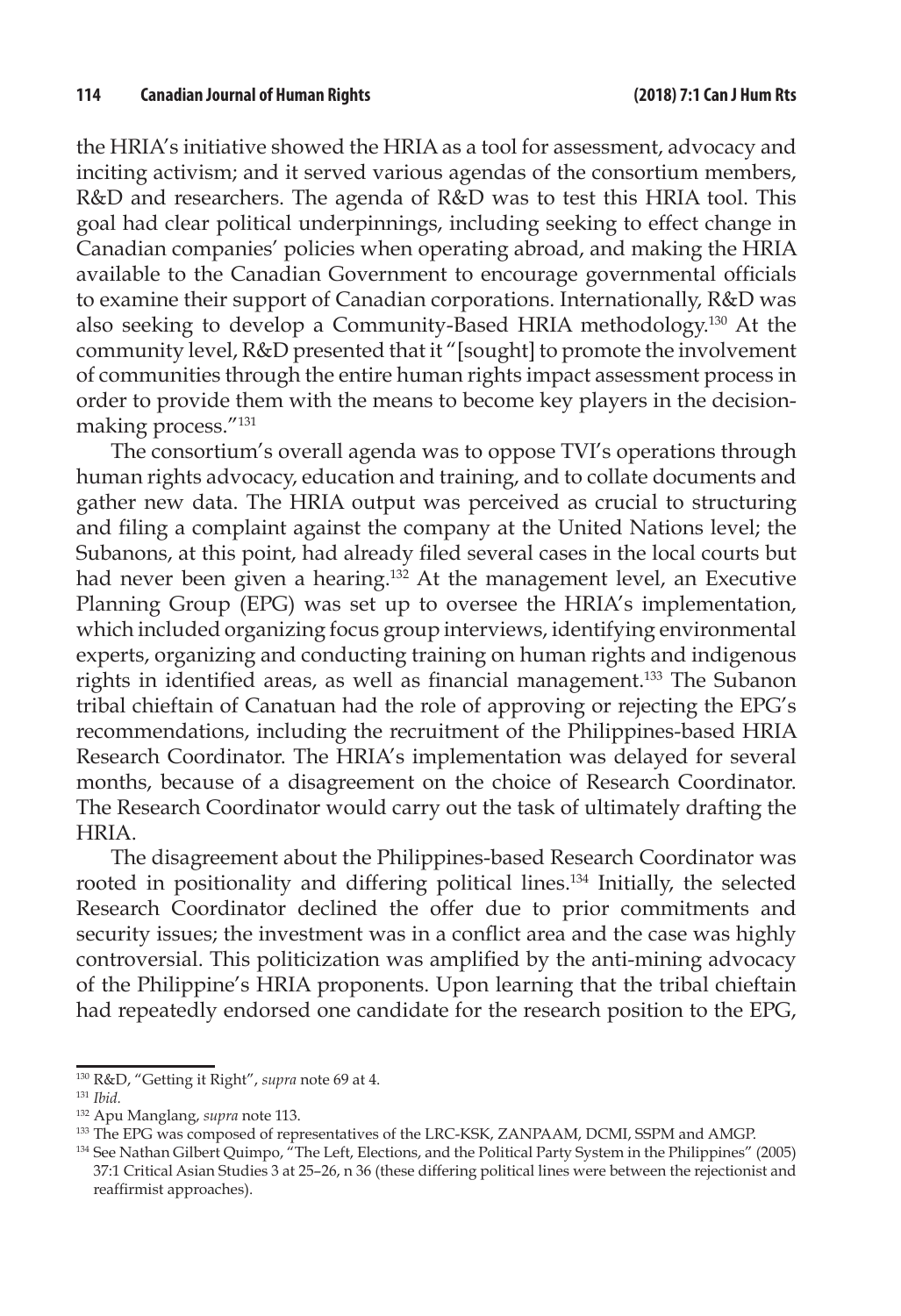this endorsed candidate was chosen as the Research Coordinator.135 The other EPG members considered the candidate to be acceptable, because although not a part of their organizations, the candidate was seen as one of their own. To the consortium, the selected Research Coordinator presented themselves as an academic and an independent, professional researcher. The Research Coordinator was someone who was independent of anti-mining groups; but who was also a social activist belonging to a university-based organization, focused on the creative and critical promotion of the rights, cultural identity, initiatives, assertions and social movements of indigenous peoples in Mindanao.

Upon the eventual implementation of the HRIA, there were two researchers, a Philippines-based Research Coordinator who was enlisted by the consortium, and a Canadian-based researcher who worked for R&D. Both researchers had their own agendas and research objectives. As noted by Elizabeth Chiseri-Strater "[a]ll researchers are positioned. … by age, gender, race, class, nationality, institutional affiliation, historical-personal circumstance, and intellectual predisposition. … whether they write about it explicitly, separately, or not at all."136

The consortium sought to produce a report that was "professionally credible" and that applied "technical and professional input".137 However, consortium members did not present themselves as a neutral body, and held that R&D was not expecting a neutral piece of research, expressing their apprehension and perception that social scientists would not produce a neutralized report.138 The contract and terms of reference between the Philippine-based Research Coordinator's institution, Mindanawon Initiatives and Cultural Dialogue (herein referred to as Mindanawon), and the consortium further revealed a hierarchy, where the consortium's NGOs and activists perceived the social scientists as mere employees. It was framed as a contractual labour agreement rather than a researchpartnership. As a member of Mindanawon's Board of Directors commented, "these activists should have a more collegial respect for fellow-activists" and they further stated:

<sup>135</sup> The Research Coordinator had previously worked with the Subanons in charting their genealogy, and therefore in working in the area, she understood the context and security issues in the Siocon and Canatuan regions. The Moro Islamic Liberation Front, a secessionist rebel group, had attacked the Siocon Municipality in 2003, killing 22 people and taking 13 civilian hostages. See "Fierce Battle for Philippines Town", *BBC News* (4 May 2003), online: <news.bbc.co.uk/2/hi/asia-pacific/2999867.stm>. TVI personnel and local residents of Canatuan were also killed in an ambush by the Moro Islamic Liberation Front. See Rebecca Keenan, "TVI to Continue Philippines Operation Despite Ambush", *Mines and Communities* (14 January 2003), online: <www.minesandcommunities.org/article.php?a=1609>.

<sup>&</sup>lt;sup>136</sup> Elizabeth Chiseri-Strater, "Turning In upon Ourselves: Positionality, Subjectivity and Reflexivity in Case Study and Ethnographic Research" in Peter Mortensen & Gesa Kirsch, eds, *Ethics and Representation in Qualitative Studies of Literacy* (Urbana: National Council of Teachers of English, 1996) 115 at 115. 137 Penelope Sanz, Field Notes (15 March 2006).

<sup>138</sup> *Ibid.*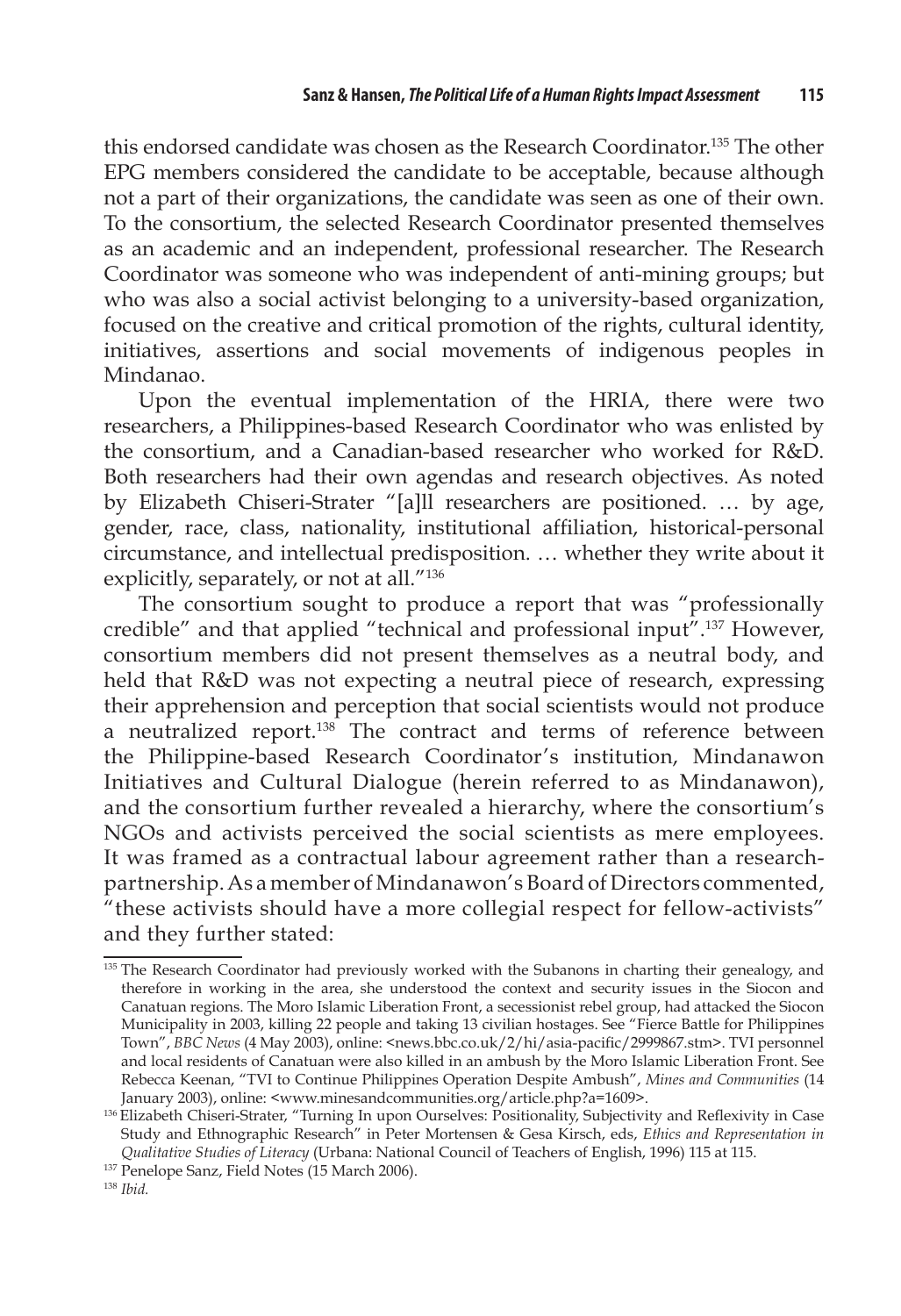We – engaged social scientists working on Mindanaw issues – are not mercenaries or technicians, who don't care about the cause or the problem. We have invested ourselves in this and other issues, at times at risk to ourselves. It is disappointing that our fellow-activists seem to see us only as people-for-hire seeking employment, and not comrades-in-arms seeking justice. You work side-by-side with your comrades; you do not subordinate them by turning them into hirelings. Or are they saying that we do not, for some reason, qualify as their comrades?<sup>139</sup>

Positionality and power also arose with respect to ownership of the HRIA's research data. The consortium was composed of various community actors and a supporting group. Therefore, there was an assumption that the consortium was a repository of knowledge, and the work carried out by the Research Coordinator would involve consolidating and conducting an inventory of existing data, including several reports about the Canatuan case that had already been published.140 Mindanawon had to point out to the consortium that the HRIA methodology itself was still developing, suggesting that new knowledge, data and findings had yet to emerge.<sup>141</sup>

The contractual structuring and funding of the HRIA, as it was initially established, later affected issues of ownership, acknowledgement and the accountability of the report. The Research Coordinator's contractual responsibility included gathering data, analysis and writing the assessment report. The Research Coordinator also assisted with the oral translation of each element of the written report for the EPG, so that the report could be verified and validated by community-based members of the consortium. In R&D's final publication of the Philippine case study, the Research Coordinator's role was acknowledged with a statement that read, "[s]pecial thanks to: Ms. Penelope Sanz (Mindanawon Initiatives for Cultural Dialogue), research coordinator."142 This level of acknowledgement had resulted, in part, from how the contract with the Research Coordinator had been concluded with the supporting consortium, and not with R&D itself. Despite the consortium members being listed as the authors of the published report, the consortium members themselves were disappointed with the final product. Many details were deleted by an editor hired by R&D in Canada, who reduced the original 20,000 word report to 10,000 words.

Another political aspect that influenced the HRIA process was the presence of the "white" Canadian graduate student researcher who was working for R&D. Her presence opened doors and made the information gathering from government agencies and the company easier. It also facilitated access to the Canadian Embassy, including access to conduct interviews. Initially, the Embassy invited R&D's staff for a dinner to presumably disclose matters

<sup>&</sup>lt;sup>139</sup> Letter from Mindanawon Board Member to Mindanawon Board (14 March 2006).

<sup>140</sup> See e.g. Tri-People, *supra* note 106; Christian Aid, *supra* note 110.

<sup>141</sup> Penelope Sanz, Field Notes (17 March 2006).

<sup>142</sup> R&D, "HRIA", *supra* note 66 at 54.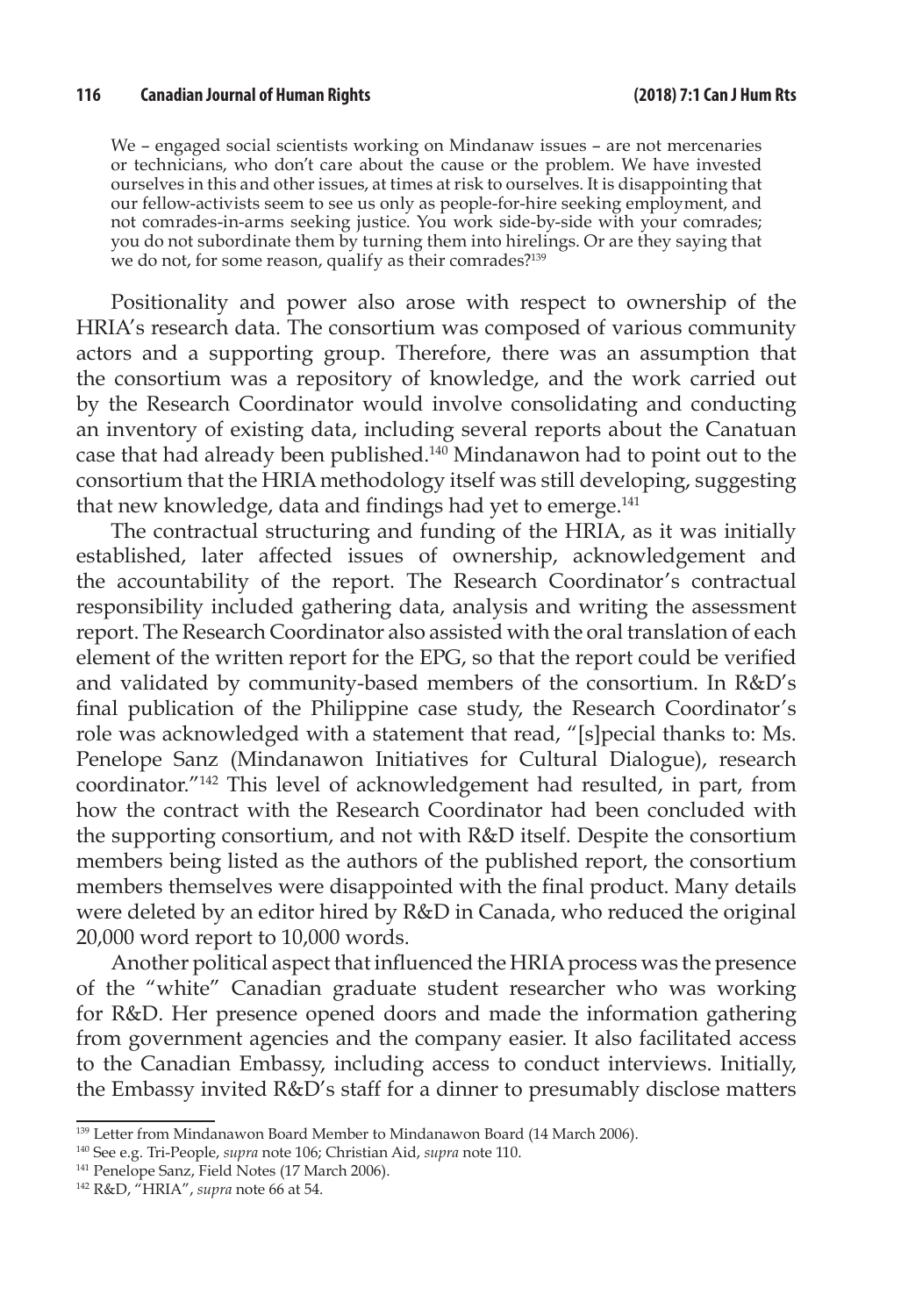that were for Canadian researchers; however, when the Canadian researcher indicated that the Philippines Research Coordinator should also attend, the dinner never materialized. At the community level, the Canadian researcher's presence at focus group interviews raised expectations of a resolution (i.e. the stoppage of mining operations). In the field, the presence of a "white" researcher had the potential to be a serious security issue since the province was in a conflict area with "lost commands."<sup>143</sup>

A review of this HRIA shows the complex dynamics and interactions of the positionality among involved actors. Each of the actors, including the proponents, the researchers, the company and R&D, were motivated by various agendas and backgrounds. All actors had power relationships amongst one another, influencing issues such as the selection of research personnel, the financing of the assessment, the form and content of the assessment, the editing of the assessment, the acknowledgement and ownership of the assessment, as well as access to sources and informants.

This case study supports the contention that positionality at the organizational and individual level must be addressed in the structuring and production of a HRIA. Abstract categorizations of an assessment as "impartial" or "independent" or "objective" must be tempered with the acknowledgement of factual relationships that involve funding, hierarchy and decision-making. Unlike judges who aim to safeguard impartiality, a HRIA researcher is ultimately a contractor, purposively hired by a party (or parties) involved in a given policy debate, whether by anti-project activists or by the company itself. As the article explores in the discussion section, the HRIA researcher can still produce reliable and credible evidence, despite the positionality inherent in a HRIA, by, for example, choosing a higher level of factual and methodological disclosure.

#### **C. Positionality and the HRIA Assessment Methodology**

This section analyzes methodological issues related to (i) information gathering, (ii) language use, (iii) researchers' interpretations of existing knowledge, (iv) the definition of community and (v) assessment timelines.

#### i. *Information Gathering: Selection of Informants, Survey Versus Fieldwork*

When it was introduced in 2006, R&D's HRIA methodology was not entirely new. It had some elements similar to a Social Impact Assessment (SIA), such as scoping and research on the country's legal framework.<sup>144</sup> R&D's HRIA

<sup>143</sup> Glenda M Gloria "The Road to Sirawai" *News Break* (8 July 2002), online: <archives.newsbreak-knowledge.

ph/2002/07/08/the-road-to-sirawai/>. 144 See e.g. Marco Consiglio et al, "A Guide to Social Impact Assessment in the Oil and Gas Industry" (Paper delivered at the Society of Petroleum Engineers, International Health, Safety & Environment Conference,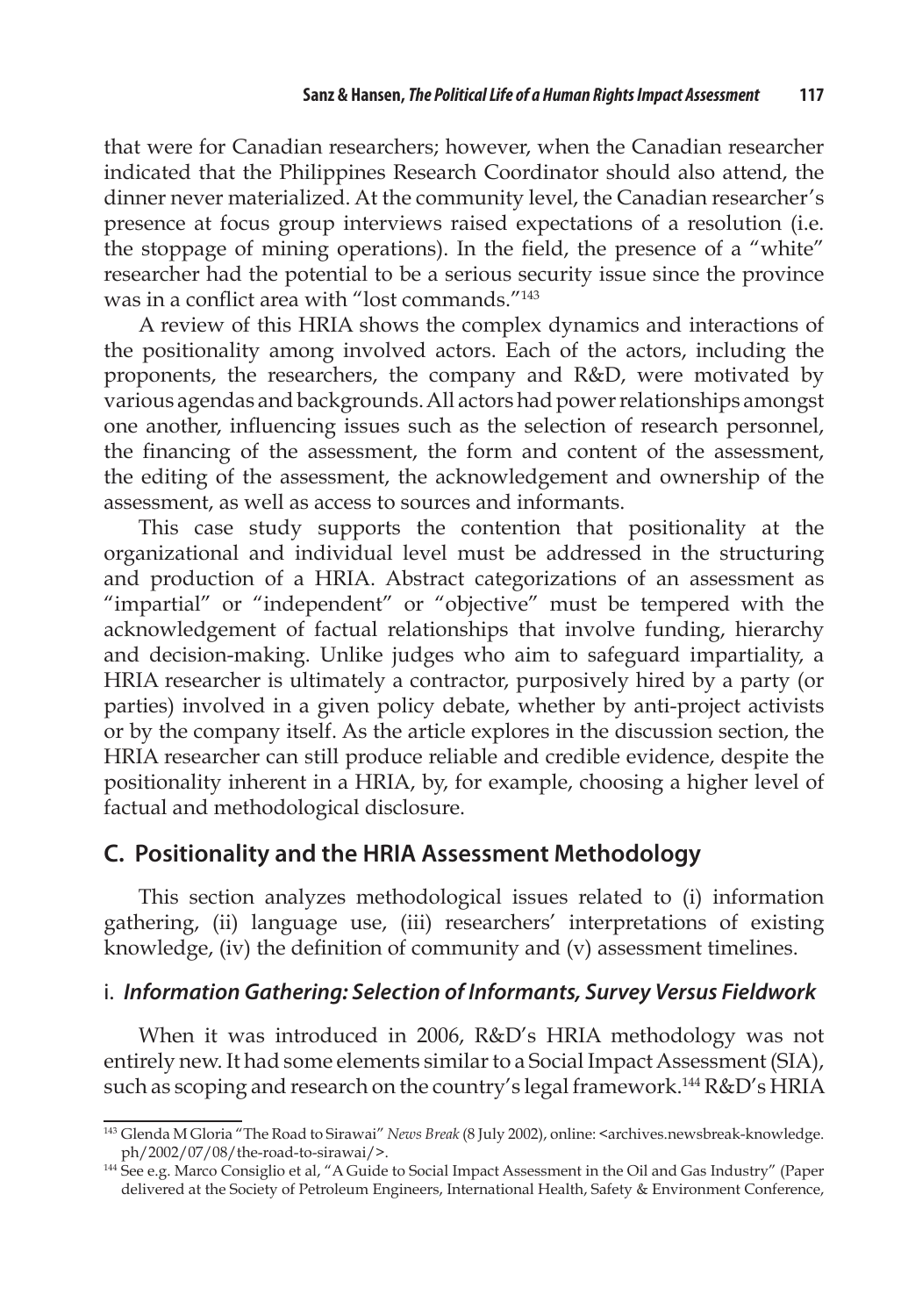methodology also outlined ways to adapt the guide through the selection of applicable human rights. It also included phases of the investigation process, including: expert and key informant interviews, identification of contested issues, validation, analysis and report preparation, engagement, monitoring and follow-up, and selecting questions relevant to the community.

These were all standard phases of field research and raised common concerns, including the selection of key informants. The draft R&D methodology was initially conceived as a survey, yielding yes or no answers. This left the criteria for key informants loosely determined. However, in contrast to this approach, the Research Coordinator chose to employ an extended field dimension to the information gathering. The Research Coordinator chose this approach to have as much time as possible to ensure optimal selection of key informants and focus group interview participants, as well as to ensure cross-confirmation of findings using multiple data sources and iterative validation. The community-based peoples' organizations and networks identified the majority of key informants and organized the focus group interviews. Unfortunately, most of these organizations were maledominated, and as a result, women's voices were subsumed on specific issues, e.g. topics related to fish-farmers and farmers.

Consistent with the analysis by Melish and Meidinger, community members may be more reluctant to speak openly, and even more so, when approached by foreign consultants.145 Anticipating this, the Philippine case study used map-making, time-lining techniques and storytelling to capture community members' experiences and sense of place prior to the implementation of the foreign investment, at the time the company began extraction and after the presence of either small or large-scale mining in the area. From here, community members told their stories and narratives about their culture, way of life, perceptions, fears and experiences, in relation to geographical locations and meanings, and their sense of power or disempowerment. If R&D's HRIA had been designed as a survey, community members' notions about vulnerability and human frailty would not have been heard or understood. Secondary data was also used, as were intensive key informant interviews in the communities.

A further problem concerning data gathering arose when research proponents who wanted to resist the company had ideas on how to conduct research. The proponents asserted that focus group interviews that were conducted with company executives and employees were hostile. This

Abu Dhabi, United Arab Emirates, 2–4 April 2006) at 3.

<sup>145</sup> Tara J Melish & Errol Meidinger, "Protect, Respect, Remedy and Participate: 'New Governance' Lessons for the Ruggie Framework" in Radu Mares, ed, *The UN Guiding Principles on Business and Human Rights: Foundations and Implementation* (Boston: Martinus Nijhoff, 2011) 303 at 312: "an overemphasis on individual mimicry of standardised global forms tends likewise to lead to decontextualised systems that are unresponsive to localised problems or particular community needs."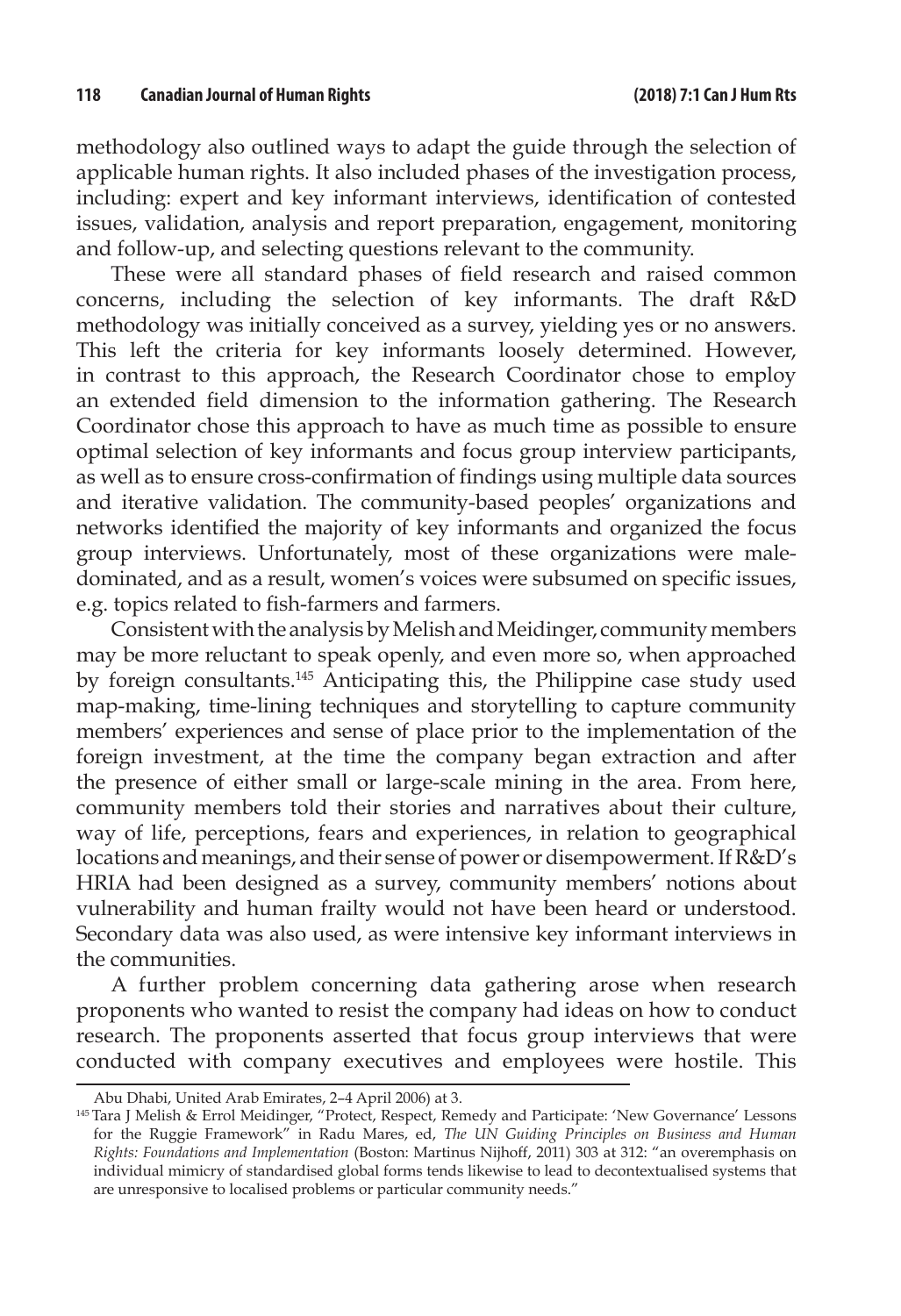political agenda to resist TVI conflicted with the purpose of the HRIA (i.e. to create dialogue that encouraged the mining company to address its social impacts). These divergent approaches were a result of the way that human rights, as a political tool, provided both a discourse for adjudication of conflict (i.e. between competing rights) and a framework for cooperative negotiations.146

Another issue involved the variety of motivations and expectations of informants who participated in the process. The focus group interviewees were informed that the HRIA was a human rights research project, funded by R&D, an organization funded by the Canadian Parliament. As a result, one of the often-repeated questions by key informants and participants was: how could the HRIA bring tangible solutions to existing problems related to mining? For example, the farmers downstream raised the issue of siltation, because the changes in the water quality had reduced their fish harvests. The indigenous anti-mining Subanon group aspired for a cease in mining operations, or as a better alternative, for TVI to retreat and leave their area. Inadvertently, there were high expectations concerning the impact of the HRIA among diverse community members, who were educated about their rights through human rights training.

#### ii. *Language of Assessment*

R&D's draft HRIA guide was in English and was not translated into the local vernacular. The Philippines has 171 languages. In the mining site alone, at least four languages were spoken in the community: Subanon, Cebuano, Tagalog and English. The lack of translation posed a challenge for the implementation of the HRIA, because the foreign language of the materials alienated local actors from the HRIA process. It was unclear who had the key responsibility of translating the guide into the relevant vernacular.

Further, thinking about the HRIA methodology and politics, human rights themselves were a *language* and a discourse. The HRIA developed new vocabularies in the communities that were necessary to address human rights terms that were not translatable into the local vernacular. For communities that had undergone militarization and armed conflicts, human rights were associated with the left; a group composed of social activists and the NGOs who oppose and expose state repression. The elite and the Philippine government usually labeled these human rights supporters as troublemakers and/or communists. People often fell into one of these opposition groups. This human rights discourse was politically charged, and as a result, could be used as a tool to empower the powerless.

<sup>146</sup> Ignatieff, *supra* note 13 at 20.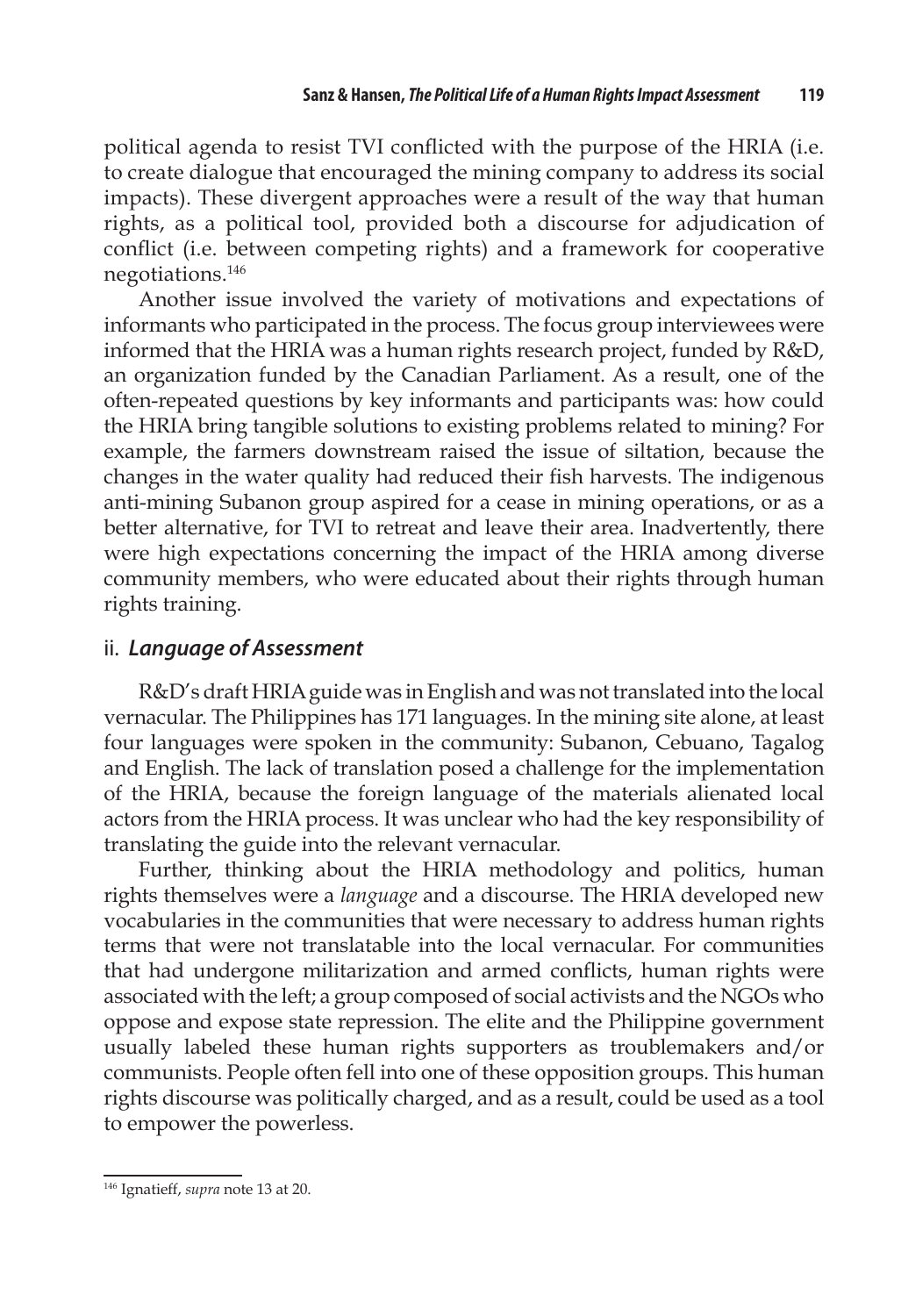#### iii. *Status and Interpretation of Existing Knowledge*

Since the consortium members were community actors themselves, organizing focus group interviews and contacting key informants who were victims of the company's human rights abuses was easier to accomplish. These members were repositories of knowledge and history. However, there was an assumption that substantial research had been conducted prior to the implementation of the HRIA; and that the majority of this literature had been written against the company. This literature represented a biased interest that encouraged a careful and sensitive perspective in the use of these materials. These materials were created in a politicized, highly charged context, which undermined their reliability. Further, due to the company's high employment turnover rate, tapping into the company's institutional memory was quite challenging. Management personnel also tended to treat human rights violations as a figment of their imagination (or an "untruthful allegation") saying, "if it happened at all".<sup>147</sup>

Both sides (i.e. for and against the investment) militantly deployed their respective rhetoric. The views of the majority might have been obscured because of the weak association with either side, along with the nuances in the positions of the various actors and non-actors. It was imperative not to take the existing literature as authoritative, and to subject it to validation throughout the HRIA research project. To do otherwise would distort the understanding of the issues and would be tantamount to rejecting any knowledge gleaned from the Canatuan experience, especially considering that TVI was expanding to other sites. The role of the extended fieldwork in investigating this highly politicized issue was useful since this allowed for a more nuanced approach to the report.

#### iv. *Defined Scope of Community*

What comprised "community" in this community-based HRIA? The community was heterogenous, with different narratives and perspectives, and possible conflicts and alliances in relation to mining. This drew attention to the horizontal relations and complexities involved in the project; complexities that insights from long extended fieldworks would have been able to unravel, but were not complications envisioned by the initial HRIA methodology. For instance, homogenizing the different groups of indigenous Subanons would lose the unique experiences of migrant Subanons who had relocated to Canatuan from other traditional territories and municipalities. The company used their presence to establish its social acceptability, when the original Subanons in the area were contesting its legitimacy. Due to the mining, family

<sup>&</sup>lt;sup>147</sup> Penelope Sanz, Field Notes (5 April 2006).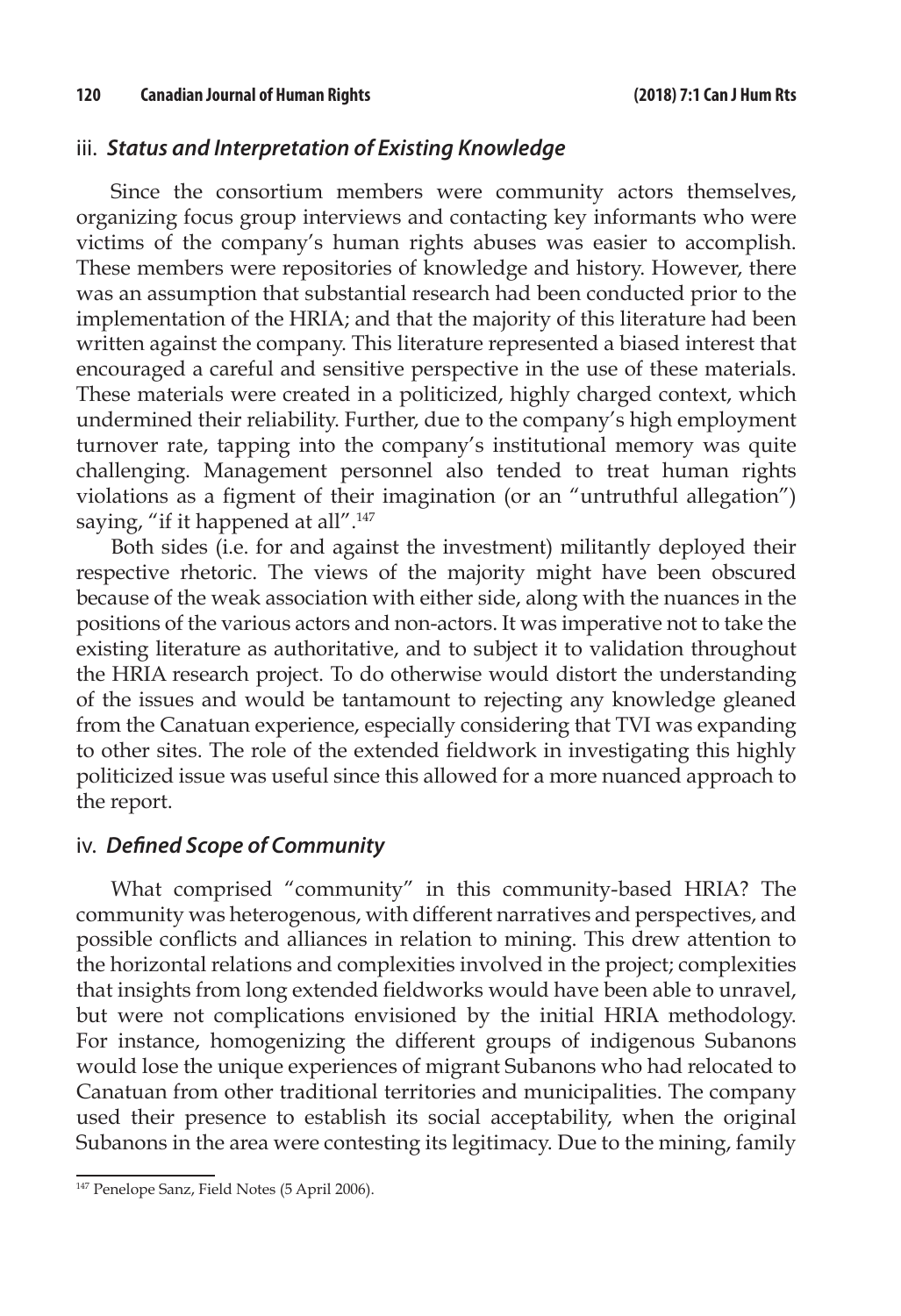members and relatives were divided. The tribal chieftain's older brother had issued a statement, which was signed with his thumb, stating in English that his younger brother was not Canatuan's legitimate traditional leader.<sup>148</sup> There were also migrant settlers who were former small-scale miners that had become farmers in the course of the mining cycle.

Additionally, mining has environmental impacts on downstream communities. In the Philippines, environmental impact assessments follow a project-based approach and stakeholders are accordingly identified within this scope.149 The HRIA could go either way – by following a project-based scope it might exclude some stakeholders or it might expand in scope, which stresses the importance of locating multiple community voices that can speak about the foreign investment.

#### v. *Timelines Selected*

Assessment contexts change over time. Stakeholders may emerge, disappear or may not be considered at all as the mining life cycle progresses. As noted earlier, when R&D's methodology was initially released, TVI's consultants completed a HRIA using this methodology a month before the current project, and the results were never released.<sup>150</sup> This had an impact on the research process. For instance, in the focus group discussions, key company informants were well rehearsed in their answers, sounding like company public relation representatives. Six months later, however, the same key informants became critical, and even disclosed their misgivings about the company. Former small-scale miners formed a farming association to maintain their hold on the land and/or to negotiate better compensation from the company. Choices concerning the assessment timeline thus affected the content of the material gathered, and the relevant roles of the informants.<sup>151</sup>

#### vi. *Summary*

The HRIA methodology has stemmed from numerous decisions, shaped by various parties' positionality and power. For instance, the choices made

<sup>148</sup> The question 'Who is the rightful Subanon leader?*'* arose when the company working with the National Commission on Indigenous Peoples organized a Council of Elders. This scandalized Subanon traditional leaders in Zamboanga Peninsula since there was no such thing as Council of Elders in their customary laws and tradition. See Sanz, "Politics of Consent", *supra* note 80 at 120–21.

<sup>&</sup>lt;sup>149</sup> The Department of Environment and Natural Resources (DENR), however, considers cumulative impacts. See Philippines, DENR, *Administrative Order* No 30 (2003), online: <policy.denr.gov.ph/2003/dao2003-30.pdf>.

<sup>150</sup> R&D, "HRIA", *supra* note 66 at 44.

<sup>&</sup>lt;sup>151</sup> TVI Pacific criticized the HRIA report, pointed out that TVI's activities were a work-in-progress and said that the company was making significant advances in the areas of human rights, health, education, security, employment, standard of living, culture, housing and freedom of association since the time of the study. See TVI Pacific Inc., News Release, "TVI Disappointed With Rights and Democracy Report" (30 May 2007) [TVI, "TVI Disappointed"], online: <tvipacific.com/news/News-Release-Details/2007/ TVIDisappointedWithRightsDemocracyReport>.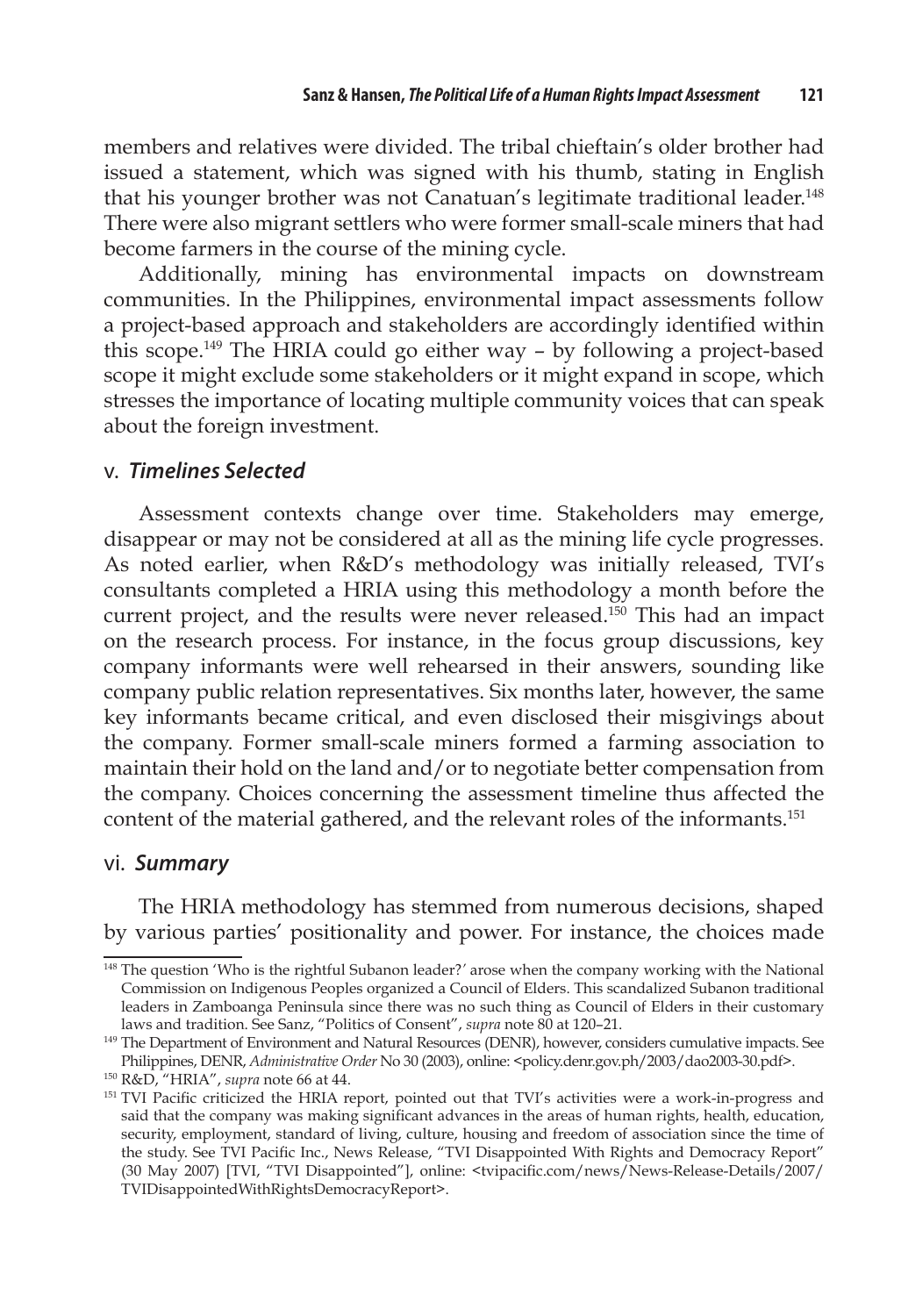about information gathering (e.g. survey or fieldwork) affected the content and type of the information gathered. Choices concerning who was consulted as an informant and how the language of the HRIA was translated also shaped the data gathered. Another key choice involved addressing the motivations for informant participation. Other key choices were related to how the researcher approached the reliability of existing literature and knowledge, how the scope of community was defined and what timelines were selected for the assessment.

#### **D. The HRIA's Legacy**

The Philippine HRIA found that the mining investment had a negative impact on the Subanon's ability "to enjoy the human right to selfdetermination, to human security, to an adequate standard of living, to adequate housing, to work and to education."152 The HRIA assessed the foreign investment's impact on the human rights of indigenous peoples, as well as non-indigenous peoples living downstream. The report, however, focused more on indigenous rights. The Research Coordinator, as an indigenous rights advocate, positioned the report as an impact assessment on indigenous rights, because, at that time, the UN Declaration of the Rights of Indigenous Peoples was adopted by the Human Rights Council and was awaiting adoption by the UN General Assembly.<sup>153</sup> As a result, the report was packaged as "Mining a Sacred Mountain: Protecting the Human Rights of Indigenous Communities".154

The HRIA provided opportunities to access information from various parties (e.g. the company, Canadian embassy and government agencies). R&D had extended their assistance in conveying the objectives of the HRIA to concerned parties, including meeting with government agencies prior to its implementation. The company also participated in the HRIA process, knowing that its credibility and legitimacy were at stake.

After the 2005 hearing at the 38<sup>th</sup> Canadian Parliament's Subcommittee on Human Rights and International Development of the Standing Committee on Foreign Affairs and International Trade, TVI began to hire personnel with a human rights background. This was during the extraction stage, when the company began generating income. Thomson and Joyce have noted that budgetary allocations for forward-looking activities, including building community relations and other expenses incurred outside exploration, were considered "non-essential" until the project was already well underway.155

<sup>152</sup> R&D, "HRIA", *supra* note 66 at 38.

<sup>&</sup>lt;sup>153</sup> The UN Human Rights Council adopted the Declaration in 2006, but the UN General Assembly decided to defer its adoption until 2007. See UNGAOR, 61 Sess, 107th Mtg, UN Doc A/RES/61/295 (2007) at 1.

<sup>&</sup>lt;sup>154</sup> See R&D, "HRIA", *supra* note 66 at 37–58.<br><sup>155</sup> Ian Thomson, & Susan Joyce, "Changing Mineral Exploration Industry Approaches to Sustainability"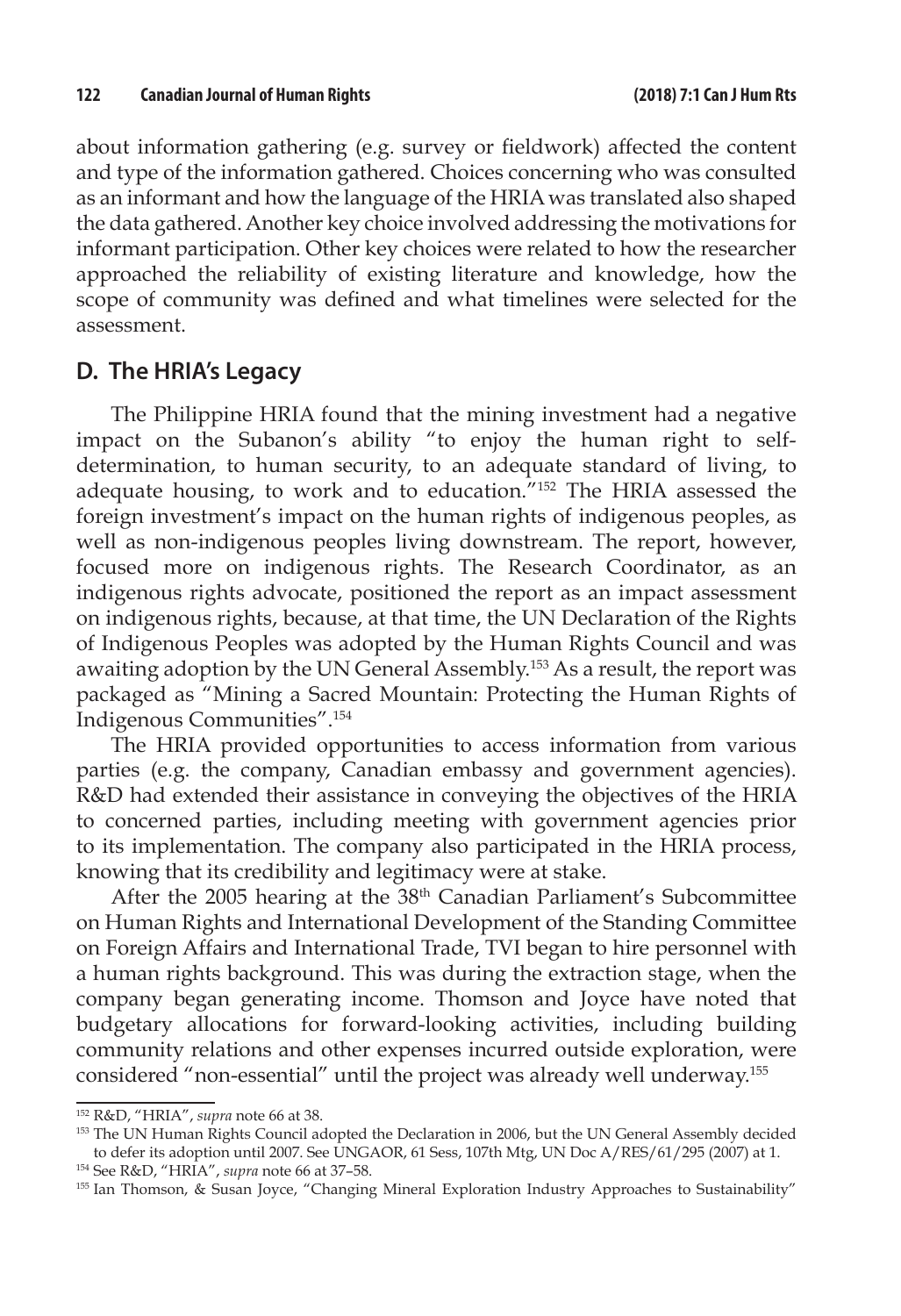In addition, junior mining companies were also "fundamentally results driven, strongly oriented to the venture capital markets, and thus focused on the technical aspects of a project."156 In 2007, TVI's Vice President for Social Commitments asked for forgiveness from the Subanon tribe for the human rights violations that were committed by the company.157 Later on, TVI drafted a social commitment policy that looked to "promote transparency, responsible stewardship of the environment, the inalienable rights to life, dignity and sustainable development in [their] host communities", and used the United Nations Millennium Development Goals to identify specific community projects.158

TVI conducted human rights training in 2006 for its security force; the force had committed various human rights abuses against local community members who opposed the company's mining operations.159 While this demonstrated the positive outcomes of the HRIA in the Philippines, the mining project was already in progress, which suggested the assessment only "focus[ed] on remedies, not prevention."160 In fact, even at the height of the HRIA process in 2006, several human rights violations occurred that implicated the mining company, including the forced removal of the Galvez couple from the mining area, $161$  and the harassment of the anti-mining indigenous Subanons and former small-scale miners at checkpoints.162

Using various qualitative techniques, the HRIA process generated new information. Community human rights abuse claims were verified, validated and consolidated with the new data. When R&D published the Philippine HRIA case findings, the company criticized its "flawed execution" due to an anti-mining research team and R&D's failure to honor commitment to a consultative process.163 The Philippine HRIA findings were later used to

in MD Doggett & JR Parry, eds, *Wealth Creation in the Minerals Industry: Integrating Science, Business, and Education* (Easton, Md: Cadmus Professional Communications, 2006) 149 at 158. 156 *Ibid*.

<sup>&</sup>lt;sup>157</sup> Ellen Red, "TVI Executive Ask Forgiveness for Human Rights Violations Committed by the Company to the Subanon Tribe", *Inside Mindanao* (20 June 2007), online: <www.insidemindanao.com/j1.html>. It is also notable that in 2007 a lengthy fact-finding report was published by several UK-based organizations, and it included a foreword by British Member of Parliament, Clare Short. This report covered the TVI project in addition to other foreign mining projects in the Philippines. See Cathal Doyle, Clive Wicks & Frank Nally, *Mining in the Philippines: Concerns and Conflicts, Report of a Fact-findings Trip to the Philippines, July-August 2006* (Solihul: Columban Fathers, 2007), online: <www.piplinks.org/ system/files/Mining+in+the+Philippines+-+Concerns+and+Conflicts.pdf>.

<sup>158</sup> TVI Pacific Inc.,"Social Principles", online: <www.tvipacific.com/corporate/social-principles>.

<sup>159</sup> Christian Aid, *supra* note 110 at 38.

<sup>160</sup> Oxfam America, *supra* note 71 at 5. An HRIA has a better chance to influence decision-making when it is conducted at the onset of a project.

<sup>161</sup> R&D, "HRIA", *supra* note 66 at 51–52.

<sup>&</sup>lt;sup>162</sup> Interview of Eduardo Cayabyab, George Colmo & Small-Scale Miners by Penelope Sanz (April 2006).

<sup>163</sup> TVI, "TVI Disappointed", s*upra* note 151.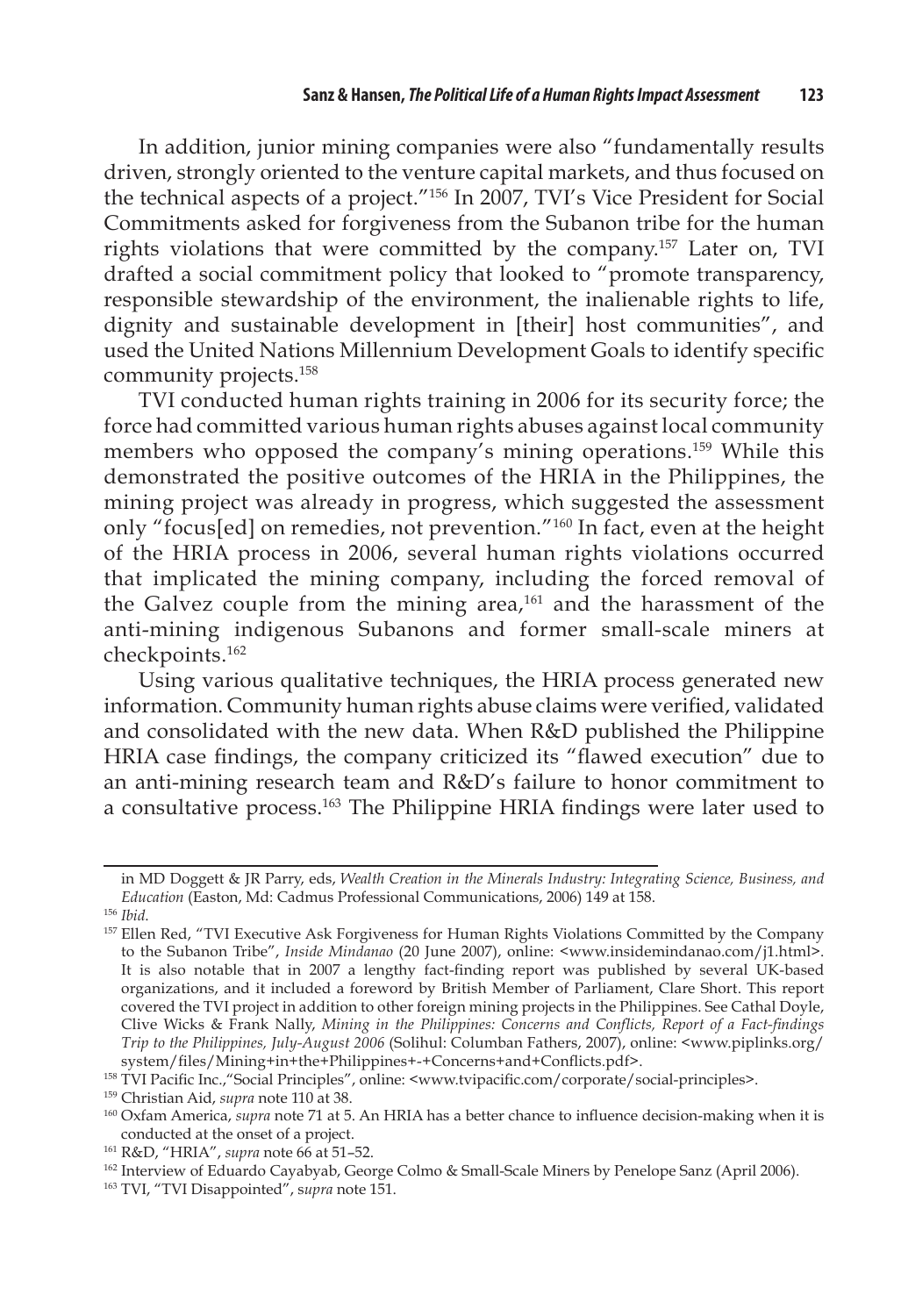file a complaint against the company and the Philippine government at the UNCERD in 2007.164

The HRIA process informed several communities in the Zamboanga Peninsula where the company was staking its claim. As expected, new vocabularies were developed in the communities as a result of the human rights and paralegal training that the consortium conducted (e.g. on filing affidavits of abuses in the community). However, the consortium's common agenda to resist TVI and/or to stop mining operations was unsuccessful. In 2004, the members had already recognized that their goal of stopping the company's operation was unlikely to be successful. Nevertheless, the community actors persevered and continued to oppose the mining operation because of the high risk to their land and livelihood.

Towards the end of the company's oxide gossan mines, the indigenous Subanon leaders, key supporters of the Philippines anti-mining protest movement, made a deal with the company to protect the rest of their ancestral domain.165 The Subanon's court petition to cancel TVI's mineral production sharing agreement was thus rendered moot. Beginning in 2010, TVI showcased the indigenous Subanons of Canatuan as a successful corporate social responsibility effort in the Philippine mining industry.166 In 2011, TVI admitted its wrongdoings and submitted to the Subanon's tribal justice and cleansing ritual.<sup>167</sup>

<sup>166</sup> TVI Resource Development Philippines Inc., News Release, "Timuoy Anoy Leads IP Sector in Thanking President Arroyo for Promoting Responsible Mining" (10 June 2010), online: <tvird.com.ph/timuoyanoy-leads-ip-sector-in-thanking-president-arroyo-for-promoting-responsible-mining/>. See also TVI Pacific Inc., News Release, "In Pursuit of Profitability and Sustainability", (5 July 2010), online: <www. tvipacific.com/news/News-Release-Details/2010/Pursuit\_of\_Profitability\_\_Sustainability>.

<sup>164</sup> Apu Manglang, *supra* note 113 (considered under the Committee's Early Warning Urgent Action procedure). A further submission was made in 2009, discussing TVI in Canatuan. See Alternative Law Groups Inc. et al, "Philippines Indigenous Peoples ICERD Shadow Report for the Consolidated Fifteenth, Sixteenth, Seventeenth, Eighteenth, Nineteenth and Twentieth Philippine ICERD Periodic Reports" (Submission delivered to UNCERDOR, 73rd Sess, 28 August 2009) at 38, 50, 56–57, 73, 90. During the Committee's consideration of the report, a representative from the Commission on Human Rights of the Philippines spoke regarding TVI. She noted that in 2002 teams from the Commission had travelled to the region following "reports that a military group that was providing security for Toronto Ventures Incorporated had employed acts of intimidation and violence to quell opposition to the project." Complaints were filed with the Commission, but ultimately the plaintiffs were unwilling to continue with the process. UNCERDOR, 75th Sess, 1957th Mtg, UN Doc CERD/C/SR.1957 (2010) at paras 21–23. See also Cathal M Doyle, "From Declaration to Implementation: The Experience of the Subanon in the Philippines with the Operationalization of the UN Declaration on the Rights of Indigenous Peoples" (2016) at 25, online: <https://ila.vettoreweb.com/Storage/Download.aspx?DbStorageId=1311&StorageFileGuid=87724887 e02a-4632-afb9-529c7677334f>. The Committee has yet to issue a final decision in this case.

<sup>165</sup> See TVI Resource Development Philippines Inc., "Tribal Leaders Reconcile the Past, Unite for the Future", (2 September 2009), online: <tvird.com.ph/tribal-leaders-reconcile-the-past-unite-for-the-future/>. See also Gulang Gukom, Press Release, "TVIRDI Admits Fault and Performs Cleansing Ritual in Canatuan" (18 May 2011), online: <www.minesandcommunities.org/article.php?a=10917>.

<sup>167</sup> The ritual called *Gompia nog Bonwa sog Konotuan* was for spiritual cleansing of the company's violations against the Subanons. It was meant to restore harmonious relationships, for the violator to change its ways and for the victim to extend forgiveness. The Subanon leaders clarified that it does not absolve the violators from all other responsibilities that resulted in personal or physical damages. Gukom, *supra* note 165.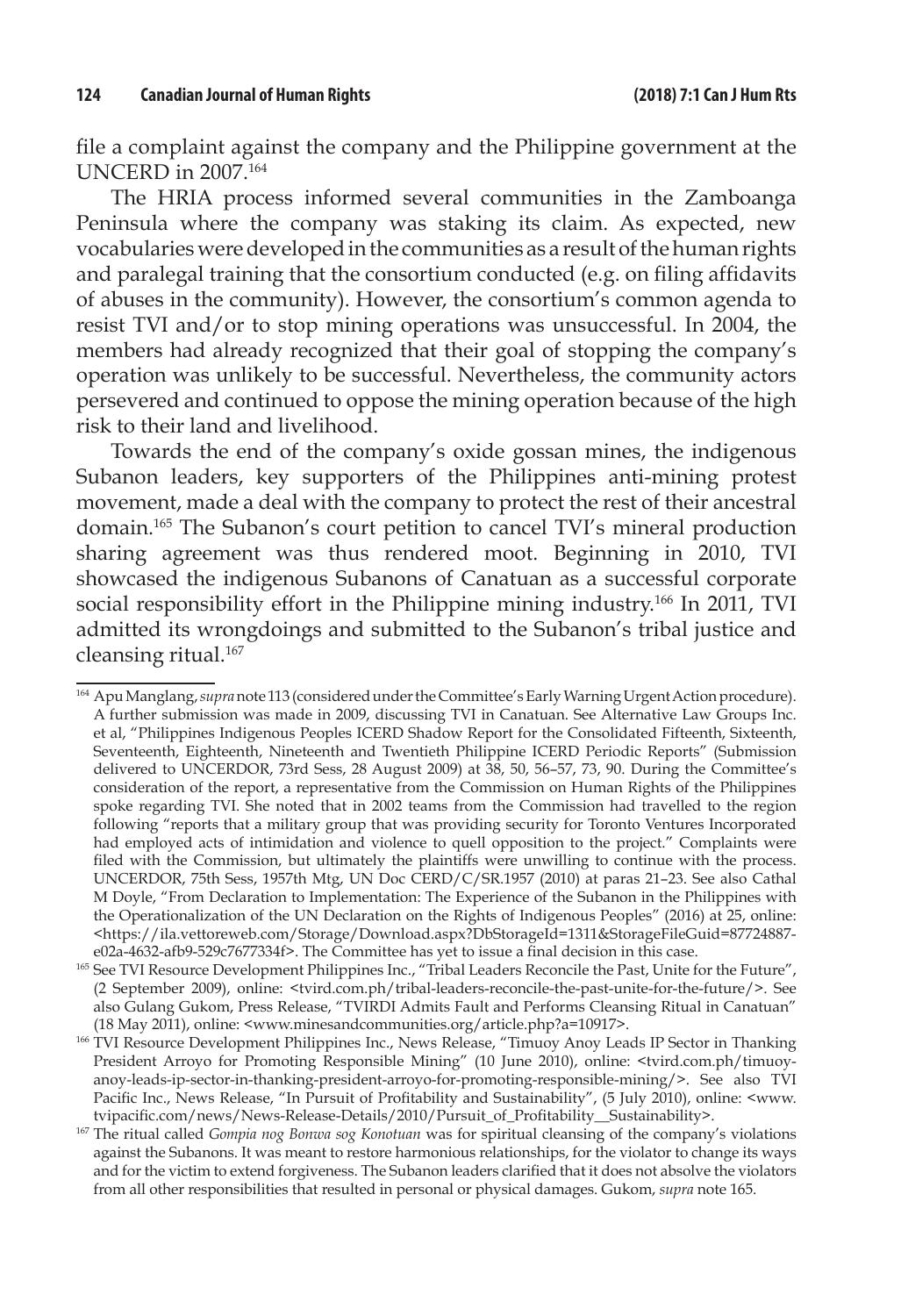Introducing the HRIA as a tool for evaluating foreign direct investment in the Philippines would have been a useful policy approach to protecting human rights, especially in response to the culture of impunity that exists in the Philippines.<sup>168</sup> However, after the Philippine HRIA report was published in 2007, the relationship between the consortium and R&D was not maintained. The Canadian Parliament dissolved R&D in 2012, ending an organization that had been in operation since 1988.<sup>169</sup>

# **IV. Discussion**

A HRIA, similar to the human rights regime it is a part of, is a political construct, necessarily calling for "disciplined partiality"170 in its execution. To accomplish this, aside from respecting the rights of all parties, both the powerful and the powerless, one must be rigorous in reflecting and reporting the micropolitics and interactional ethics of such an assessment.171 Promoting this high level of scrutiny and evaluation of a HRIA will contribute to standardizing this type of practice in the field.<sup>172</sup> It also clarifies the social, moral, and political processes upon which a HRIA is conducted.

Acknowledgement of a HRIA's political nature, including its role in policy-making and the power dynamics among actors, is one step toward finessing the role of HRIAs in human rights promotion and protection. This acknowledgement is useful, for instance, in deepening an understanding of the types of HRIAs in existence (e.g. HRIAs can be classified according to what is being assessed and at which actor is encouraging the assessment), as well as the divergent uses and goals of different assessments.

Neglecting to acknowledge the politics of a HRIA, including its possible origins and forms, may put a HRIA into a role that it is ill-suited to fill, such as the role of an independent court, tasked with adjudication, allocating liability and remedies or upholding the rule of law. HRIAs have a semi-legal dimension because human rights themselves are legal standards. In addition, an assessor determines how legal principles apply to the facts on the ground, referencing international and domestic human rights law. Despite this, a HRIA is not a judicial determination. A human rights impact assessor has no power to compel evidence or witnesses, nor does the assessor have security of tenure. Indeed Matthias Sant'Ana has noted that judicial adjudication is incompatible and flawed as a HRIA methodology.<sup>173</sup> Considering its political

<sup>168</sup> See generally *Report of the Special Rapporteur on Extrajudicial, Summary or Arbitrary Executions, Philip Alston*, UNGAOR, 8th Sess, Supp No 2, UN Doc A/HRC/8/3/Add.2 (2008) 1. This report offers a description of the impunity to kill that is afforded to both state and non-state actors in the Philippines. 169 Mills, *supra* note 65.

<sup>170</sup> Ignatieff, *supra* note 13 at 10. 171 Harrison, *supra* note 20 at 111–12.

<sup>172</sup> *Ibid.*

<sup>173</sup> Sant'Ana, *supra* note 2 at 248. Addressing the systemic societal effects of foreign mining on indigenous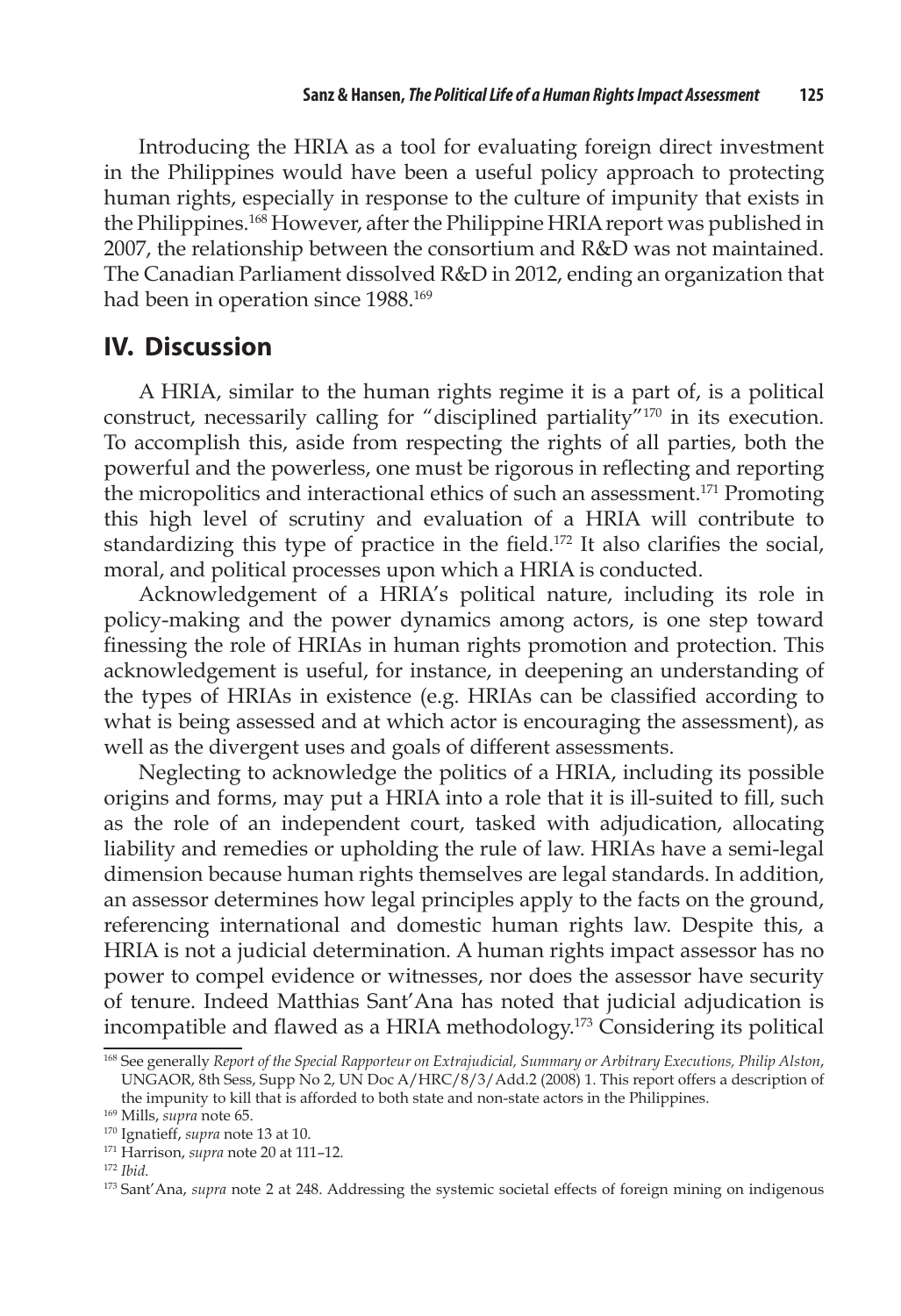character, the appropriate use of an HRIA may relate chiefly to stakeholder dialogue and public awareness in respect to policy-making. However, further work remains to be completed in this area.

Whether or not a HRIA is community-led or enterprise-led (such as to fulfill due diligence requirements under the UNGPs), the HRIA will still be political. The actual positionality of a business enterprise in deciding to pursue a HRIA will differ from that of a community organization. In this case study, the HRIA proponents' agendas involve stopping the project and/or changing the company's conduct with respect to its investment. An enterprise's positionality in pursuing a HRIA to fulfill its UNGP due diligence will likely relate to either (1) the desire to secure a social license to operate or (2) reduction of liability risk.174 Under Canadian law, a HRIA is not required for overseas investments, including a company's eligibility for Export Development Canada support or other government agency assistance.<sup>175</sup> Therefore, a regulatory requirement to perform a HRIA will likely not cause a company to pursue such an assessment.

The first factor that could motivate a company to pursue a HRIA is an enterprise's social license to operate. The "court of public opinion", as Sally Wheeler examines, is a driver for human rights policies in a company and conducting a HRIA falls within this vein.176 The implementation of a HRIA is likely related to a company's desire to manage its image and its relations with stakeholders and shareholders. Therefore, it is important that companies follow emerging standards to ensure a meaningful HRIA, because if not, the assessment may evolve into a sheer marketing strategy.177 It is also important to commission an assessor who wants to be perceived as an individual governed by rigorous assessment standards. Similarly, an assessment should focus on

<sup>175</sup> *Export Development Act* RSC 1985, c E-20.

land rights is arguably not suited to the gradual resolution that is offered by HRIAs. See e.g. William Holden, Kathleen Nadeau & R Daniel Jacobson, "Exemplifying Accumulation by Dispossession: Mining and Indigenous Peoples in the Philippines" (2011) 93:2 Geografiska Annaler 141 at 154–55.

<sup>&</sup>lt;sup>174</sup> Report of the Special Representative of the Secretary-General on the Issue of Human Rights and Transnational *Corporations and Other Business Enterprises*, UNGAOR, 11th Sess, UN Doc A/HRC/11/13 (2009) 1 at para 46 (provides a discussion on social licence); "Guiding Principles", *supra* note 19 at 17 (provides a discussion about liability risk). See also *Report of the Special Representative of the Secretary-General on the Issue of Human Rights and Transnational Corporations and Other Business Enterprises, John Ruggie*, UNGAOR, 8th Sess, UN Doc A/HRC/8/5 (2008) 1 at para 73: "[t]he corporate responsibility to respect human rights includes avoiding complicity. The concept has legal and non-legal pedigrees, and the implications of both are important for companies … Due diligence can help a company avoid complicity."

<sup>176 &</sup>quot;Global Production, CSR and Human Rights: The Courts of Public Opinion and the Social Licence to Operate" (2015) 19:6 Intl JHR 757 at 765: "Ruggie is pushing the CSR model much further than this by suggesting that what will hold the balance between respect or human rights and corporate indifference is a social licence granted or revoked by the courts of public opinion in line with social expectations and norms."

<sup>&</sup>lt;sup>177</sup> See e.g. James Harrison, "Human Rights Measurement: Reflections on the Current Practice and Future Potential of Human Rights Impact Assessment" (2011) 3:1 J Human Rights Practice 162 at 171: "the multinational company Yahoo! is able to claim that they undertake HRIAs of their business while there are no public and accessible documents about the process or any completed assessments available."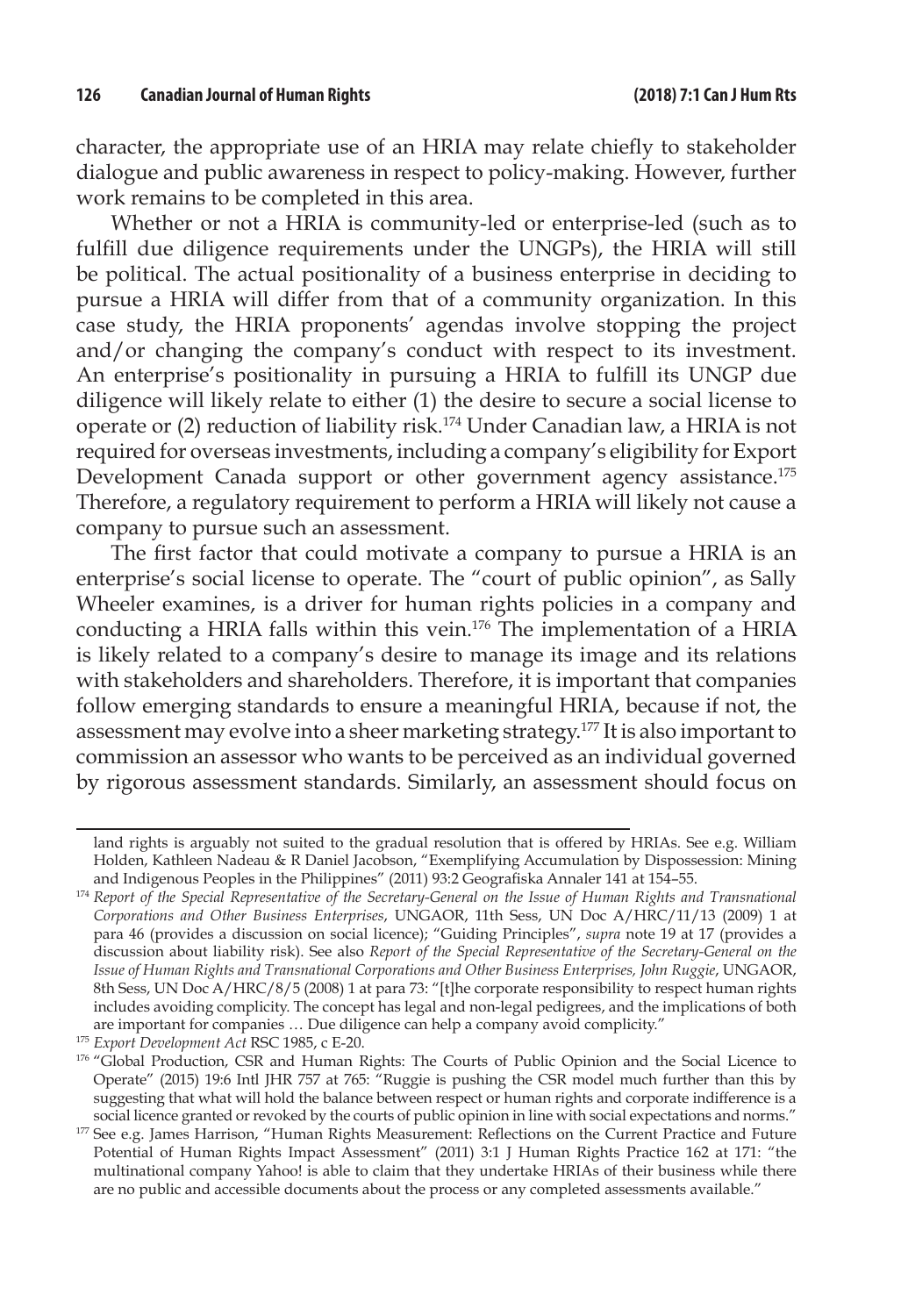adverse human rights impacts, instead of corporate social responsibility, since pursuing the latter could turn a HRIA into a public relations document.<sup>178</sup>

Historically, in Canada, a reduction in liability risk has not pushed companies to pursue HRIAs for their overseas investments. There are multiple barriers to finding corporate liability for negative human rights impacts abroad. There are issues relating to the plaintiffs' lack of resources, logistics and inability to pay for a lawyer. There are issues of private international law in Canada; where, if a tort is committed outside of Canada, Canadian courts will often lack a real and substantial connection to the litigation to adjudicate, unless a jurisdiction of necessity is found.179 Even if a claim relates to actions in Canada or if a claim is directly against a Canadian defendant, a court still has the discretion to dismiss the case according to the doctrine of *forum non conveniens*. 180 There will also be the insulating effect of the corporate veil, which holds that, assuming subsidiaries are distinct legal persons, parent companies will generally not be liable for the conduct of their subsidiaries.<sup>181</sup>

Recent cases are moving in a new direction, however, that may make company personnel, shareholders and financiers reconsider past approaches to liability risk concerning operations abroad.<sup>182</sup> Indeed, these recent civil cases are a remarkable development in Canadian law. In the past, Canadian courts have been reluctant to pursue lawsuits concerning corrupt corporate conduct abroad,183 and Canada does not have an *Alien Tort Claims Statute*, like the United States, to facilitate claims.<sup>184</sup> In addition, while Canadian law

<sup>178</sup> Götzmann, "HRIA", *supra* note 21 at 98.

<sup>179</sup> *Club Reports Ltd. v Van Breda*, 2012 SCC 17 at para 90, [2012] 1 SCR 572 [*Van Breda*]. Saskatchewan, Nova Scotia and British Columbia govern adjudicative jurisdiction according to statute. See e.g. *The Court Jurisdiction and Proceedings Transfer Act*, SS 1997, c C-41.1, s 9, as amended by *The Miscellaneous Statutes* 

<sup>&</sup>lt;sup>180</sup> Van Breda, supra note 179 at para 103. It is notable that *forum non conveniens* is not available to European companies when they are sued in their home country, pursuant to EU Regulations. See EC, *Commission Regulation (EC) 44/2001/EC of 22 December 2000 on Jurisdiction and the Recognition and Enforcement of Judgments in Civil and Commercial Matters,* [2001] OJ, L 12/1, art 2, online: <eur-lex.europa.eu/legalcontent/EN/TXT/?uri=CELEX:32001R0044>.

<sup>181</sup> See e.g. Robin F Hansen, "Multinational Enterprise Pursuit of Minimized Liability: Law, International Business Theory and the Prestige Oil Spill" (2008) 26:2 BJIL 410 at 433.

<sup>182</sup> See e.g. *Choc v Hudbay Mineral Inc.*, 2013 ONSC 1414, 116 OR (3d) 674 (allowed claims to proceed concerning gang rapes, a killing and a shooting, all allegedly committed by mine security personnel in Guatemala); *Araya v Nevsun Resources Ltd,* 2016 BCSC 1856, 408 D.L.R. (4th) 383 (permitted claims to proceed in concerning the construction of a mine in Eritrea that allegedly used forced labour); *Garcia v Tahoe Resources Inc.*, 2017 BCCA 39, 407 D.L.R. (4th) 651 (permitted claims to proceed concerning an

alleged shooting by security personnel at a Guatemalan mine that injured seven people). 183 See e.g. *Recherches Internationales Québec c Cambior Inc.* [1998] QJ no 2554 (QL), REJB 1998-08013 (QCCS) (dismissed a claim concerning a tailings dam breach at a Guyanese mine which released cyanide and other heavy metals into a river relied on by thousands of people for drinking water); *Piedra v Copper Mesa Mining Corporation*, 2011 ONCA 191, 332 DLR (4th) 118 (dismissed a claim concerning violence and intimidation alleged by mine security personnel against local inhabitants in Ecuador); *Anvil Mining Ltd. c Association canadienne contre l'impunité,* 2012 QCCA 117, [2012] RJQ 153 (dismissed a claim concerning the alleged used of mining company equipment by the Congolese army during human rights abuses in 2004 due to a lack of jurisdictional connection to Québec). 184 *Alien Tort Claim Statute*, 28 USC § 1350 (1789).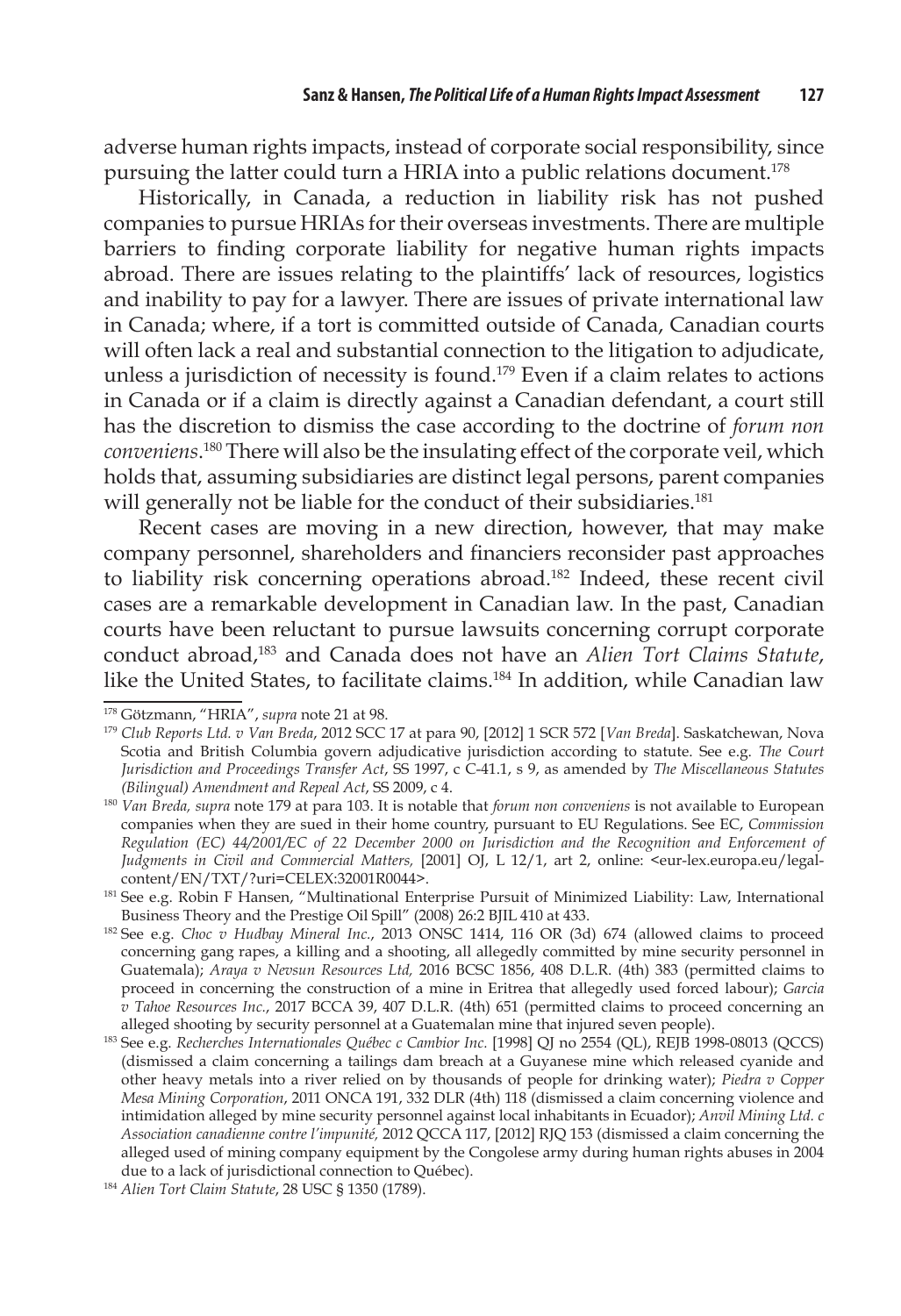can, in theory, provide a basis for criminal prosecutions of corporations and officers for serious human rights violations abroad, including those related to investments, this does not appear to have been applied to date.185 Moreover, the rate of Canadian prosecutions under the *Corruption of Foreign Public Officials Act*186 has been modest to date, with some recent improvements in this area.187 The Canadian Parliament has hesitated to pass legislation involving mandatory processes relating to businesses operating abroad into Canadian law.188 Despite extensive consultations and hearings, including the *National Roundtables on CSR and the Canadian Extractive Industry in Developing Countries: Advisory Group Report* in 2006,189 Canadian legislation has remained largely static in this area in past years. Complaint processes have primarily relied on voluntary cooperation by businesses.190 There is no Canadian legislation comparable to the Transparency in Supply Chain Clause of the UK's *Modern Slavery Act*<sup>191</sup>, the 2014 EU Directive on non-financial reporting obligations<sup>192</sup>, nor France's recently passed *Corporate Duty of Vigilance Law*. 193

<sup>185</sup> W Cory Wanless, "Corporate Liability for International Crimes under Canada's Crimes Against Humanity and War Crimes Act" (2009) 7:1 J Int Criminal Justice 201: Amissi Manirabona, *Entreprises multinationales et criminalité environnementale transnationale : Applicabilité du droit pénal canadien*, Cowansville, Yvon Blais, 2011. 186 *Corruption of Foreign Public Officials*, SC 1998, c 34.

<sup>187</sup> Canada, OECD, Working Group on Bribery, *Canada: Follow-up to the Phase 3 Report & Recommendations* (Ottawa: WGB, May 2013), online: <oecd.org/daf/anti-bribery/CanadaP3writtenfollowupreportEN.pdf>.

<sup>188</sup> See e.g. Bill C-300, *An Act Respecting Corporate Accountability for the Activities of Mining, Oil or Gas in Developing Countries*, 2nd & 3rd Sess, 40th Parl, 2009-2011 (defeated by the House of Commons 27 October 2010); Bill C-474, *An Act Respecting the Promotion of Financial Transparency, Improved Accountability and Long-Term Economic Sustainability Through the Public Reporting of Payments Made by Mining, Oil and Gas Corporations to Foreign Governments,* 2nd Sess, 41st Parl, 2015 (defeated by the House of Commons 9 April 2014); Bill C-584, *An Act Respecting the Corporate Social Responsibility Inherent in the Activities of Canadian Extractive Corporations in Developing Countries,* 2nd Sess, 41st Parl, 2015 (defeated by the House of Commons 1 October 2014). 189 Prospectors & Developers Association of Canada, "National Roundtables on CSR and the Canadian

Extractive Industry in Developing Countries: Advisory Group Report" (Toronto: PDAC, 29 March 2007), online: <pdac.ca/docs/default-source/priorities/public-affairs/csr-national-roundtables-advisory-groupreport1251d0089243442880e90c8679f762a6.pdf>.

<sup>190</sup> Canada, Global Affairs Canada, "Reviewing Corporate Social Responsibility Practices" (Ottawa: Office of the Extractive Sector Corporate Social Responsibility Counsellor, 31 March 2017), online: <international. gc.ca/csr\_counsellor-conseiller\_rse/Reviewing\_CSR\_Practices-Examen\_Pratiques\_RSE.aspx>; Canada, Global Affairs Canada, "Canada's National Contact Point for the Organisation for Economic Co-operation and Development Guidelines for Multinational Enterprises" (Ottawa: GAC, 11 December 2017), online: <international.gc.ca/trade-agreements-accords-commerciaux/ncp-pcn/index.aspx>.

<sup>191</sup> *Modern Slavery Act*, *2015* (UK)*,* c 30, s 54*,* online: <www.legislation.gov.uk/ukpga/2015/30/section/54/ enacted>. This *Act* establishes mandatory reporting for some companies regarding their efforts to ensure

that slavery is not present in company supply chains. 192 EC, *Commission Directive 2014/95/EU of the European Parliament and of the Council of 22 October 2014 Amending Directive 2013/34/EU Regards Disclosure of Non-Financial and Diversity Information by Certain Large Undertakings and Groups* [2014] OJ, L 330/1, online: <eur-lex.europa.eu/legal-content/en/ TXT/?uri=CELEX%3A32014L0095> (companies are required to report on non-financial issues regardless of their materiality to shareholders' interests).

<sup>193</sup> France, Assemblée nationale, "Proposition de Loi Relative au Devoir de Vigilance des Sociétés Mères et des Entreprises Donneuses D'ordre", Compte rendu No 924 (1 February 2017) (President: Claude Bartolone) (adopté par le Assemblée nationale mais pas encore en force), online: <www.assemblee-nationale.fr/14/ pdf/ta/ta0924.pdf>. The law will oblige large companies based in France to implement a vigilance plan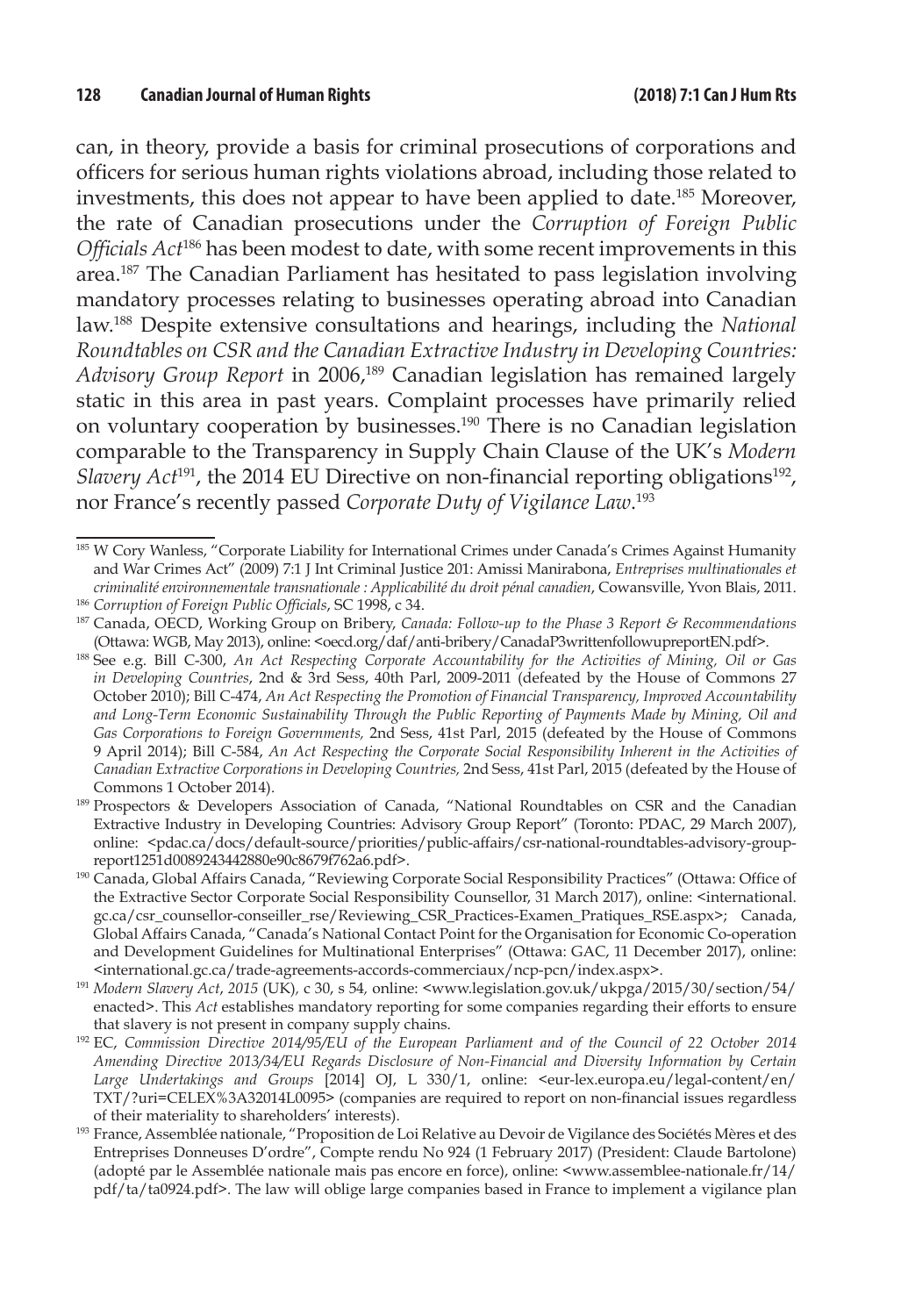Motivated by social license or litigation risk, companies that commission HRIAs will do so in the context of a policy debate focused on how and if an investment should proceed. Under a legally binding fiduciary duty in Canada, the company's directors' duties subsume stakeholders' interests within the overall best interests of the corporation.<sup>194</sup> Company commissioned HRIAs, similar to community-led HRIAs, will be subject to scrutiny by all parties on how interests and power have shaped the content of the HRIA. For this scrutiny to be performed, there must be a high level of disclosure about how the HRIA was completed, including critical details concerning decisionmaking, hierarchy and methodology.

It is contended here that the value of a HRIA in improving human rights performance will likely increase by bringing clear and reliable information to be discussed and responded to by all parties. The extent to which a HRIA can provide this information, notwithstanding its political nature, is one possible contribution to improving the impact of business enterprises on human rights, consistent with UNGP business obligations. For reliable information to be provided, emerging principles concerning "meaningful"195 HRIAs should be acknowledged and adhered to by the parties involved, notwithstanding their specific power levels and positionality *vis-à-vis* one another.

In other words, there is no magic in the words or title "Human Rights Impact Assessment" or in the descriptors of "independent" or "impartial." A HRIA is a document created by someone who is paid by someone else to do so. The paying party is someone with an interest in an investment scenario, regardless of whether they identify as a community ally, a stakeholder, a business enterprise or an investor. The paying party has objectives, power and an interest in shaping the investment in line with their position. This is not alleging bad faith; this is simply acknowledging that there are no neutral players in an investment scenario. Everyone has a particularized role. Even assessors have a particular role with their own specific positionality and interests.

When a HRIA is completed, its group of diverse readers will likely ask: are the people whose rights are being assessed the objects of the assessment (i.e. are they being objectified by an assessor), or are they the subject of the assessment (i.e. are they expressing themselves within the

in their operations aimed at preventing human rights abuses and environmental damage.

<sup>194</sup> *BCE Inc. v 1976 Debentureholders*, 2008 SCC 69 at para 24, [2008] 3 SCR 560; Edward J Waitzer and Johnny Jaswal, "Peoples, BCE, and the Good Corporate 'Citizen'" (2009) 47:3 Osgoode Hall LJ 439 at 442: "[p]ut another way, BCE can be read as stating that the best interests of the corporation are the interests of those stakeholders that a particular board deems most worthy of protection, provided that due process is adhered to in the selection of which stakeholder interests to favour." See also Aaron Dhir, "Shareholder Engagement in the Embedded Business Corporation: Investment Activism, Human Rights, and TWAIL Discourse" (2012) 22:1 Business Ethics Q 99 (discusses the role of shareholders in driving the assessment of Goldcorp's Marlin Mine in Guatemala). 195 See e.g. Götzmann, "HRIA", *supra* note 21.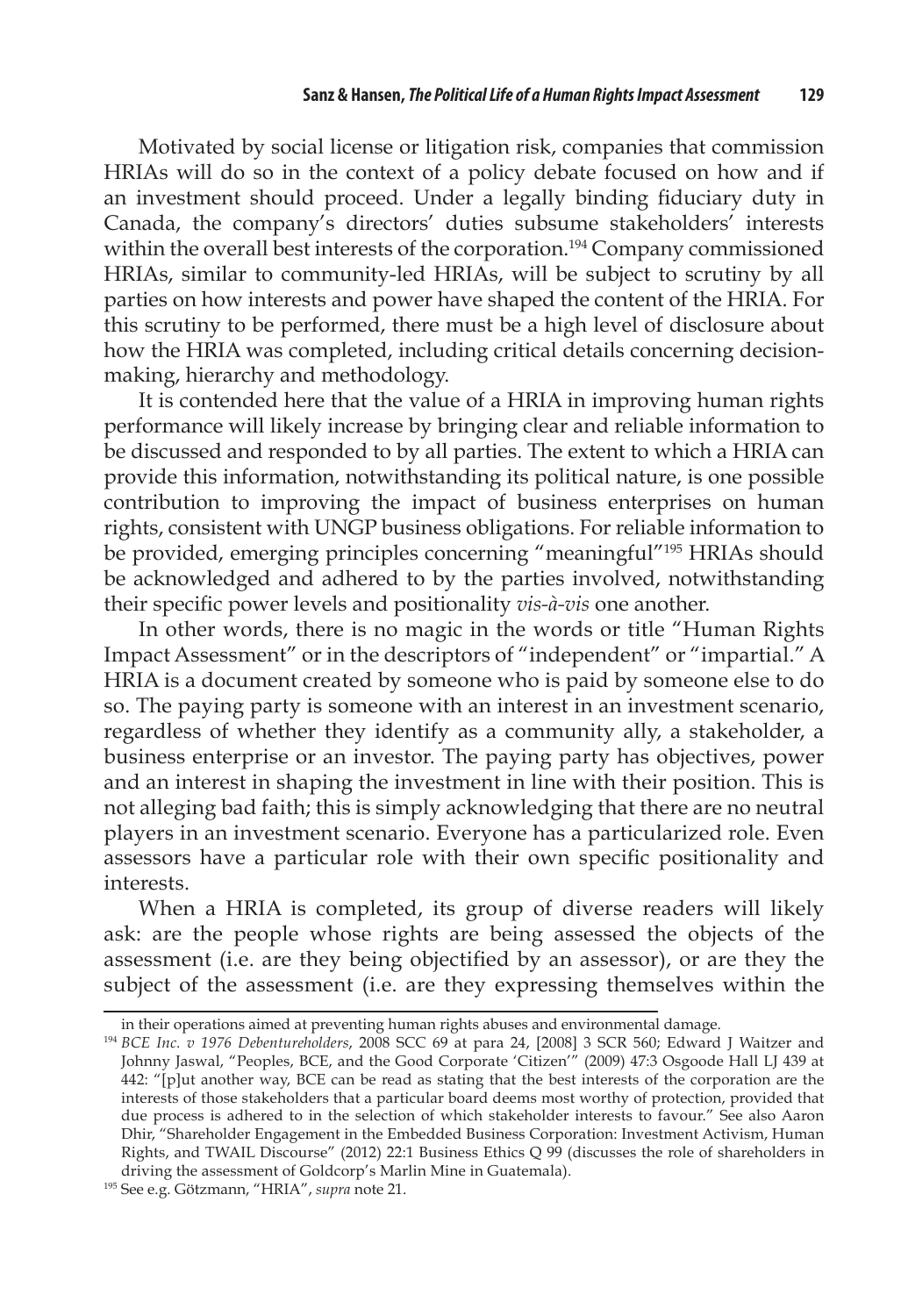assessment)?196 This may appear to be a seemingly illusory distinction, but there is a difference between an assessment that characterizes people and their rights as tasks to be completed and one that facilitates rights-holders' self-expression on their own terms, such that their input and experiences are respected in shaping future policy.<sup>197</sup>

A HRIA is, at times, conducted in conditions where there are asymmetrical power relations among the parties, as well as a potential for violence and distrust. A HRIA is often completed in a scenario involving multiple power struggles and a diversity of opinions and histories. Navigating such waters is difficult; however, as contended here, those power differentials cannot and should not be ignored in HRIA practice. If power differentials were ignored, even where they dictate in favour of protecting human rights, the HRIA would risk being a mere instrument of power rather than a genuine tool to promote human rights.

For instance, a HRIA is a difficult document to develop, because one must gather and present information that is accurate, without implicating its sources in a way that compromises their security. Further, parties on all sides will want to distance themselves from parts of the completed report that are not favorable to them. Overall, many difficulties arise, but if the goal is gathering an accurate portrayal of events and conditions, the best that an assessor can do is gather the information and disclose *how* the report was produced. This approach will let all parties assess the report in the relevant context and foster dialogue and a sense of agency among all parties, while reducing the risk that particular parties will feel objectified and instrumentalized by the HRIA process.

The *how* of the report is thus just as important as the *what* of the report, since knowledge creation is a political process in itself.198 This article has identified numerous points where the power and positionality of the involved parties shaped the HRIA and its outcomes. To provide the reader of a HRIA with a more fulsome political context for the report, it is suggested that an HRIA be as explicit as possible in disclosing its origination and execution. For instance, it should disclose why the assessment was commissioned and how the assessor was chosen. Regarding methodology, the HRIA report should explain the specific choices made concerning how information was gathered (e.g. the fieldwork dates and types of interviews). The HRIA should explain choices on

<sup>196</sup> See Melish & Meidinger, *supra* note 145 at 332: "[c]ommunity members are conceived principally as 'objects' of potential abuse, not as 'subjects' of decision-making processes and impact assessments concerning activities that may affect their lives."

<sup>197</sup> Dhir, *supra* note 194 at 105. Dhir discusses the controversy surrounding the Marlin Mine HRIA, in which the assessment Steering Committee did not include any community representatives, leaving the community without direct input regarding the assessment timelines, scope, assessors or any other elements of the process. 198 Cashmore et al, *supra* note 4 at 372–73.